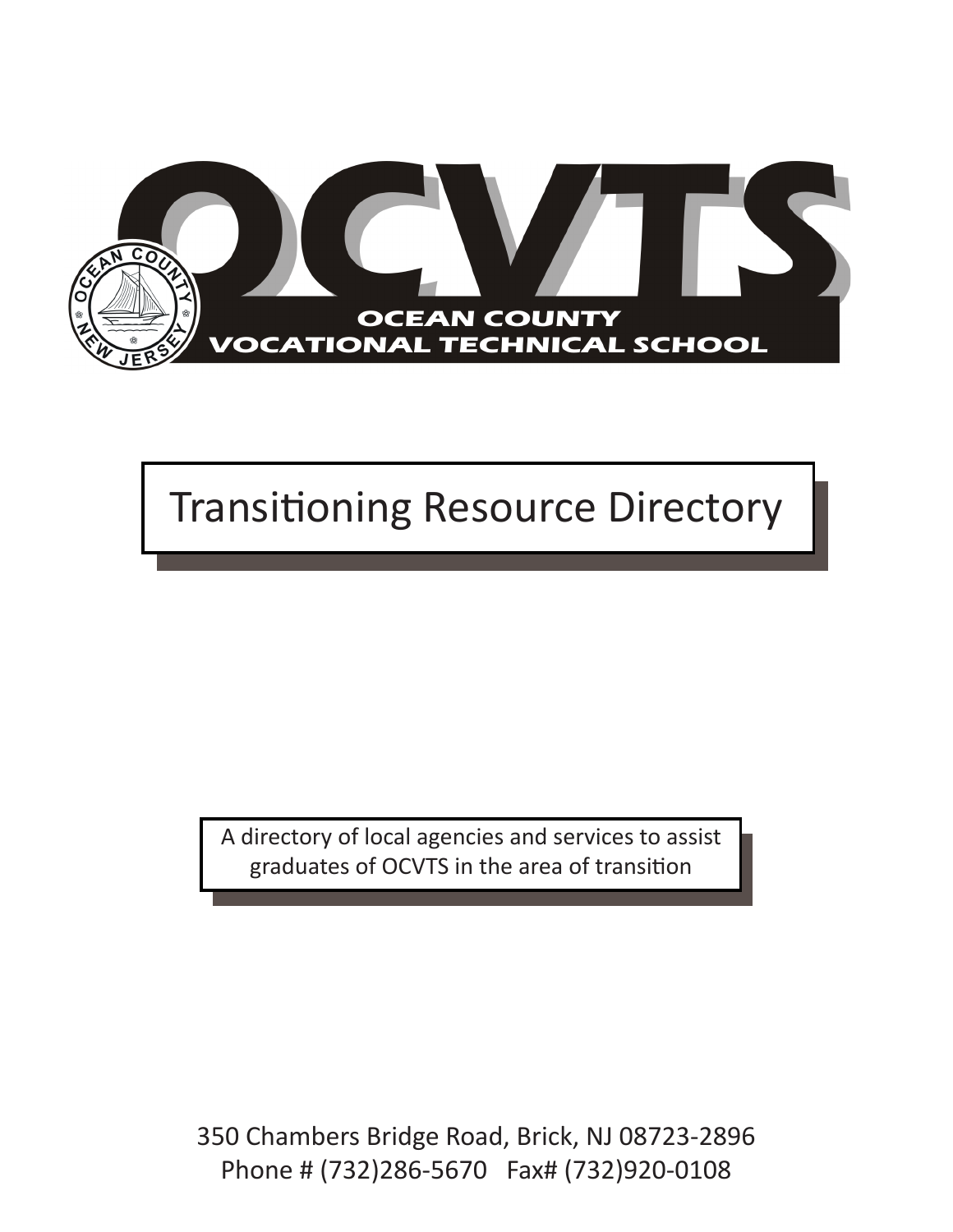#### **INTRODUCTION**

This Post-Secondary Transition Directory was developed to assist graduates of the Ocean County Vocational Technical School's Employment Orientation Program. The directory was originally developed in 2001 and is updated periodically, most recently in 2021.

These agencies provide services in many areas: vocational, employment, transportation, mental health/counseling, social, recreational and medical.

Agencies are listed alphabetically and the information provided gives an overview of the program/agency, address, telephone number, website, contact person, eligibility, and cost.

### Although the information was recently obtained, changes occur – **IT IS IMPORTANT TO CALL FOR CURRENT INFORMATION.**

It is the policy of the Ocean County Vocational Technical School not to discriminate in its technical programs, activities, employment practices or admission policies and practices on the basis of race, color, national origin, sex or handicap. Lack of English language skills will not be a deterrent to admission to any program at OCVTS.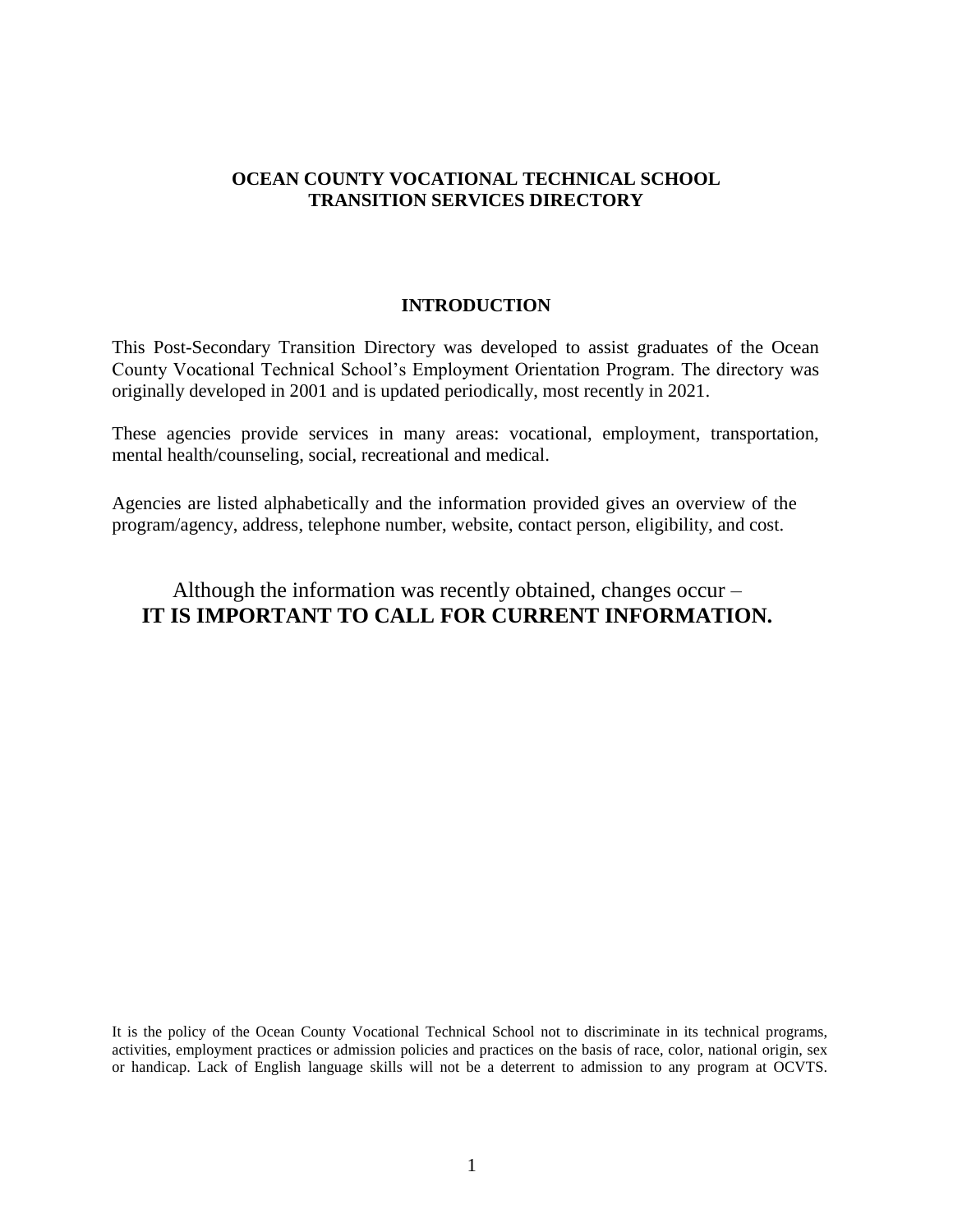#### **TABLE OF CONTENTS**

|                                                      | 4  |
|------------------------------------------------------|----|
|                                                      | 5  |
|                                                      | 6  |
|                                                      | 7  |
|                                                      | 8  |
|                                                      | 9  |
|                                                      | 10 |
|                                                      | 11 |
|                                                      | 12 |
|                                                      | 13 |
|                                                      | 14 |
|                                                      | 15 |
|                                                      | 16 |
|                                                      | 17 |
|                                                      | 18 |
|                                                      | 19 |
|                                                      | 20 |
|                                                      | 21 |
|                                                      | 22 |
|                                                      | 23 |
|                                                      | 24 |
| MOCEANS (Center for Independent Living Ocean County) | 25 |
|                                                      | 26 |
|                                                      | 27 |
|                                                      | 28 |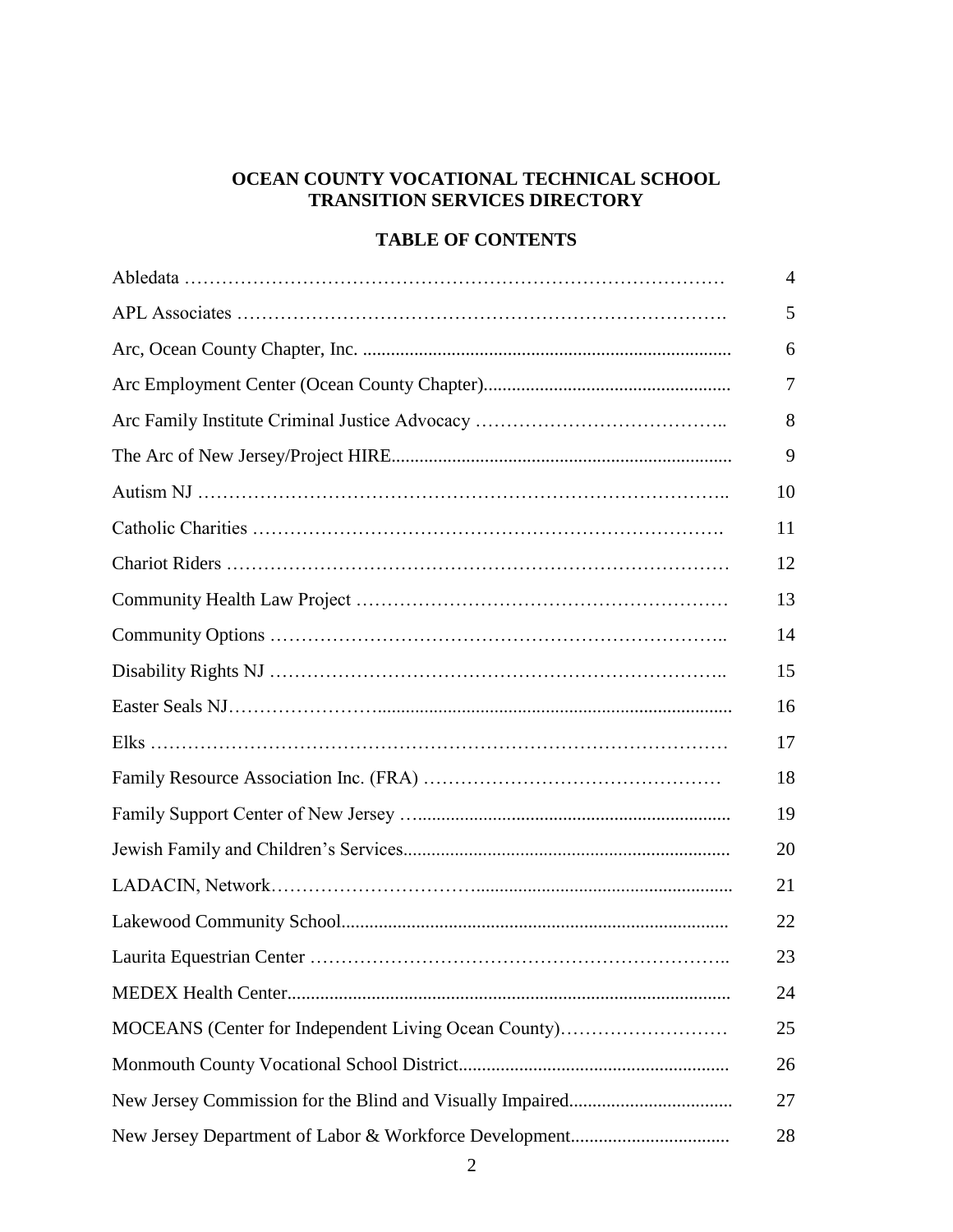| New Jersey Division of Deaf and Hard of Hearing (DDHOH) | 29 |
|---------------------------------------------------------|----|
|                                                         | 30 |
|                                                         | 31 |
|                                                         | 32 |
|                                                         | 33 |
|                                                         | 34 |
|                                                         | 35 |
|                                                         | 36 |
|                                                         | 37 |
|                                                         | 38 |
|                                                         | 39 |
|                                                         | 40 |
|                                                         | 41 |
|                                                         | 42 |
|                                                         | 43 |
|                                                         | 44 |
|                                                         | 45 |
|                                                         | 46 |
|                                                         | 47 |
|                                                         | 48 |
|                                                         | 49 |
|                                                         | 50 |
|                                                         | 51 |
|                                                         | 52 |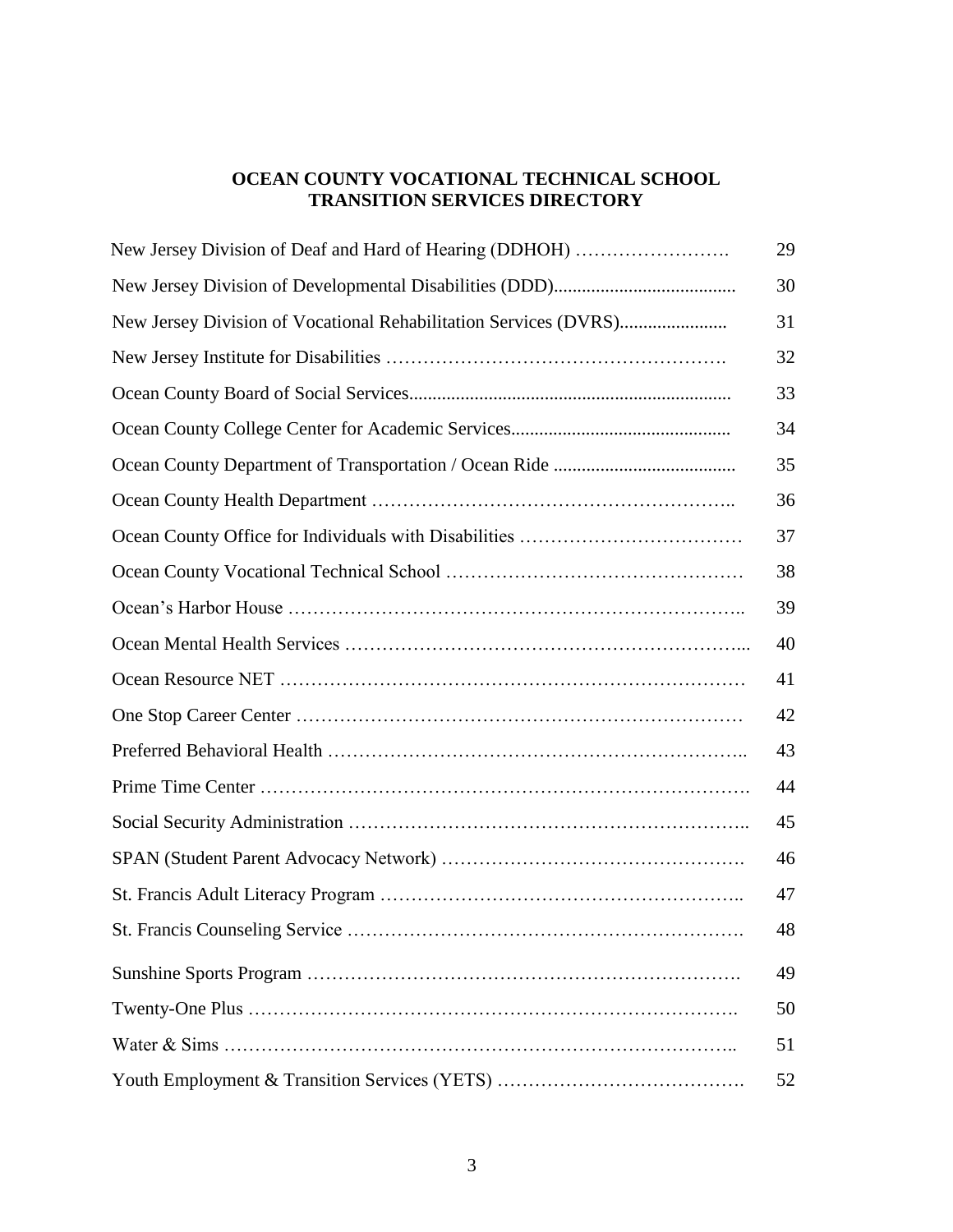| <b>AGENCY NAME:</b>                                                    | Abledata                                                                                                                                                                                                                                                                                                                                                                                                                                                                                                                                                                                                                                                                                                                                                    |
|------------------------------------------------------------------------|-------------------------------------------------------------------------------------------------------------------------------------------------------------------------------------------------------------------------------------------------------------------------------------------------------------------------------------------------------------------------------------------------------------------------------------------------------------------------------------------------------------------------------------------------------------------------------------------------------------------------------------------------------------------------------------------------------------------------------------------------------------|
| <b>PROGRAM</b><br><b>DESCRIPTION:</b>                                  | Web site with a searchable database of thousands of assistive<br>technology products with comprehensive information on<br>products, solutions and resources to enhance life, improve<br>productivity and ease life's tasks for individuals with<br>disabilities. Abledata assists customers, family members,<br>caregivers, vendors & professionals in understanding<br>Assistive Technology (AT) and programs available.<br>Examples of AT: aids for daily living-computers for low<br>vision, communication impaired and individuals who are<br>blind; aids for upper extremity disabilities; adaptive strollers;<br>aids for life skills, money, toileting, fidgeting and dressing;<br>aids for cycling or hiking for adults with mobility disabilities. |
| <b>ADDRESS</b><br><b>PHONE</b><br><b>FAX/E-MAIL</b><br><b>WEBSITE:</b> | 103 W Broad St. Falls Church, VA 22046<br>1-800-227-0216<br>703-356-8314<br>snewman@neweditions.net<br>https://www.neweditions.net/products/database-driven-<br>web-sites/abledata-website                                                                                                                                                                                                                                                                                                                                                                                                                                                                                                                                                                  |
| <b>CONTACT PERSON(S):</b>                                              | Juanita Hardy, Information Specialist                                                                                                                                                                                                                                                                                                                                                                                                                                                                                                                                                                                                                                                                                                                       |
| <b>ELIGIBILITY:</b>                                                    | Anyone may use this database                                                                                                                                                                                                                                                                                                                                                                                                                                                                                                                                                                                                                                                                                                                                |
| COST:                                                                  | Abledata does not sell products, database only.                                                                                                                                                                                                                                                                                                                                                                                                                                                                                                                                                                                                                                                                                                             |
| <b>OTHER INFORMATION:</b>                                              | Call or check website for additional information                                                                                                                                                                                                                                                                                                                                                                                                                                                                                                                                                                                                                                                                                                            |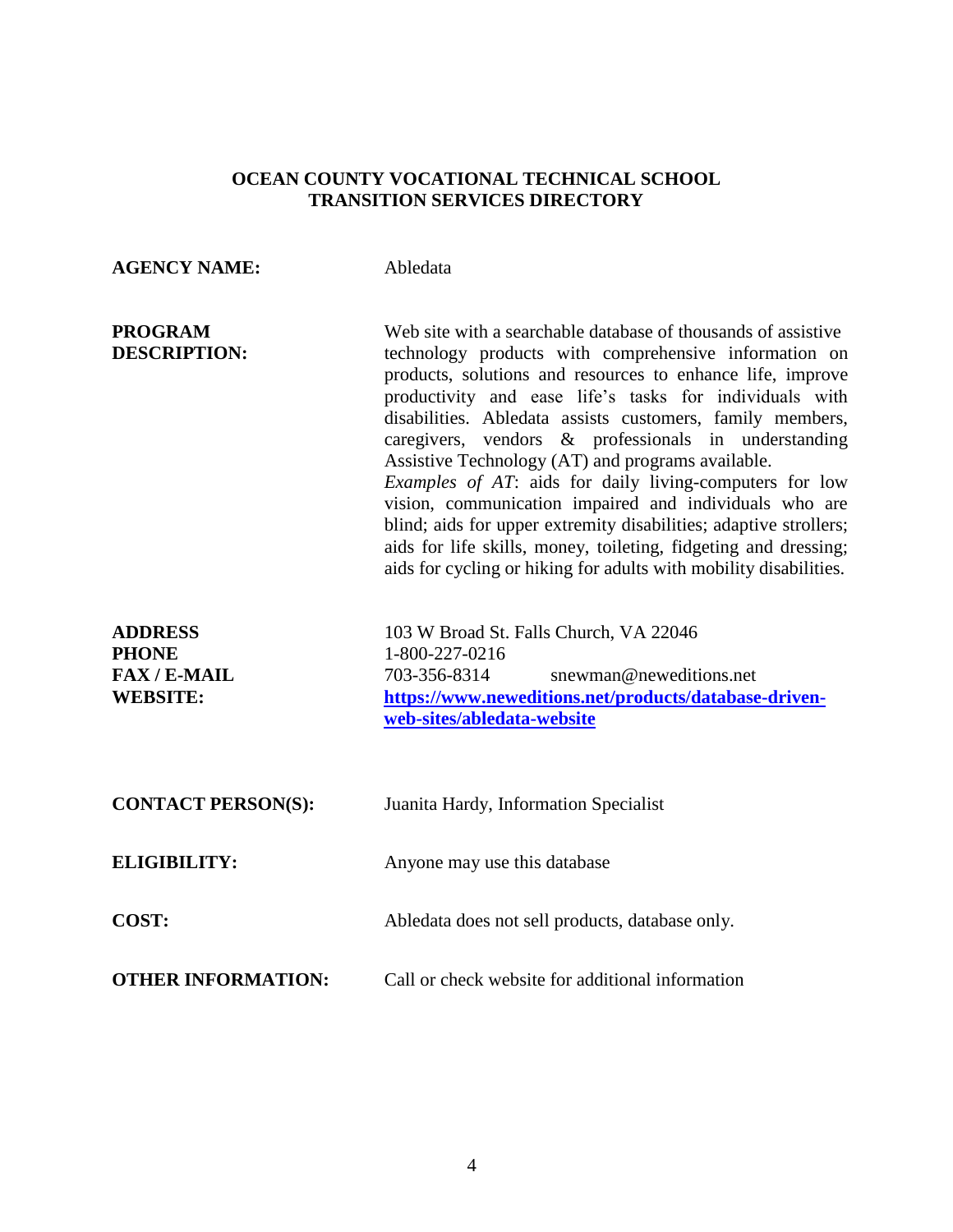| <b>AGENCY NAME:</b>                                                    | APL & Associates                                                                                                                                                                                                                                                                                                                                                                                                                                                                                                                              |
|------------------------------------------------------------------------|-----------------------------------------------------------------------------------------------------------------------------------------------------------------------------------------------------------------------------------------------------------------------------------------------------------------------------------------------------------------------------------------------------------------------------------------------------------------------------------------------------------------------------------------------|
| <b>PROGRAM</b><br><b>DESCRIPTION:</b>                                  | Tailored programs to meet the needs of each client served<br>through pre-Employment Transition Services (ETS) to<br>placement, job coaching and long term follow along support.<br>Services are focused on solution oriented interventions and<br>vocational rehabilitation leading to success, employment and<br>career development. APL & Associates are authorized to<br>provide day habilitation services to individuals who live in<br>their homes and assist the individual in acquiring and<br>maintaining employment and life skills. |
| <b>ADDRESS</b><br><b>PHONE</b><br><b>FAX/E-MAIL</b><br><b>WEBSITE:</b> | 2525 Route 130 - Suite B1, Cranbury NJ 08512<br>609-426-4100<br>609-228-5558<br>aplhelp.org                                                                                                                                                                                                                                                                                                                                                                                                                                                   |
| <b>CONTACT PERSON(S):</b>                                              | Call for current staffing                                                                                                                                                                                                                                                                                                                                                                                                                                                                                                                     |
| <b>ELIGIBILITY:</b>                                                    | Varies with individual                                                                                                                                                                                                                                                                                                                                                                                                                                                                                                                        |
| COST:                                                                  | Assumed by referring agency (DVRS, DDD, CBVI, etc.)                                                                                                                                                                                                                                                                                                                                                                                                                                                                                           |
| <b>OTHER INFORMATION:</b>                                              | Call for additional information                                                                                                                                                                                                                                                                                                                                                                                                                                                                                                               |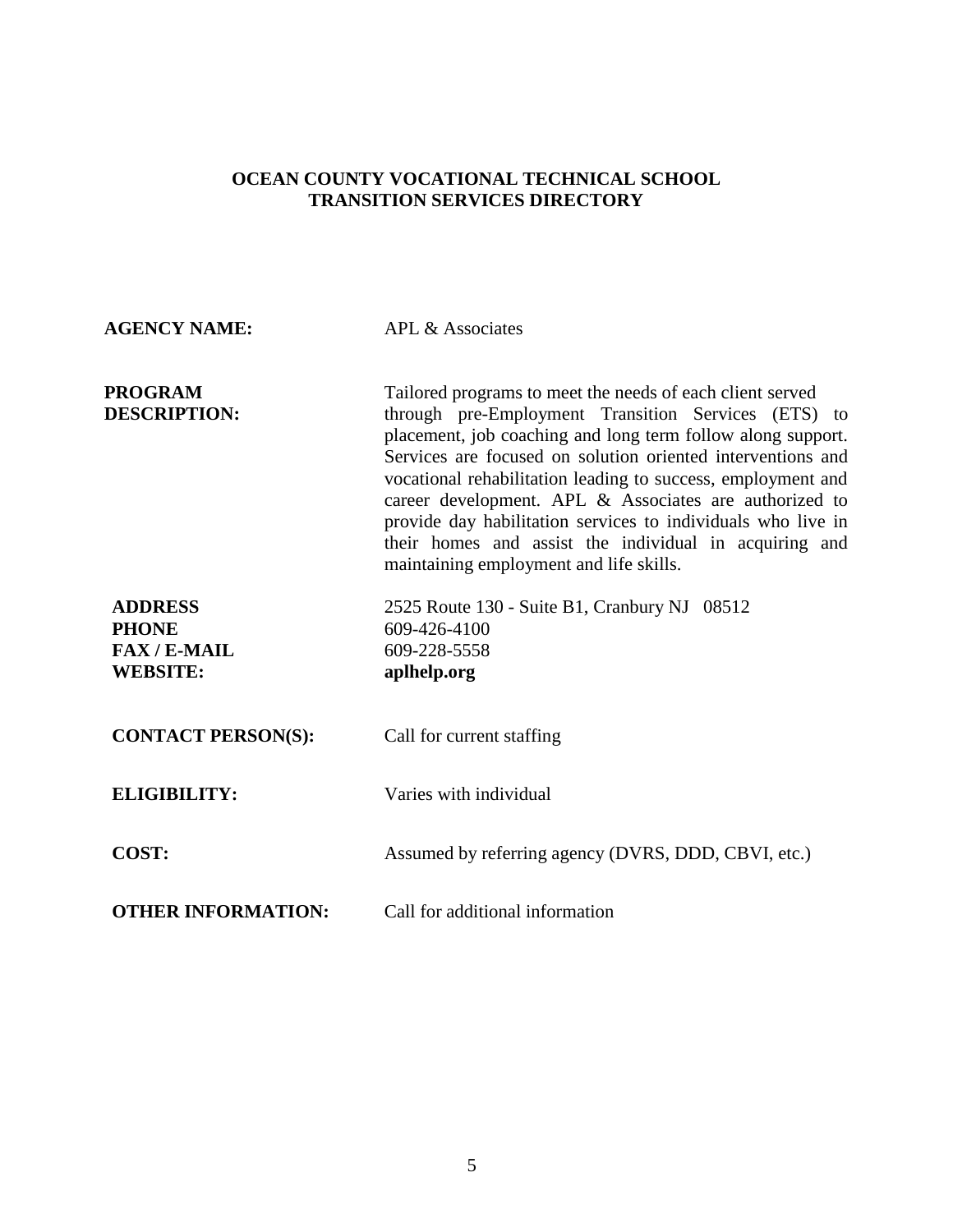| <b>AGENCY NAME:</b>                                                    | Arc, Ocean County Chapter, Inc.                                                                                                                                                                                                                                                                                                                                                                                                                                                                                                                     |
|------------------------------------------------------------------------|-----------------------------------------------------------------------------------------------------------------------------------------------------------------------------------------------------------------------------------------------------------------------------------------------------------------------------------------------------------------------------------------------------------------------------------------------------------------------------------------------------------------------------------------------------|
| <b>PROGRAM</b><br><b>DESCRIPTION:</b>                                  | Arc, Ocean County Chapter was established as a not-for<br>profit agency which advocates and provides opportunities and<br>support for individuals with developmental and intellectual<br>disabilities. The Arc currently serves 1500 individuals and<br>offers programs which include: adult training, industrial<br>cleaning services, community living, family support, respite<br>services, residential<br>services, vocational<br>services.<br>transportation for day programs, recreation, medical services,<br>social skill support and more. |
| <b>ADDRESS</b><br><b>PHONE</b><br><b>FAX/E-MAIL</b><br><b>WEBSITE:</b> | 815 Cedar Bridge Avenue, Lakewood, NJ 08701<br>732-363-3335<br>732-363-5990<br>info@arcoceancounty<br>arcocean.org                                                                                                                                                                                                                                                                                                                                                                                                                                  |
| <b>CONTACT PERSON(S):</b>                                              | Executive Director – Laura. Williams @ arcocean.org ext. 115<br>Associate Director - Nancy.Cadigan@arcocean.org ext. 147<br>Vocational Services - Gina.Lambusta@arcocean.org ext.110<br>Residential Services - Andrea.Pizzolo@arcocean.org ext.119                                                                                                                                                                                                                                                                                                  |
| <b>ELIGIBILITY:</b>                                                    | Varies with service; call for information                                                                                                                                                                                                                                                                                                                                                                                                                                                                                                           |
| COST:                                                                  | Often assumed by referring agency; costs may vary                                                                                                                                                                                                                                                                                                                                                                                                                                                                                                   |
| <b>OTHER INFORMATION:</b>                                              | Brochure and detailed information on available services<br>Visit website for details                                                                                                                                                                                                                                                                                                                                                                                                                                                                |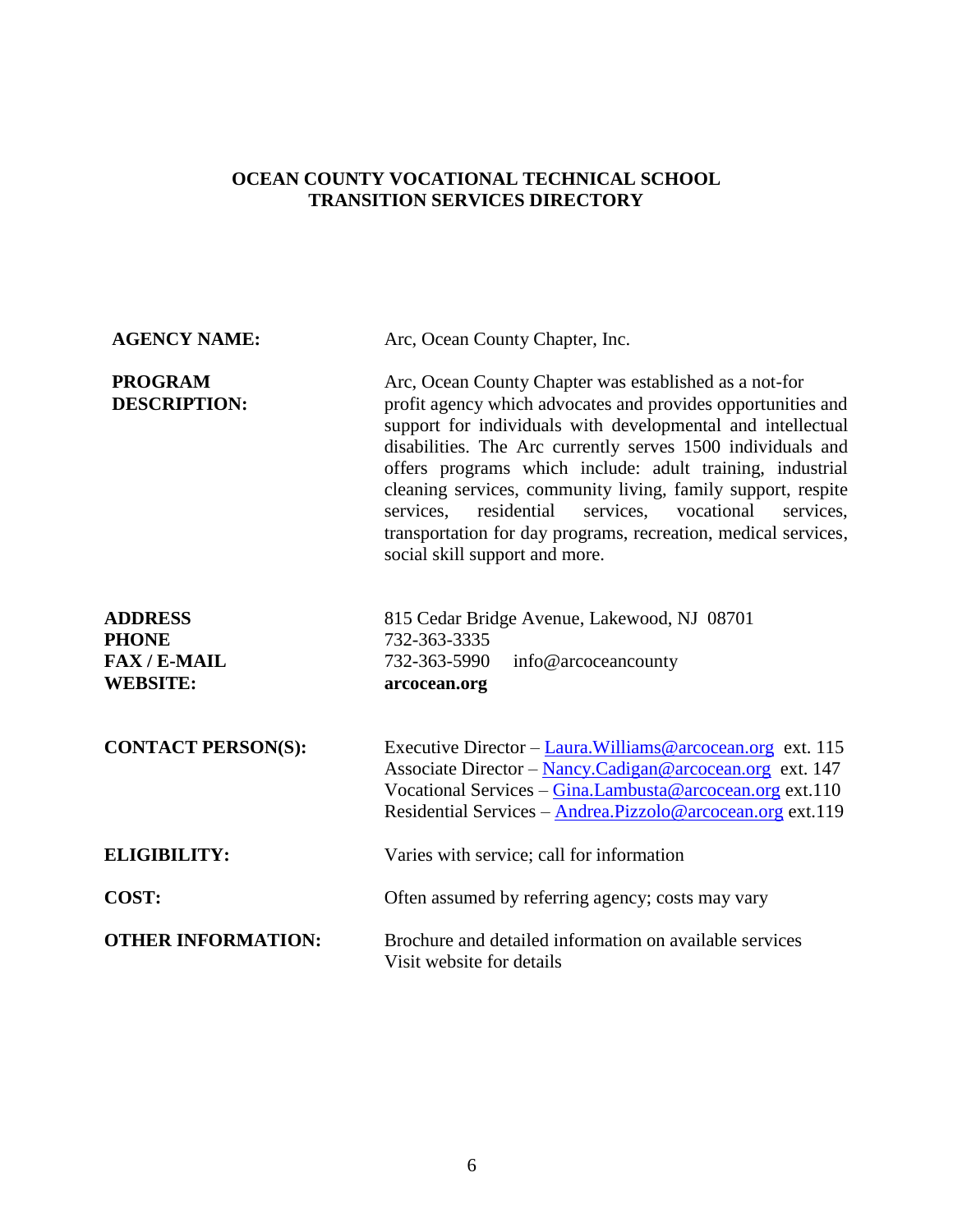| <b>AGENCY NAME:</b>                                                    | Arc Employment Center (AEC) - Arc, Ocean County Chapter                                                                                                                                                                                                                                                                                                                                                                                                                                                                                                                                                                                                                                                                                                                                                                                                                                                                               |
|------------------------------------------------------------------------|---------------------------------------------------------------------------------------------------------------------------------------------------------------------------------------------------------------------------------------------------------------------------------------------------------------------------------------------------------------------------------------------------------------------------------------------------------------------------------------------------------------------------------------------------------------------------------------------------------------------------------------------------------------------------------------------------------------------------------------------------------------------------------------------------------------------------------------------------------------------------------------------------------------------------------------|
| <b>PROGRAM</b><br><b>DESCRIPTION:</b>                                  | The Arc Employment Center provides supported group<br>employment to participants to maximize potential and teach<br>work skills and behaviors. Local companies hire the AEC to<br>complete tasks including assembly, sorting and labeling,<br>packaging, folding//stuffing envelopes and more.<br>The supported group employment/workshop helps to<br>determine occupational interests, work tolerance, strengths<br>and limitations; this includes a School-to-Work transition for<br>students ages 16+ to be introduced to work. Arc AEC also<br>operates a Wood Products business and cleaning services.<br>Arc Adult Training Centers (ATCs) provides training and day<br>Habilitation services in Brick, Lakehurst, Toms River and<br>Tuckerton. Emphasis is placed on acquiring life, social and<br>work related skills. Plans are developed with each person,<br>incorporating personal goals, individual strengths and needs. |
| <b>ADDRESS</b><br><b>PHONE</b><br><b>FAX/E-MAIL</b><br><b>WEBSITE:</b> | 150 N. Oberlin Avenue, Lakewood, NJ 08701<br>732-363-6677<br>732-901-7540<br>arcocean.org                                                                                                                                                                                                                                                                                                                                                                                                                                                                                                                                                                                                                                                                                                                                                                                                                                             |
| <b>CONTACT PERSON(S):</b>                                              | Tina Donnegan, Case Manager                                                                                                                                                                                                                                                                                                                                                                                                                                                                                                                                                                                                                                                                                                                                                                                                                                                                                                           |
| <b>ELIGIBILITY:</b>                                                    | Ocean County residents with disabilities referred by<br>Division of Vocational Rehabilitation, Division of<br>Developmental Disabilities, school districts                                                                                                                                                                                                                                                                                                                                                                                                                                                                                                                                                                                                                                                                                                                                                                            |
| COST:                                                                  | Assumed by referring agency                                                                                                                                                                                                                                                                                                                                                                                                                                                                                                                                                                                                                                                                                                                                                                                                                                                                                                           |
| <b>OTHER INFORMATION:</b>                                              | Call for additional information                                                                                                                                                                                                                                                                                                                                                                                                                                                                                                                                                                                                                                                                                                                                                                                                                                                                                                       |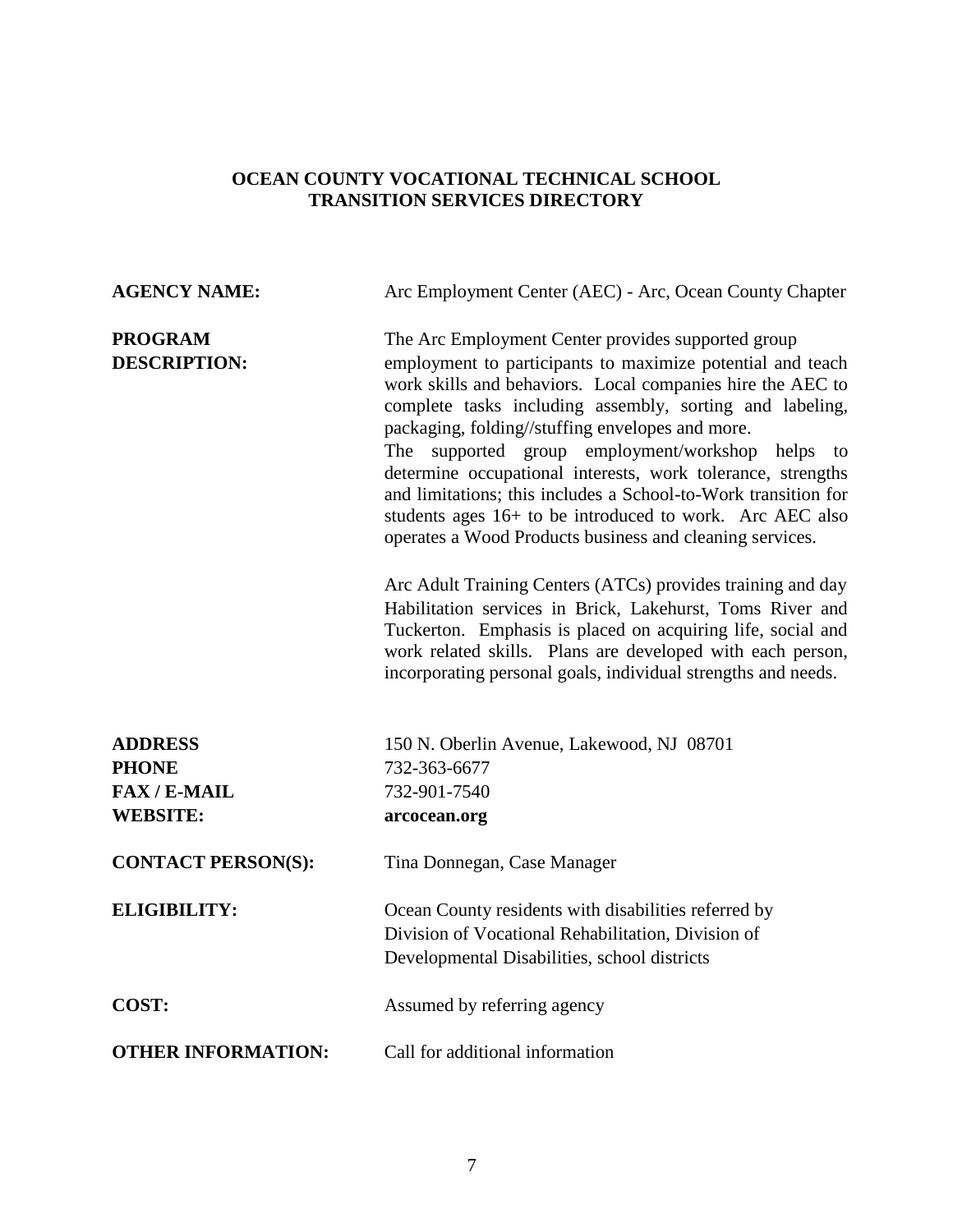| <b>AGENCY NAME:</b>                                                    | Arc – Family Institute Criminal Justice Advocacy Program                                                                                                                                                                                                                                                                                                                                                                                                                                                                                                                                                                                                                      |
|------------------------------------------------------------------------|-------------------------------------------------------------------------------------------------------------------------------------------------------------------------------------------------------------------------------------------------------------------------------------------------------------------------------------------------------------------------------------------------------------------------------------------------------------------------------------------------------------------------------------------------------------------------------------------------------------------------------------------------------------------------------|
| <b>PROGRAM</b><br><b>DESCRIPTION:</b>                                  | Criminal Justice Advocacy Program (CJAP) provides<br>alternatives to incarceration on behalf of individuals with<br>developmental disabilities that are defendants in the criminal<br>justice system, and is the only program of its kind in NJ. The<br>CJAP helps to ensure that defendants with developmental<br>disabilities get equal access to justice and fair treatment in the<br>criminal justice system. The CJAP can get involved during<br>any stage of a defendant's case within the system, including<br>initial appearance, arraignment, pretrial conference, trial,<br>sentencing, correctional facility, pre-release planning and<br>community reintegration. |
| <b>ADDRESS</b><br><b>PHONE</b><br><b>FAX/E-MAIL</b><br><b>WEBSITE:</b> | 985 Livingston Avenue, New Brunswick, NJ 08902<br>732-246-2525<br>732-214-1834<br>cjap@arcnj.org<br>cjapnj.org                                                                                                                                                                                                                                                                                                                                                                                                                                                                                                                                                                |
| <b>CONTACT PERSON(S):</b>                                              | Tabitha Jarrett - Community Resource Coordinator<br>732-749-8510<br>TJarrett@arcnj.org<br>Jessica Oppenheim – Director<br>732-828-0988<br>JOppenheim@arcnj.org                                                                                                                                                                                                                                                                                                                                                                                                                                                                                                                |
| <b>ELIGIBILITY:</b>                                                    | Residents of NJ w/developmental disability                                                                                                                                                                                                                                                                                                                                                                                                                                                                                                                                                                                                                                    |
| COST:                                                                  | None                                                                                                                                                                                                                                                                                                                                                                                                                                                                                                                                                                                                                                                                          |
| <b>OTHER INFORMATION:</b>                                              | Brochure and additional details on website or by calling                                                                                                                                                                                                                                                                                                                                                                                                                                                                                                                                                                                                                      |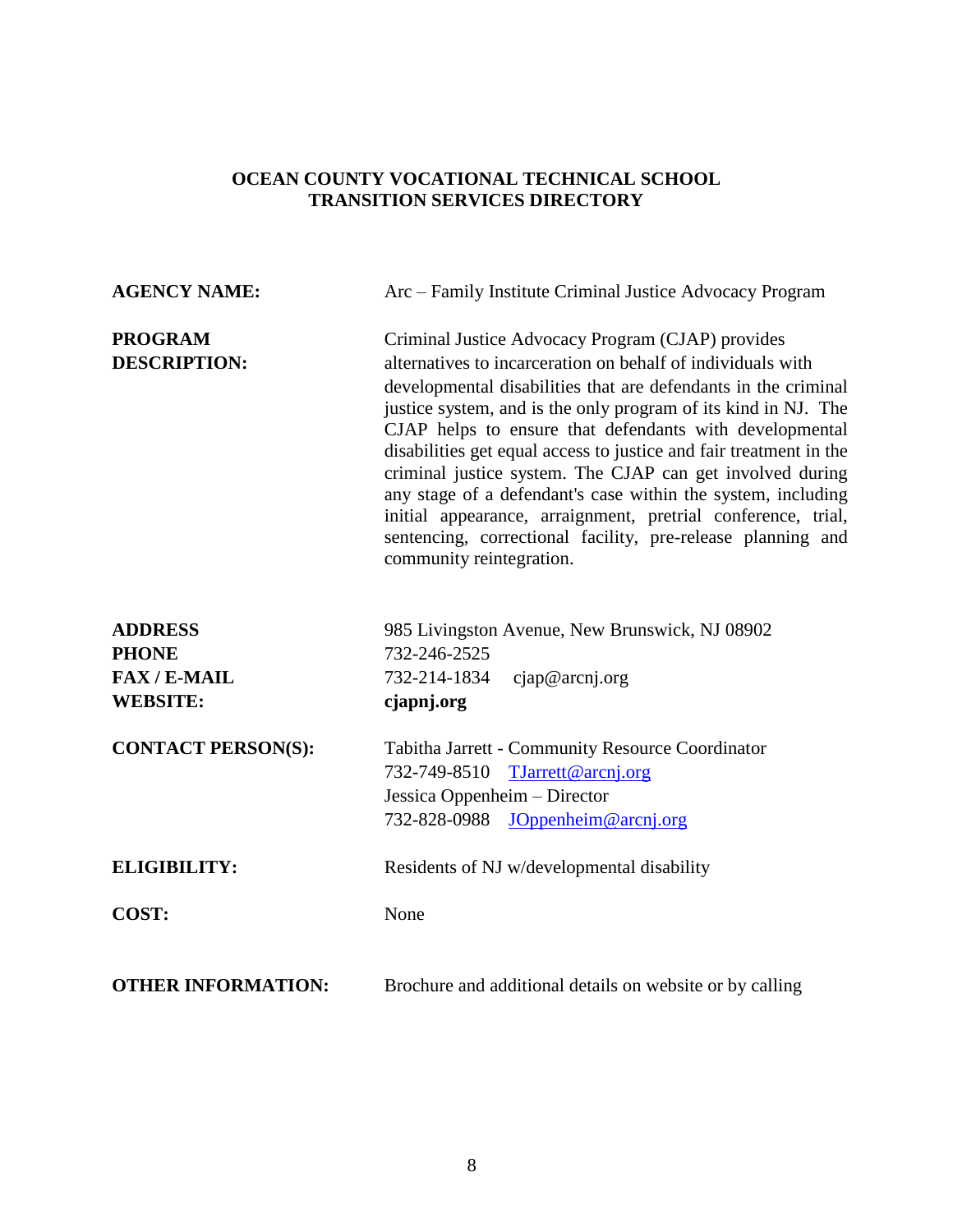| <b>AGENCY NAME:</b>                                                    | The Arc of New Jersey/Project HIRE                                                                                                                                                                                                                                                                                                                                                                                                                                                                                                                      |
|------------------------------------------------------------------------|---------------------------------------------------------------------------------------------------------------------------------------------------------------------------------------------------------------------------------------------------------------------------------------------------------------------------------------------------------------------------------------------------------------------------------------------------------------------------------------------------------------------------------------------------------|
| <b>PROGRAM</b><br><b>DESCRIPTION:</b>                                  | Arc of New Jersey/Project HIRE is in its thirty fifth year of<br>providing Supported Employment Services to adults with<br>disabilities and students with special needs. Since 1985,<br>Project HIRE has placed thousands of people into<br>community jobs and provides vocational assessments, job<br>development, job sampling, on site job coaching, travel<br>training and follow-up services. Project HIRE also assists<br>middle and high school students in their preparation to<br>transition to adult life through the School-to-Work program. |
| <b>ADDRESS</b><br><b>PHONE</b><br><b>FAX/E-MAIL</b><br><b>WEBSITE:</b> | 1451 Hwy. 88, Suite 8B, Olympic Gardens, Brick, NJ 08724<br>732-458-9510<br>akubler@arcnj.org<br>732-459-9513<br>arcnj.org/programs/project-hire                                                                                                                                                                                                                                                                                                                                                                                                        |
| <b>ELIGIBILITY:</b>                                                    | People with disabilities residing in Ocean County referred<br>by the local office of the Division of Vocational Services;<br>Division of Developmental Disabilities; Commission for<br>Blind & Visually Impaired; Medicaid; and Commission<br>on Accreditation of Rehabilitation Facilities (CARF)<br>Students referred by a school district.                                                                                                                                                                                                           |
| COST:                                                                  | No charge to referred individuals.                                                                                                                                                                                                                                                                                                                                                                                                                                                                                                                      |
| <b>OTHER INFORMATION:</b>                                              | Check website or call for additional information                                                                                                                                                                                                                                                                                                                                                                                                                                                                                                        |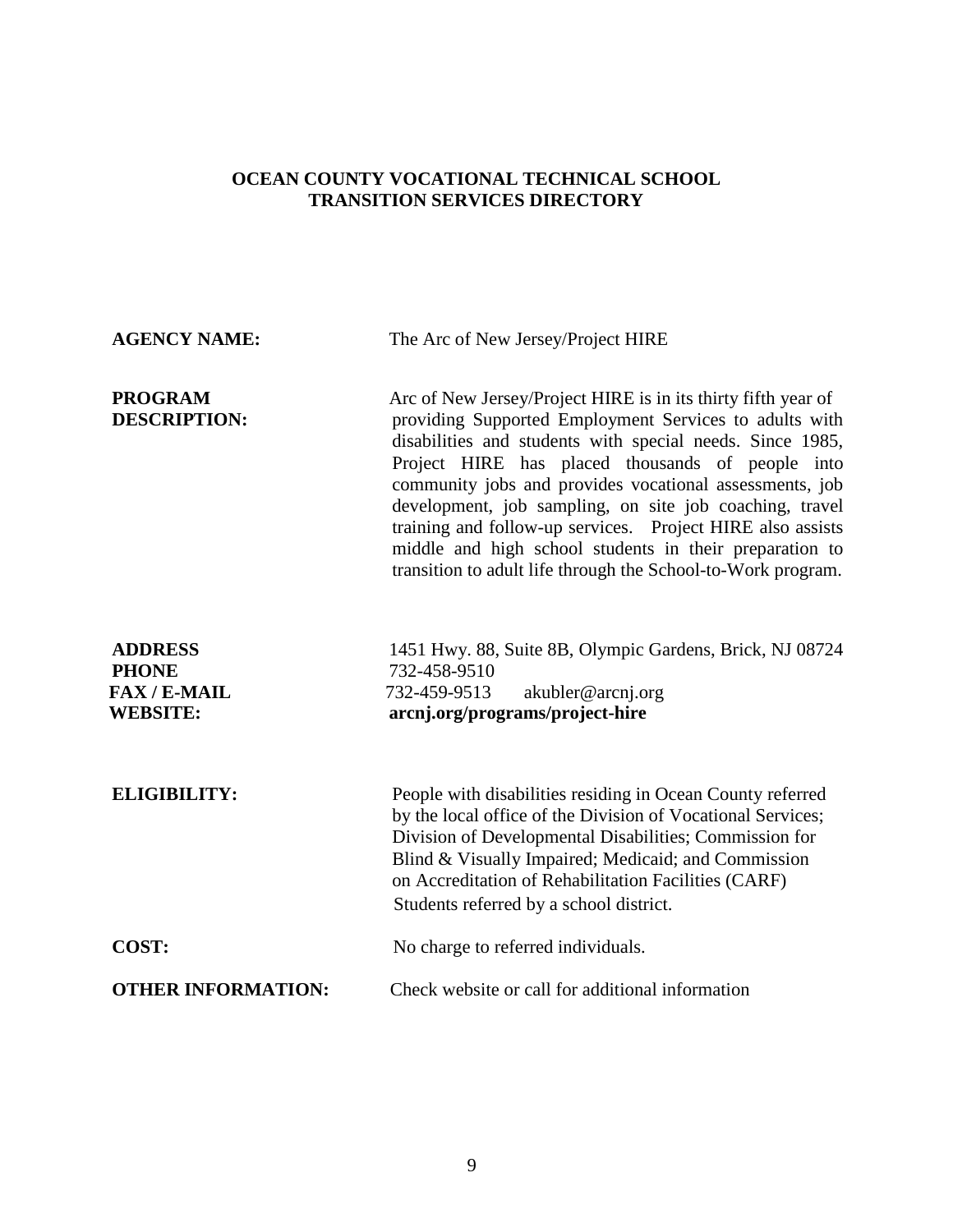| <b>AGENCY NAME:</b>                                                    | <b>Autism New Jersey</b>                                                                                                                                                                                                                                                                                                                                                                                                                                                                                                                                                |
|------------------------------------------------------------------------|-------------------------------------------------------------------------------------------------------------------------------------------------------------------------------------------------------------------------------------------------------------------------------------------------------------------------------------------------------------------------------------------------------------------------------------------------------------------------------------------------------------------------------------------------------------------------|
| <b>PROGRAM</b><br><b>DESCRIPTION:</b>                                  | Autism NJ (formerly COSAC) is the largest statewide network<br>of parents and professionals dedicated to improving lives of<br>individuals with Autism Spectrum Disorder. Autism NJ is a<br>nonprofit agency committed to ensuring safe and fulfilling<br>lives for individuals, their families and the professionals who<br>support them. Adult services include:<br>Day & Employment Programs<br>Guardianship & Estate Planning<br>٠<br><b>Residential Services</b><br>Transit & Travel Training<br>$\bullet$<br><b>Assistive Technology</b><br>Colleges<br>$\bullet$ |
| <b>ADDRESS</b><br><b>PHONE</b><br><b>FAX/E-MAIL</b><br><b>WEBSITE:</b> | 500 Horizon Drive - Suite 530, Robbinsville, NJ<br>08691<br>609-588-8200<br>609-588-8858<br>information@autismnj.org<br>autismnj.org                                                                                                                                                                                                                                                                                                                                                                                                                                    |
| <b>CONTACT PERSON(S):</b>                                              | Jennifer Bozarth, Coordinator Information Services ext.10026<br>jbozarth@autismnj.org                                                                                                                                                                                                                                                                                                                                                                                                                                                                                   |
| <b>ELIGIBILITY:</b>                                                    | Residents of NJ w/Autism Spectrum Disorder                                                                                                                                                                                                                                                                                                                                                                                                                                                                                                                              |
| <b>COST:</b>                                                           | Assumed by referring agency                                                                                                                                                                                                                                                                                                                                                                                                                                                                                                                                             |
| <b>OTHER NFORMATION:</b>                                               | Detailed information available on website or by calling                                                                                                                                                                                                                                                                                                                                                                                                                                                                                                                 |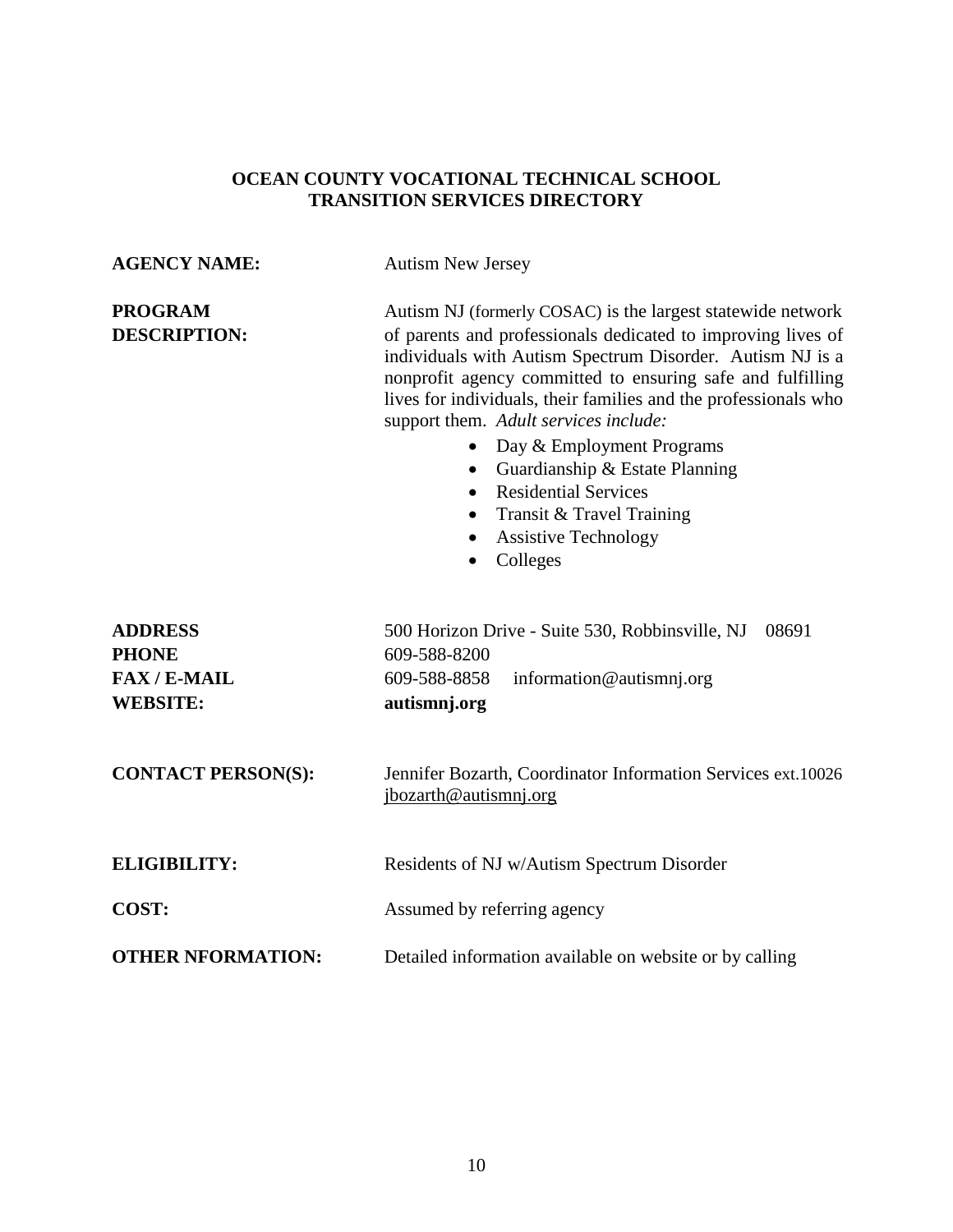# **AGENCY NAME:** Catholic Charities **PROGRAM** Catholic Charities provides services to all regardless of **DESCRIPTION:** religious background in the areas of vocational training, financial literacy, trauma and abuse recovery, addiction and mental health.Project HOPE provides individuals and families who live in poverty, are homeless or facing the threat of homelessness with opportunities to develop skills and resources needed to achieve well-being and lead selfsufficient lives. Core components address: Workforce Readiness  $\bullet$  Health and Wellness Education & Services Essential Life Skills • Community Living **ADDRESS** 200 Monmouth Avenue, Lakewood, NJ 08701 **PHONE** 732-363-5322 1-800-360-7711 **FAX / E-MAIL** catholiccharities @trenton.org **WEBSITE: catholiccharitiestrenton.org CONTACT PERSON(S):** Marlene Lao-Collins, Executive Director Mental Health Counseling 24 hr. 732-244-8259 **ELIGIBILITY:** Residents of NJ in need of assistance **COST:** Dependent on ability to pay **OTHER NFORMATION:** Additional information and fact sheets available on website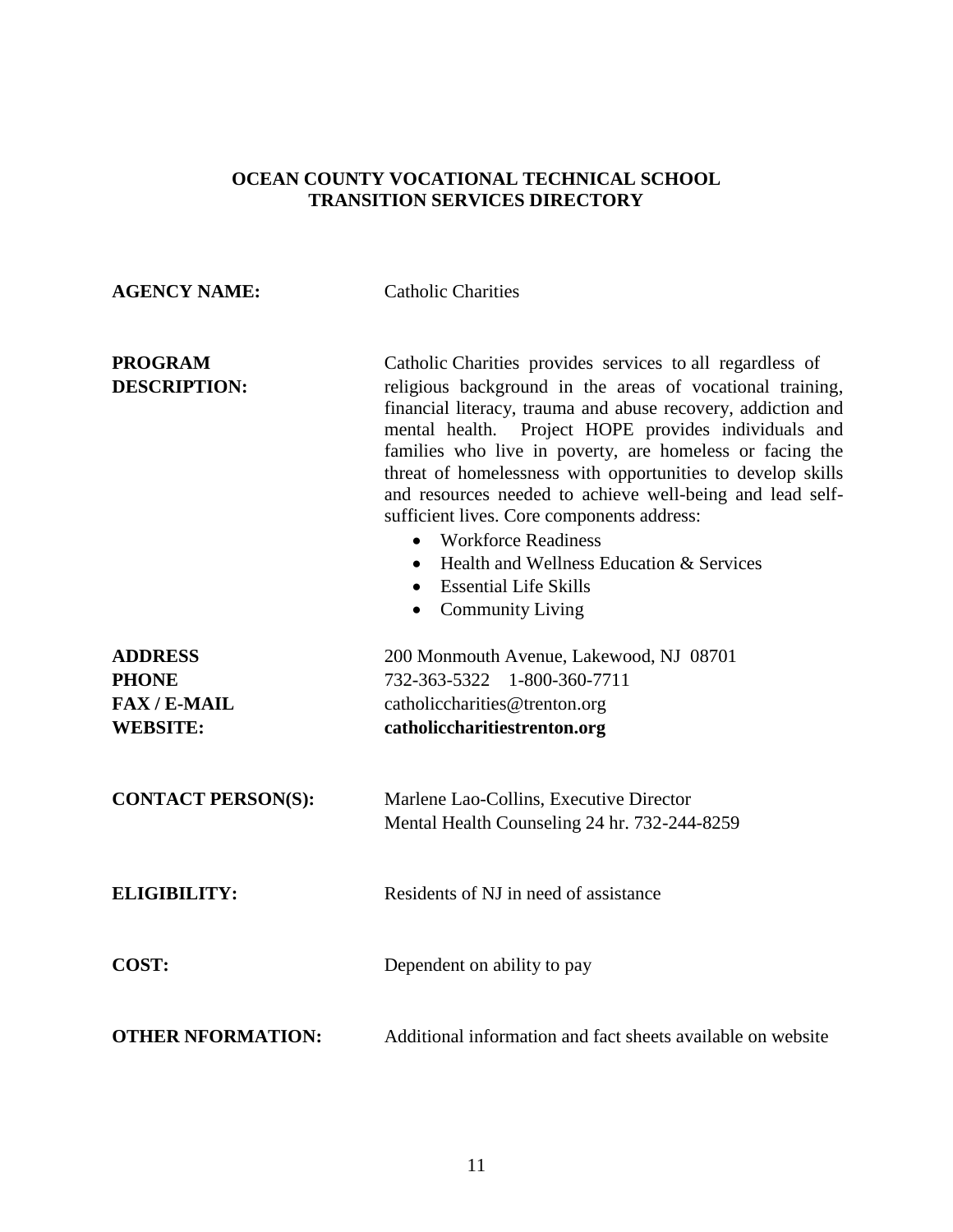| <b>AGENCY NAME:</b>                                                    | Chariot Riders, Inc.                                                                                                                                                                                                                                                                                                                                                                                                                                                                                                                                                                             |
|------------------------------------------------------------------------|--------------------------------------------------------------------------------------------------------------------------------------------------------------------------------------------------------------------------------------------------------------------------------------------------------------------------------------------------------------------------------------------------------------------------------------------------------------------------------------------------------------------------------------------------------------------------------------------------|
| <b>PROGRAM</b><br><b>DESCRIPTION:</b>                                  | Chariot Riders is a registered non-profit organization which<br>provides therapeutic horseback riding for individuals with<br>physical and mental challenges to improve quality of social,<br>emotional and physical well-being.<br><b>Chariot Riders offers:</b><br>Therapeutic riding<br>$\bullet$<br>Equine assisted learning<br>$\bullet$<br>• Volunteer opportunities<br>Youth groups<br>$\bullet$<br>Riding lessons<br>$\bullet$<br>Summer camps<br>$\bullet$<br>Horse shows and In-door arena<br>$\bullet$<br>In-door arena<br>$\bullet$<br>Group trips and other activities<br>$\bullet$ |
| <b>ADDRESS</b><br><b>PHONE</b><br><b>FAX/E-MAIL</b><br><b>WEBSITE:</b> | 3170 Chariot Court, Manchester, NJ 08759-5429<br>732-657-2710<br>info@chariotriders.org<br>chariotriders.org                                                                                                                                                                                                                                                                                                                                                                                                                                                                                     |
| <b>CONTACT PERSON(S):</b>                                              | Linda Fazio, Equestrian Director 732-657-2710                                                                                                                                                                                                                                                                                                                                                                                                                                                                                                                                                    |
| <b>ELIGIBILITY:</b>                                                    | Any individual or group interested in horses                                                                                                                                                                                                                                                                                                                                                                                                                                                                                                                                                     |
| COST:                                                                  | \$30.00 per 1/2 hour individual lesson<br>\$35.00 per hour group lesson<br>May be covered by Self-Directed Support/Real Life Choices                                                                                                                                                                                                                                                                                                                                                                                                                                                             |
| <b>OTHER NFORMATION:</b>                                               | Email or website for details and schedules                                                                                                                                                                                                                                                                                                                                                                                                                                                                                                                                                       |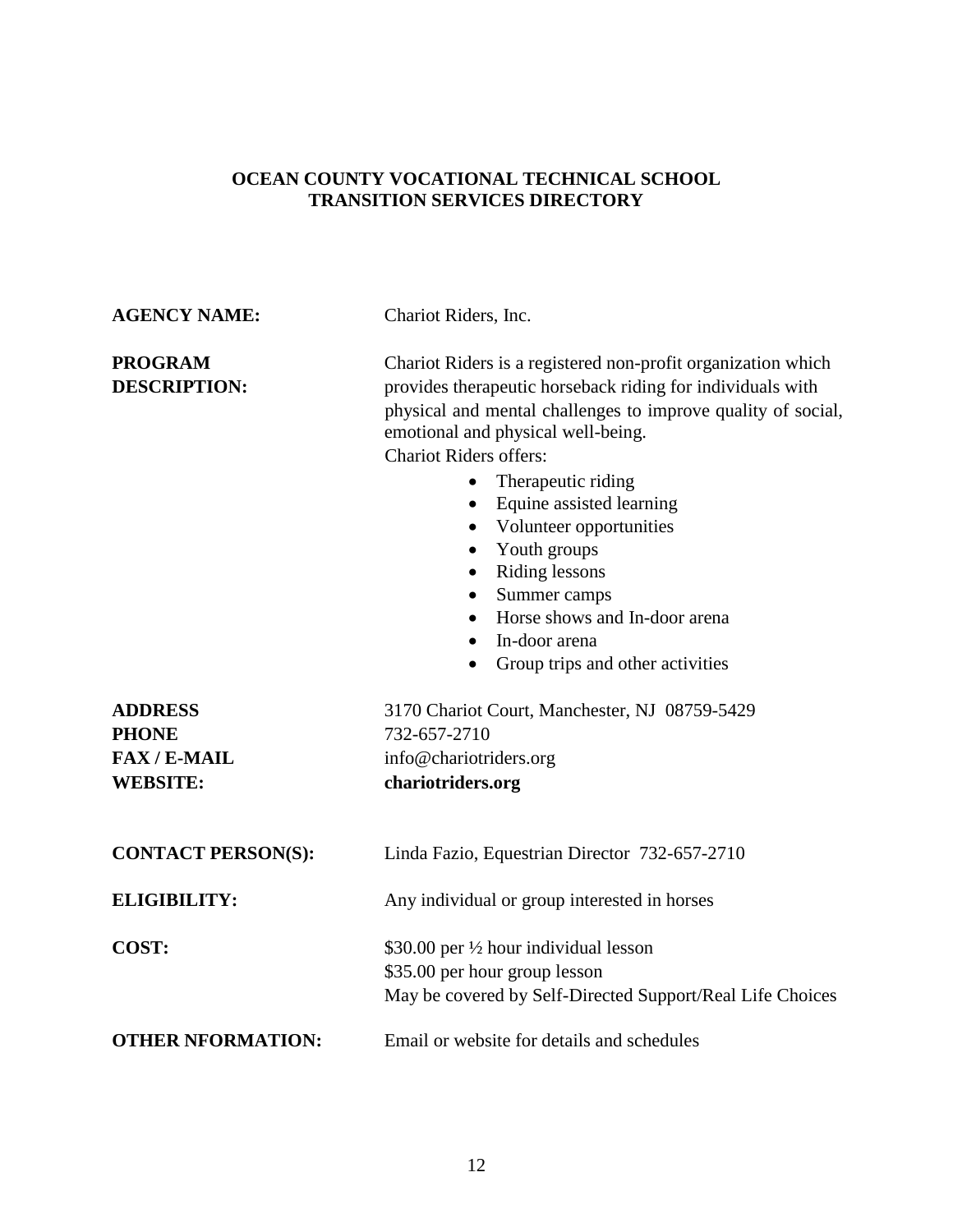| <b>AGENCY NAME:</b>                                                    | <b>Community Health Law Project</b>                                                                                                                                                                                                                                                                                                                                                                                                    |
|------------------------------------------------------------------------|----------------------------------------------------------------------------------------------------------------------------------------------------------------------------------------------------------------------------------------------------------------------------------------------------------------------------------------------------------------------------------------------------------------------------------------|
| <b>PROGRAM</b><br><b>DESCRIPTION:</b>                                  | The essential mission of the Community Health Law Project<br>is to provide no cost, legal and advocacy services to NJ<br>residents with disabilities on civil matters, legal counsel and<br>advice, legal representation, housing issues, public<br>entitlement issues, Social Security/SSI, Medicaid, Medicare<br>and other health insurance benefit issues, wills, power of<br>attorney, advance directives and consumer law issues. |
| <b>ADDRESS</b><br><b>PHONE</b><br><b>FAX/E-MAIL</b><br><b>WEBSITE:</b> | 250 Washington Street Suite 5, Toms River, NJ<br>08753<br>732-349-6714<br>732-349-6935<br>chlpinfo@chlp.org<br>chlp.org                                                                                                                                                                                                                                                                                                                |
| <b>CONTACT PERSON(S):</b>                                              | Laura Bagwell, Supervising Advocate                                                                                                                                                                                                                                                                                                                                                                                                    |
| <b>ELIGIBILITY:</b>                                                    | Residents of NJ with disabilities                                                                                                                                                                                                                                                                                                                                                                                                      |
| COST:                                                                  | Expenses assumed by DDD                                                                                                                                                                                                                                                                                                                                                                                                                |
| <b>OTHER NFORMATION:</b>                                               | Call for details                                                                                                                                                                                                                                                                                                                                                                                                                       |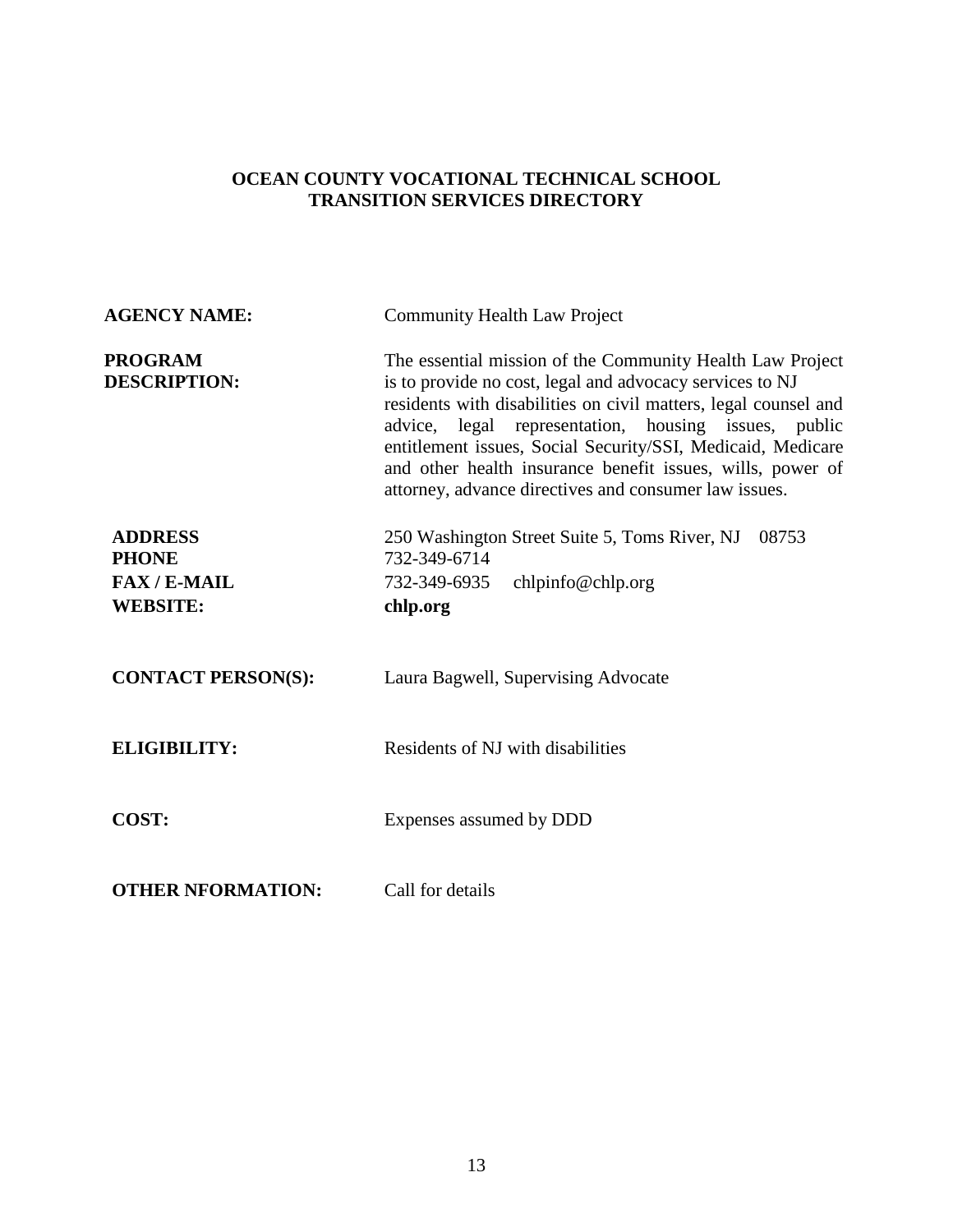| <b>AGENCY NAME:</b>                                                    | <b>Community Options</b>                                                                                                                                                                                                                                                                                                                                                |
|------------------------------------------------------------------------|-------------------------------------------------------------------------------------------------------------------------------------------------------------------------------------------------------------------------------------------------------------------------------------------------------------------------------------------------------------------------|
| <b>PROGRAM</b><br><b>DESCRIPTION:</b>                                  | Community Options Inc. of Ocean/Monmouth County<br>was established in 1977 to provide residential and<br>employment support services to individuals with<br>disabilities. These services include:<br>Employment<br>$\bullet$<br>School to Work Programs<br>$\bullet$<br>Housing<br>Self-Directed Supports/Real Life Choices<br><b>Business Enterprises</b><br>$\bullet$ |
| <b>ADDRESS</b><br><b>PHONE</b><br><b>FAX/E-MAIL</b><br><b>WEBSITE:</b> | 202 North Main Street, Forked River, NJ 08731<br>609-693-1700<br>609-693-6222<br>comop.org                                                                                                                                                                                                                                                                              |
| <b>CONTACT PERSON(S):</b>                                              | Diane D'Orazio, State Director<br>Diane.Dorazio@comop.org                                                                                                                                                                                                                                                                                                               |
| <b>ELIGIBILITY:</b>                                                    | Resident of NJ w/developmental disability                                                                                                                                                                                                                                                                                                                               |
| <b>COST:</b>                                                           | Assumed by referring agency                                                                                                                                                                                                                                                                                                                                             |
| <b>OTHER NFORMATION:</b>                                               | Call for details                                                                                                                                                                                                                                                                                                                                                        |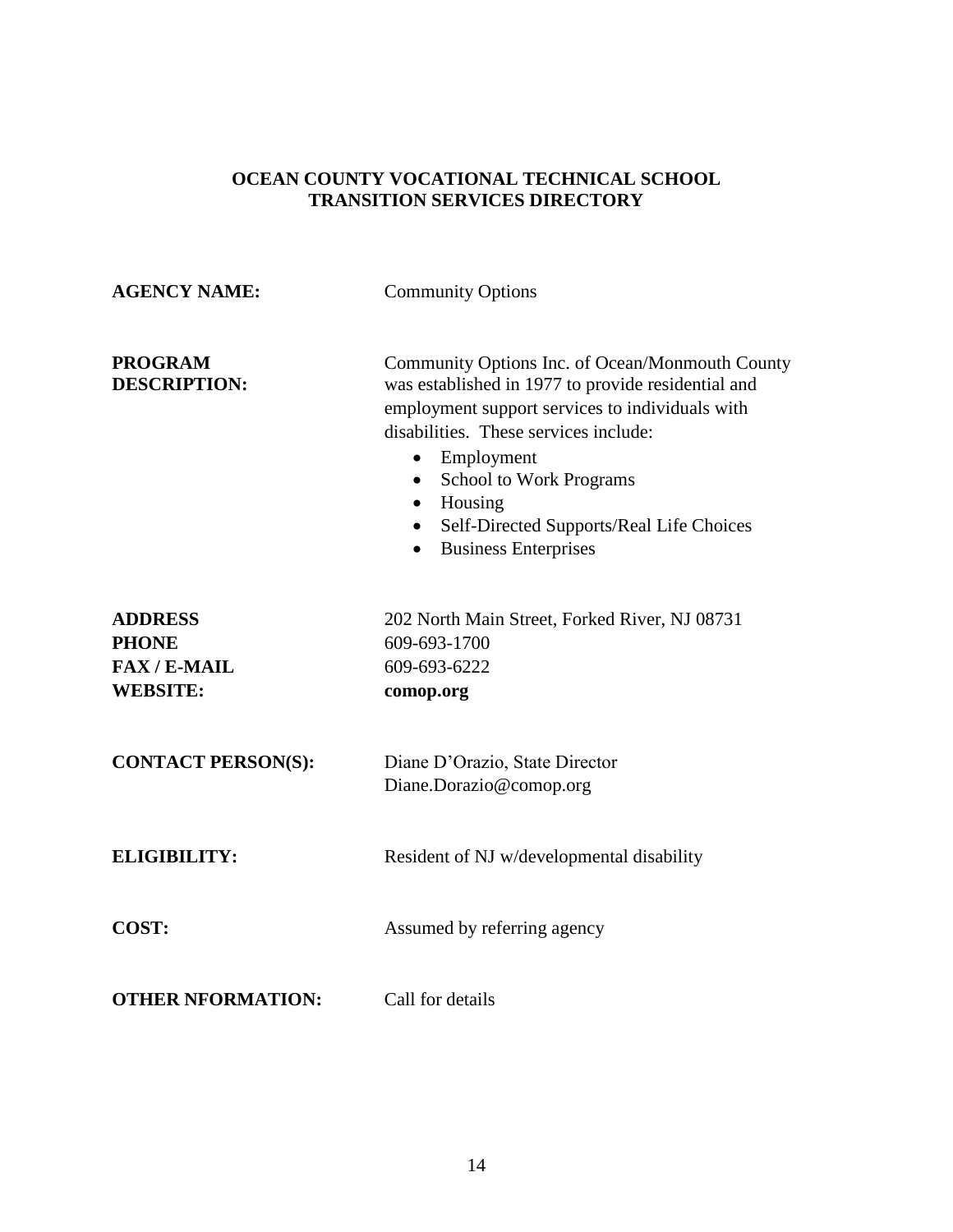| <b>AGENCY NAME:</b>                                                    | Disability Rights NJ                                                                                                                                                                                                                                                                                                                                                           |
|------------------------------------------------------------------------|--------------------------------------------------------------------------------------------------------------------------------------------------------------------------------------------------------------------------------------------------------------------------------------------------------------------------------------------------------------------------------|
| <b>PROGRAM</b><br><b>DESCRIPTION:</b>                                  | Disability Rights NJ is a private, non-profit, consumer<br>directed organization established to advocate for the human,<br>civil and legal rights of citizens of NJ with disabilities.<br>DRNJ provides education, training and technical assistance<br>to individuals with disabilities, the agencies that serve them,<br>advocates, attorneys, professionals and the courts. |
|                                                                        | DRNJ sponsors the Assistive Technology Advocacy Center<br>which makes assistive technology more accessible to<br>individuals with disabilities throughout New Jersey and Back<br>in Action, a used equipment recycling program - which acts<br>as a clearinghouse for items for sale at minimal cost,<br>donation or loan and also accepts donations of equipment.             |
| <b>ADDRESS</b><br><b>PHONE</b><br><b>FAX/E-MAIL</b><br><b>WEBSITE:</b> | 210 S Broad Street 3rd floor, Trenton, NJ 08608<br>1-800-922-7233 (NJ)<br>609-777-0187<br>advocate@drnj.org<br>drnj.org                                                                                                                                                                                                                                                        |
| <b>CONTACT PERSON(S):</b>                                              | Call 800# for specific program information                                                                                                                                                                                                                                                                                                                                     |
| <b>ELIGIBILITY:</b>                                                    | NJ residents                                                                                                                                                                                                                                                                                                                                                                   |
| COST:                                                                  | Free information; costs of equipment varies                                                                                                                                                                                                                                                                                                                                    |
| <b>OTHER INFORMATION:</b>                                              | Check website for detailed information                                                                                                                                                                                                                                                                                                                                         |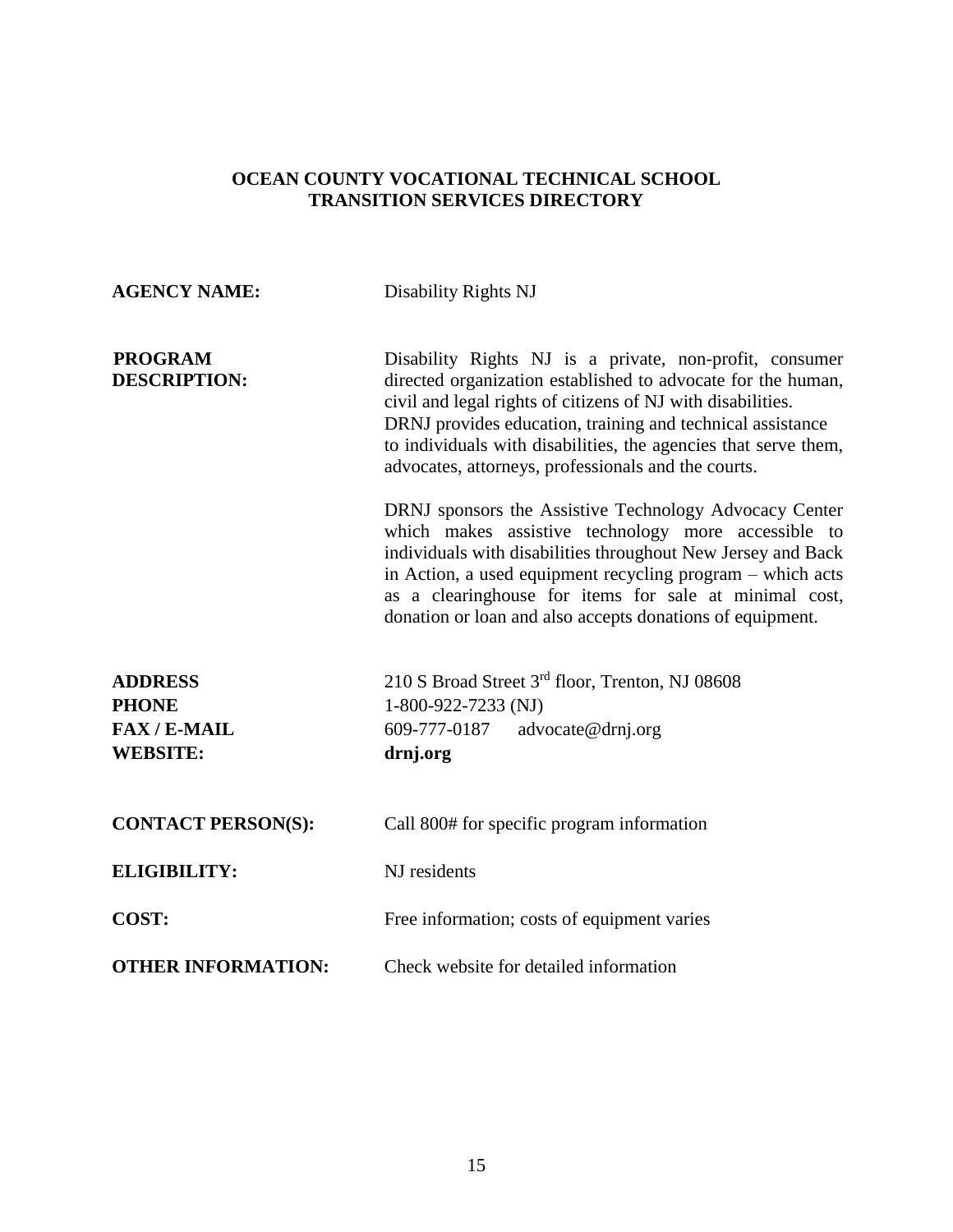| <b>AGENCY NAME:</b>                                                    | <b>Easterseals NJ</b>                                                                                                                                                                                                                                                                                                                                                                                                                                                                                                                  |
|------------------------------------------------------------------------|----------------------------------------------------------------------------------------------------------------------------------------------------------------------------------------------------------------------------------------------------------------------------------------------------------------------------------------------------------------------------------------------------------------------------------------------------------------------------------------------------------------------------------------|
| <b>PROGRAM</b><br><b>DESCRIPTION:</b>                                  | Easterseals is a nonprofit organization established in NJ<br>in 1948, operating in 21 counties, serving individuals with<br>disabilities, physical disabilities, mental illness, hard of<br>hearing and other special needs. Easterseals provides<br>services which allow individuals to Live-Learn-Work-Play<br>in their communities. Programs include: Employment and<br>Workforce Development; Residential Group Homes;<br>Community Living Services; Adult Day Training;<br>Senior Community Services and Community Based Support. |
| <b>ADDRESS</b><br><b>PHONE</b><br><b>FAX/E-MAIL</b><br><b>WEBSITE:</b> | 15 Manchester Avenue Suite 10, Forked River, NJ 08731<br>609-693-1398<br>609-693-5197<br>easterseals.com/nj                                                                                                                                                                                                                                                                                                                                                                                                                            |
| <b>CONTACT PERSON(S):</b>                                              | Jill Ehrhardt, Community Specialist 732-955-8381                                                                                                                                                                                                                                                                                                                                                                                                                                                                                       |
| <b>ELIGIBILITY:</b>                                                    | Division of Developmental Disabilities determines<br>eligibility                                                                                                                                                                                                                                                                                                                                                                                                                                                                       |
| COST:                                                                  | Funded through the Division of Developmental Disabilities                                                                                                                                                                                                                                                                                                                                                                                                                                                                              |
| <b>OTHER INFORMATION:</b>                                              | Brochure and website available highlighting activities and<br>services for transitioning school students.                                                                                                                                                                                                                                                                                                                                                                                                                              |

### *Other Easterseals NJ locations:*

| Easterseals Lakewood Adult Training Ctr. 1200 River Ave Suite 3E, Lakewood, NJ 732-730-0131 |              |
|---------------------------------------------------------------------------------------------|--------------|
| Easterseals Residential Services 959 Alexandria Drive, Toms River, NJ 08755                 | 732-279-1266 |
| Easterseals Residential Services – 1617 Sixth Avenue, Manchester, NJ 08757                  | 732-244-0326 |
| Easterseals Residential Services – 3 Harpers Ferry Road, Toms River, NJ 08755 732-831-1088  |              |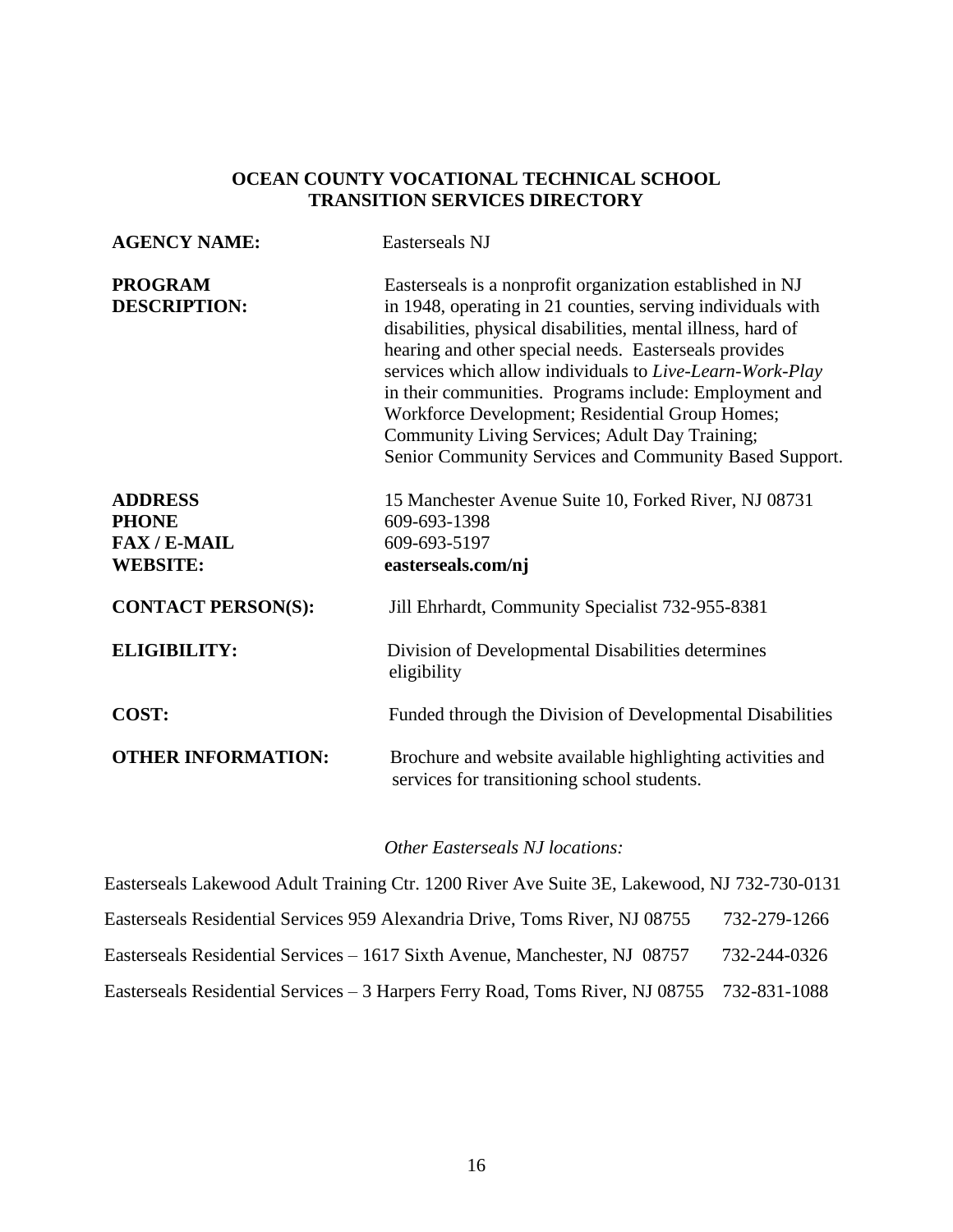| <b>AGENCY NAME:</b>                                                 | <b>Elks</b>                                                                                                                                                                                                                                                                                                                                                                       |
|---------------------------------------------------------------------|-----------------------------------------------------------------------------------------------------------------------------------------------------------------------------------------------------------------------------------------------------------------------------------------------------------------------------------------------------------------------------------|
| <b>PROGRAM</b><br><b>DESCRIPTION:</b>                               | The Elks is a national charitable organization with<br>lodges in every state, locally in Toms River, Brick,<br>Bayville, Lacey, Forked River, Jackson, Lakewood,<br>New Egypt and Point Pleasant. The Elks operate<br>a summer camp and programs for youth and young<br>adults with special needs. Programs vary and may<br>include dances, bingo, trips and other social events. |
| <b>ADDRESS</b><br><b>PHONE</b><br>$FAX / E-MAIL$<br><b>WEBSITE:</b> | 600 Washington Street, Toms River, NJ 08753<br>732-349-9660<br>tomsriverelks@outlook.com<br>tomsriverelks.com                                                                                                                                                                                                                                                                     |
| <b>CONTACT PERSON(S):</b>                                           | John Frammagan                                                                                                                                                                                                                                                                                                                                                                    |
| <b>ELIGIBILITY:</b>                                                 | Resident of town where membership is desired                                                                                                                                                                                                                                                                                                                                      |
| COST:                                                               | Varies, some events are free.                                                                                                                                                                                                                                                                                                                                                     |
| <b>OTHER NFORMATION:</b>                                            | Email for membership information                                                                                                                                                                                                                                                                                                                                                  |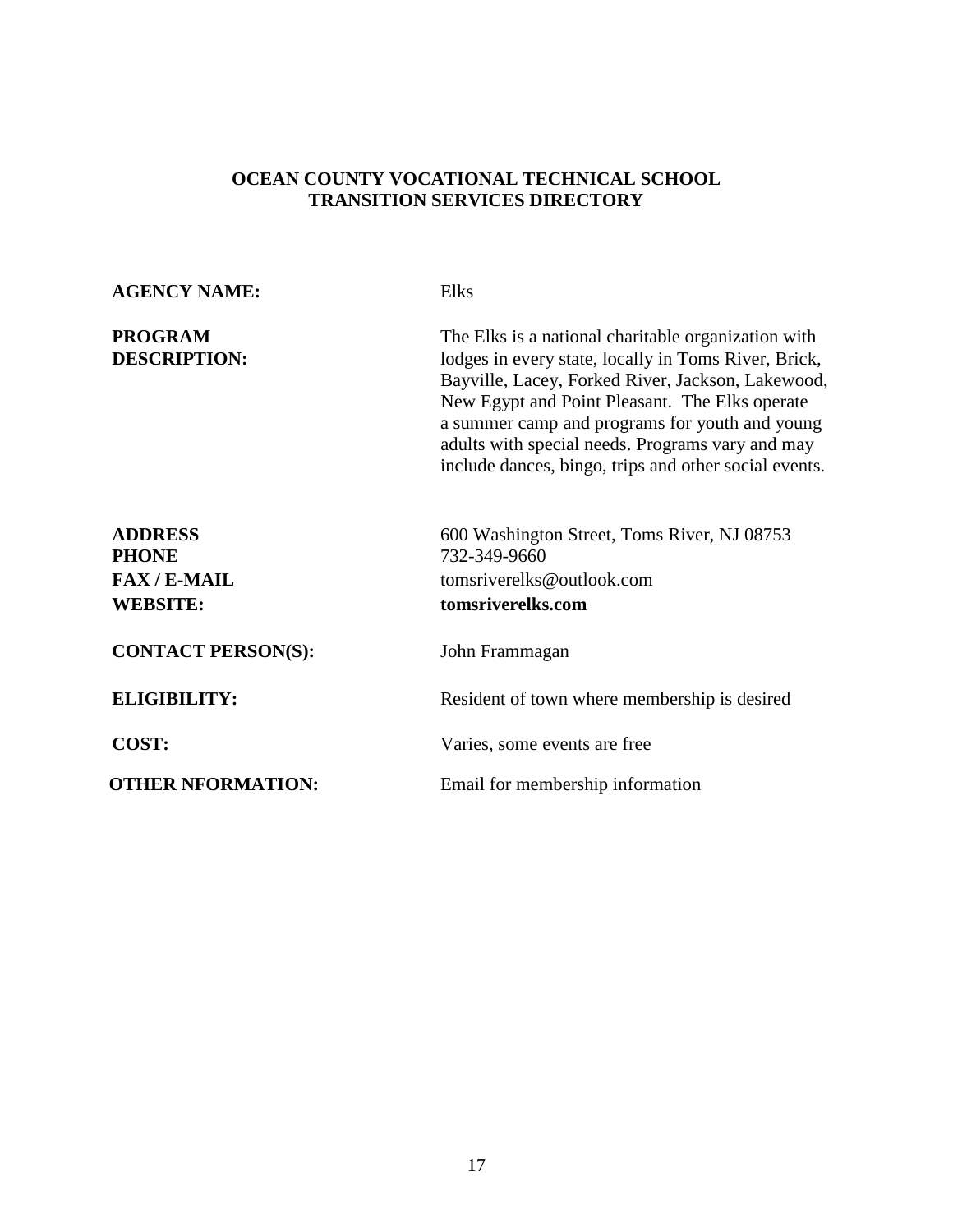# **AGENCY NAME:** Family Resource Association Inc. (FRA) **PROGRAM** Family Resource Association is a nonprofit **DESCRIPTION:** organization that helps people of all ages reach their fullest potential – "PossAbilities for People with disAbilities". Services include: • Home based intervention • Therapeutic recreation • Vocational and educational classes • Family & Sibling Support groups • Technology Connection classes • Interactive Adult classes/social groups (Expressing Myself; Life Skills Lunch; Fit for Life; Picture This!) **ADDRESS** 135 Salmon Street, Brick NJ 08723 **PHONE** 732-747-5310 **FAX / E-MAIL** [info@frainc.org](mailto:info@frainc.org) [frontdesk@frainc.org](mailto:frontdesk@frainc.org) **WEBSITE: frainc.org CONTACT PERSON(S):** Ann Martinelli [employability@frainc.org](mailto:employability@frainc.org) Joanne Costellano 732-747-5310 ext. 114 **ELIGIBILITY:** Individuals with disabilities **COST:** Call for information on admissions and cost **OTHER NFORMATION:** Check website for detailed information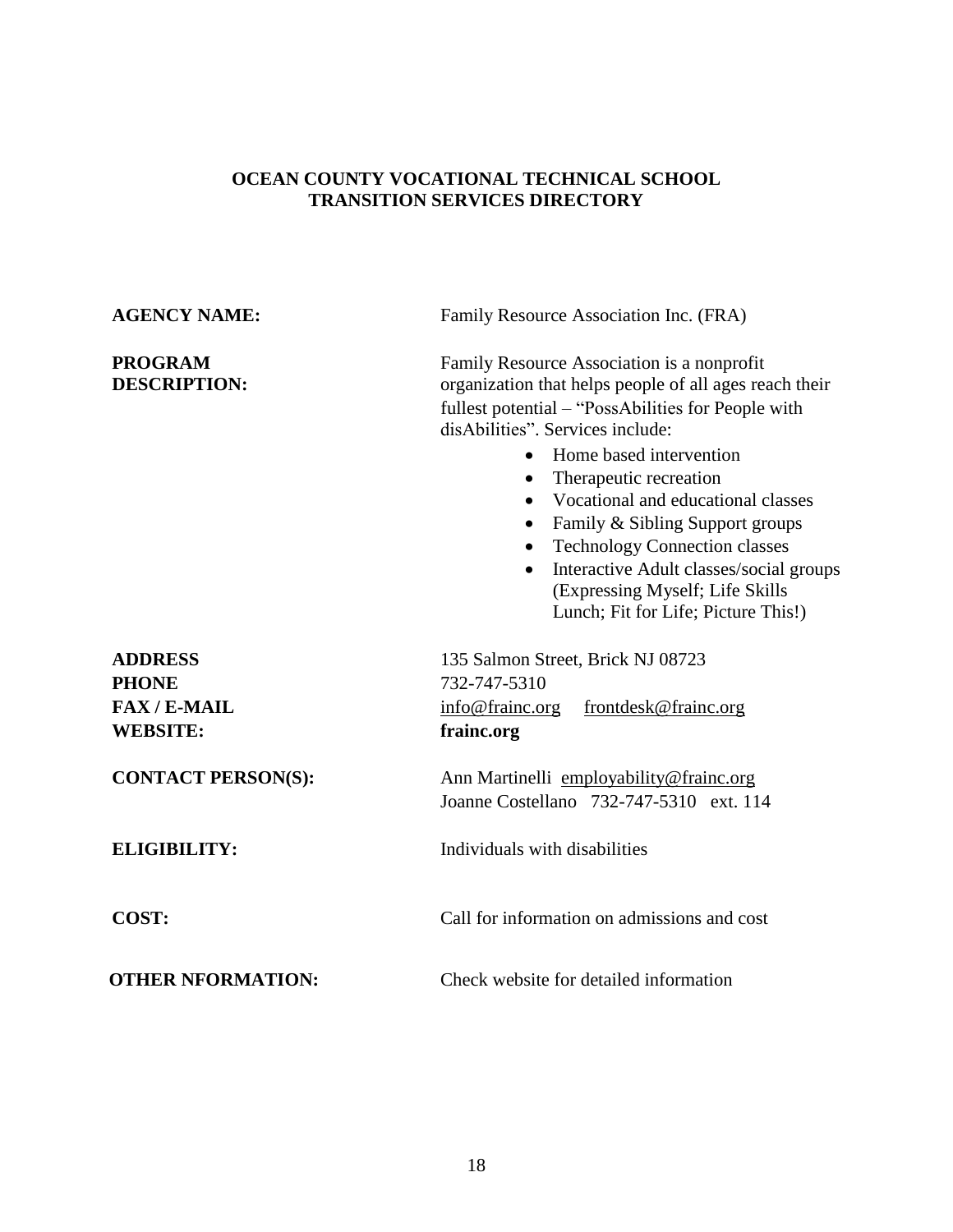| <b>AGENCY NAME:</b>                                                     | Family Support Center of New Jersey                                                                                                                                                                                                                                                                                                                                                                                                                                                                                                                                                                                                                                                                                                                                                                                          |
|-------------------------------------------------------------------------|------------------------------------------------------------------------------------------------------------------------------------------------------------------------------------------------------------------------------------------------------------------------------------------------------------------------------------------------------------------------------------------------------------------------------------------------------------------------------------------------------------------------------------------------------------------------------------------------------------------------------------------------------------------------------------------------------------------------------------------------------------------------------------------------------------------------------|
| <b>PROGRAM</b><br><b>DESCRIPTION:</b>                                   | The Family Support Center of NJ was established in 1994<br>to provide up-to-date information and referrals on support<br>programs/services to families caring for a child with a<br>disability, including epilepsy, autism, chronic illness and<br>developmental disabilities. The Family Support Center is<br>not a single service but a network of support at a national,<br>state and local level. With more than 50 programs and<br>services available for NJ residents, FSCNJ offers a 'One<br>Stop Shopping' approach to individuals seeking help. It<br>provides access to a comprehensive array of services which<br>includes: Lending Library, Cash Subsidy Program, Private<br>Respite Network, Options Manual, Speakers Bureau,<br>Threshold-International Newsletter and the NJ Family<br>Support Awareness Day. |
| <b>ADDRESS</b><br><b>PHONE</b><br><b>FAX/E-MAIL:</b><br><b>WEBSITE:</b> | 35 Beaverson Blvd. Lions Head Bldg 11, Brick, NJ 08723<br>732-262-4373<br>1-800-FSC-NJ10<br>tricountyresourcenet.org/search/family-support-center-of-nj/                                                                                                                                                                                                                                                                                                                                                                                                                                                                                                                                                                                                                                                                     |
| PERSON(S):                                                              | Ask for resource coordinator                                                                                                                                                                                                                                                                                                                                                                                                                                                                                                                                                                                                                                                                                                                                                                                                 |
| <b>ELIGIBILITY:</b>                                                     | <b>Residents of NJ</b>                                                                                                                                                                                                                                                                                                                                                                                                                                                                                                                                                                                                                                                                                                                                                                                                       |
| <b>OTHER INFORMATION:</b>                                               | Brochure available<br>Put on mailing list upon request                                                                                                                                                                                                                                                                                                                                                                                                                                                                                                                                                                                                                                                                                                                                                                       |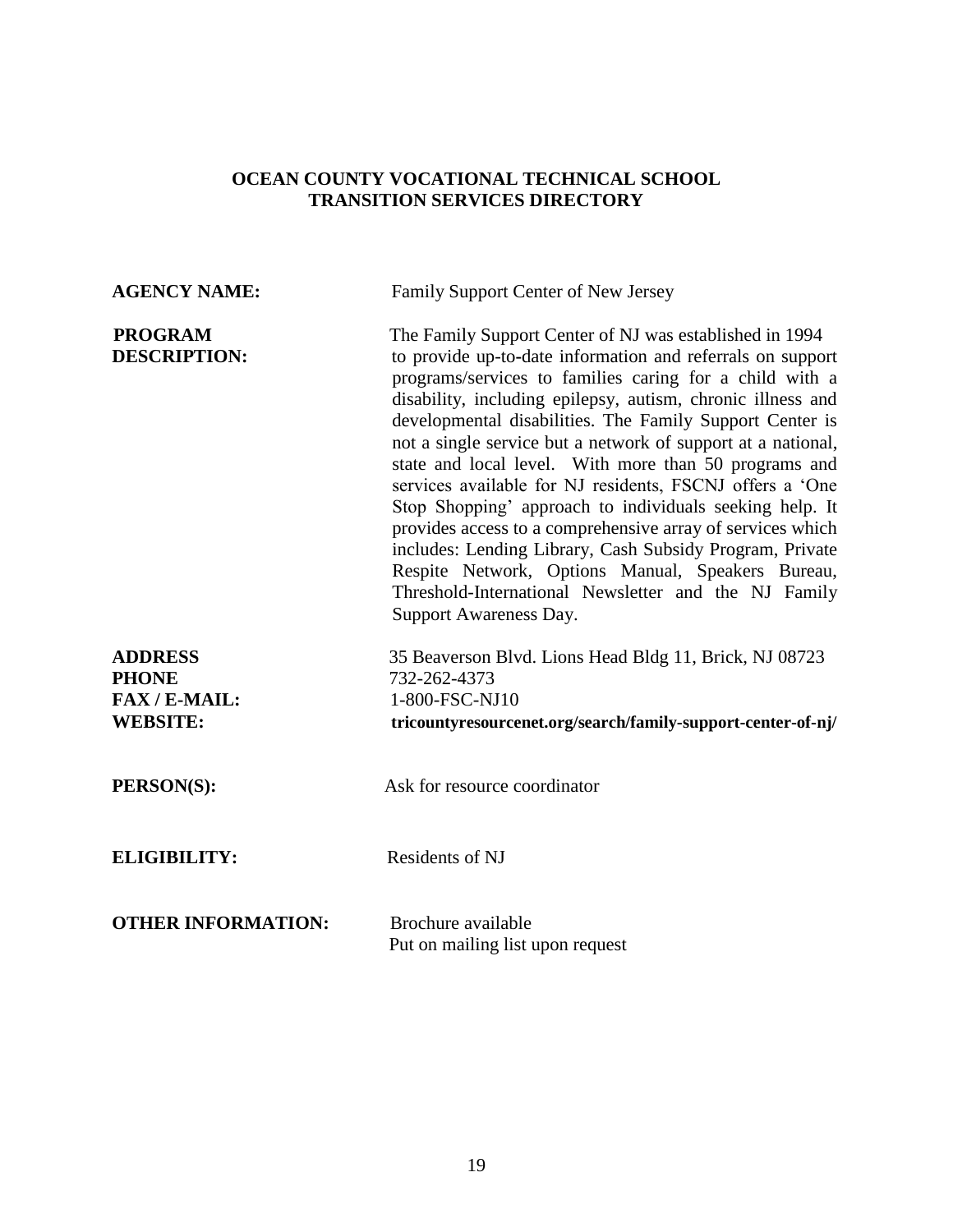# **AGENCY NAME:** Jewish Family and Children's Services **PROGRAM** Jewish Family and Children's Services is a state **DESCRIPTION:** licensed mental health facility with individual, group, family and marital counseling; services for the community, information and referral, full senior citizen service programs. It is a service offered through the Jewish Federation of Ocean County. **ADDRESS** 301 Madison Avenue, Lakewood, NJ 08701 **PHONE** 732-363-8010 **FAX / E-MAIL** 732-363-2097 **WEBSITE: jewishoceancounty.org CONTACT PERSON(S):** Rita Sason LCSW, Director **ELIGIBILITY:** Anyone who seeks assistance **COST:** Sliding scale **OTHER INFORMATION:** Call for information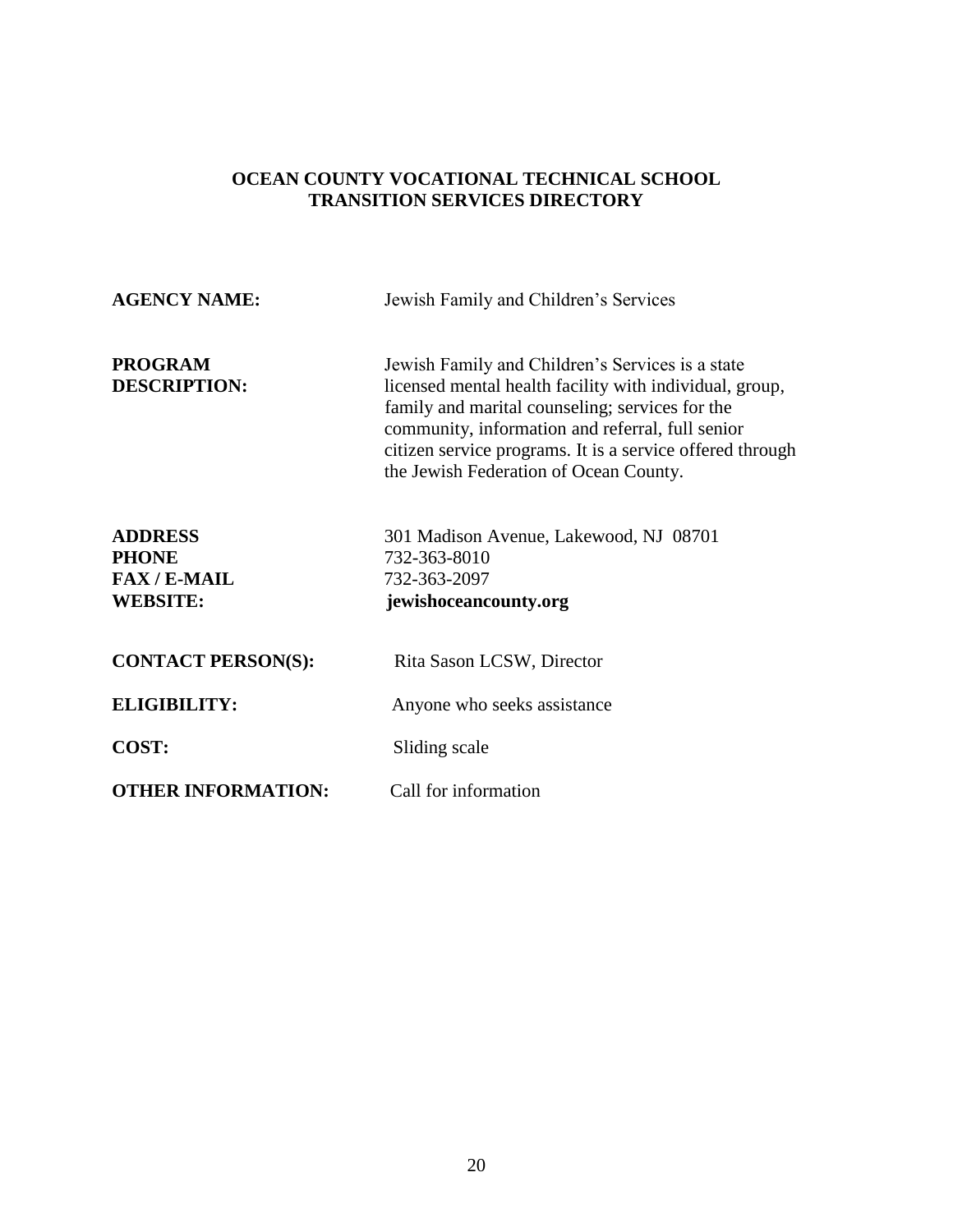| <b>AGENCY NAME:</b>                   | LADACIN, Network (Lifetime Assistance for<br>Developmental and Challenging Individual Needs)                                                                                                                                                                                                                                                                                                                                                                                    |                                                                                                            |
|---------------------------------------|---------------------------------------------------------------------------------------------------------------------------------------------------------------------------------------------------------------------------------------------------------------------------------------------------------------------------------------------------------------------------------------------------------------------------------------------------------------------------------|------------------------------------------------------------------------------------------------------------|
| <b>PROGRAM</b><br><b>DESCRIPTION:</b> | LADACIN Network, a nonprofit agency, provides<br>educational, vocational, therapeutic, social, residential<br>and support services to infants, children and adults with<br>physical and developmental disabilities. There are 14<br>LADACIN facilities in Ocean & Monmouth counties.<br>The adult Access Programs offer in-house vocational<br>training including: hand assembly and packaging;<br>document management; bulk mailing; auto poly bagging<br>and shrink wrapping. |                                                                                                            |
| <b>ADDRESS</b><br><b>PHONE / FAX</b>  | Lehmann School<br>1100 Airport Road<br>Lakewood, NJ 08701<br>732-905-7200<br>732-905-1403 fax<br><b>Access Unlimited</b><br>170 N. Oberlin Avenue Suite B<br>Lakewood, NJ 08701<br>732-905-0730<br>732-905-0809 fax                                                                                                                                                                                                                                                             | <b>Schroth School</b><br>1701 Kneeley Boulevard<br>Wanamassa, NJ 07712<br>732-493-5900<br>732-493-5980 fax |
| EMAIL/<br><b>WEBSITE:</b>             | community relations @ ladacin.org<br>ladacin.org                                                                                                                                                                                                                                                                                                                                                                                                                                |                                                                                                            |
| <b>CONTACT PERSON(S):</b>             | Patricia Carlesimo, Executive Director                                                                                                                                                                                                                                                                                                                                                                                                                                          |                                                                                                            |
| <b>ELIGIBILITY:</b>                   | Persons with disabilities that demonstrate an interest in<br>pursuing a vocational career.                                                                                                                                                                                                                                                                                                                                                                                      |                                                                                                            |
| COST:                                 | Assumed by referring agency                                                                                                                                                                                                                                                                                                                                                                                                                                                     |                                                                                                            |
| <b>OTHER INFORMATION:</b>             | Applicant should be registered with the Division of<br><b>Rehabilitation Services</b>                                                                                                                                                                                                                                                                                                                                                                                           | Developmental Disabilities or the Division of Vocational                                                   |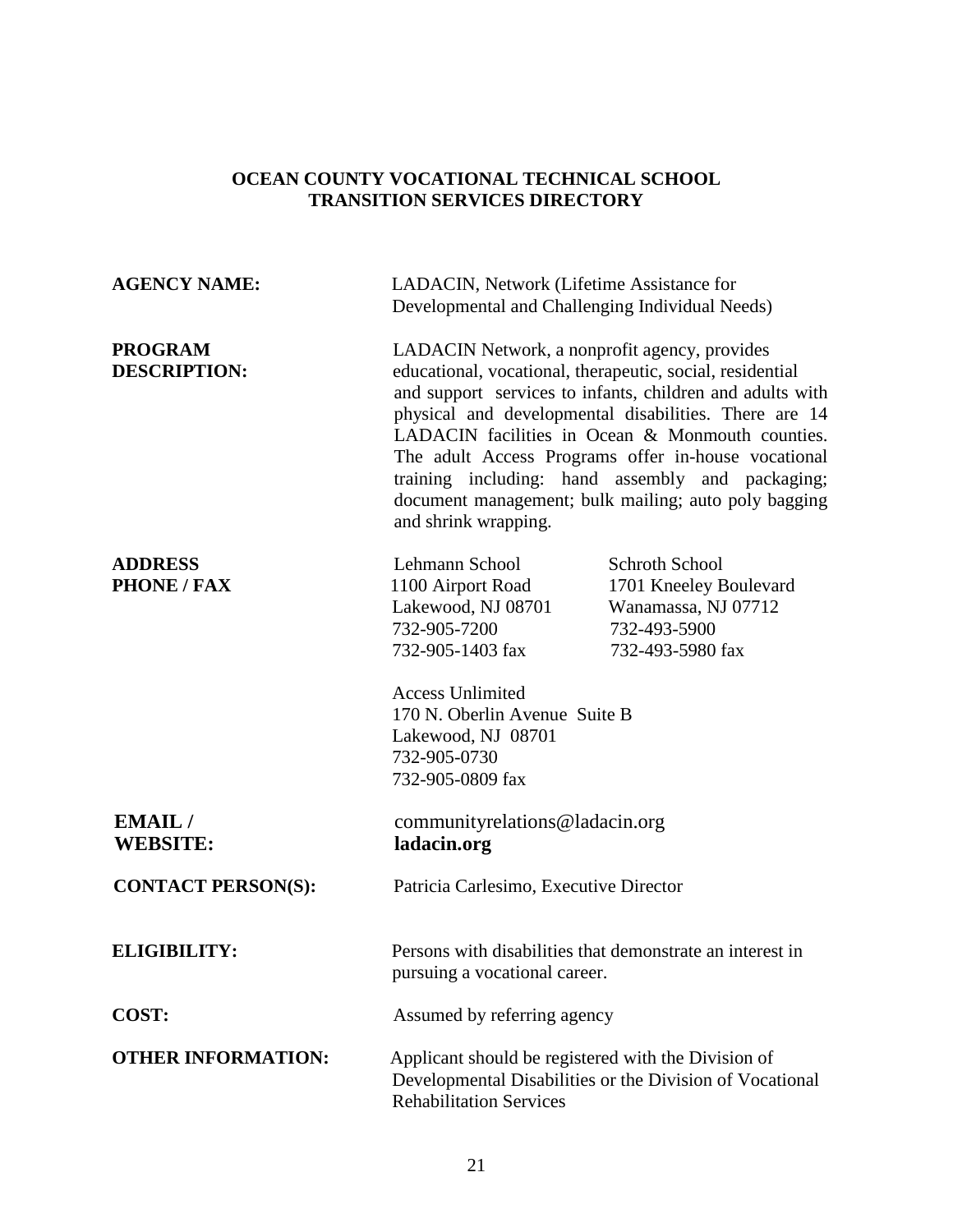| <b>AGENCY NAME:</b>                                                     | <b>Lakewood Community School</b>                                                                                                                                                                                                                                                                 |
|-------------------------------------------------------------------------|--------------------------------------------------------------------------------------------------------------------------------------------------------------------------------------------------------------------------------------------------------------------------------------------------|
| <b>PROGRAM</b><br><b>DESCRIPTION:</b>                                   | Lakewood Community School provides vocational,<br>academic, cultural, social and recreational activities for all<br>age groups from senior citizens to pre-school. Programs<br>include: Adult High School; GED (Graduation Equivalency<br>Diploma); Recreation & Safety; and Evening Enrichment. |
| <b>ADDRESS</b><br><b>PHONE</b><br><b>FAX/E-MAIL:</b><br><b>WEBSITE:</b> | 521 Princeton Avenue, Lakewood, NJ 08701<br>732-905-3685<br>732-905-6985<br>dweintraub@piners.org<br>lakewoodnj.gov/education.php                                                                                                                                                                |
| <b>CONTACT PERSON(S):</b>                                               | Dr. David Weintraub, Administrator                                                                                                                                                                                                                                                               |
| <b>ELIGIBILITY:</b>                                                     | Call for information                                                                                                                                                                                                                                                                             |
| <b>COST:</b>                                                            | None $-$ subject to change                                                                                                                                                                                                                                                                       |
| <b>OTHER INFORMATION:</b>                                               | Details can be found on website listed above                                                                                                                                                                                                                                                     |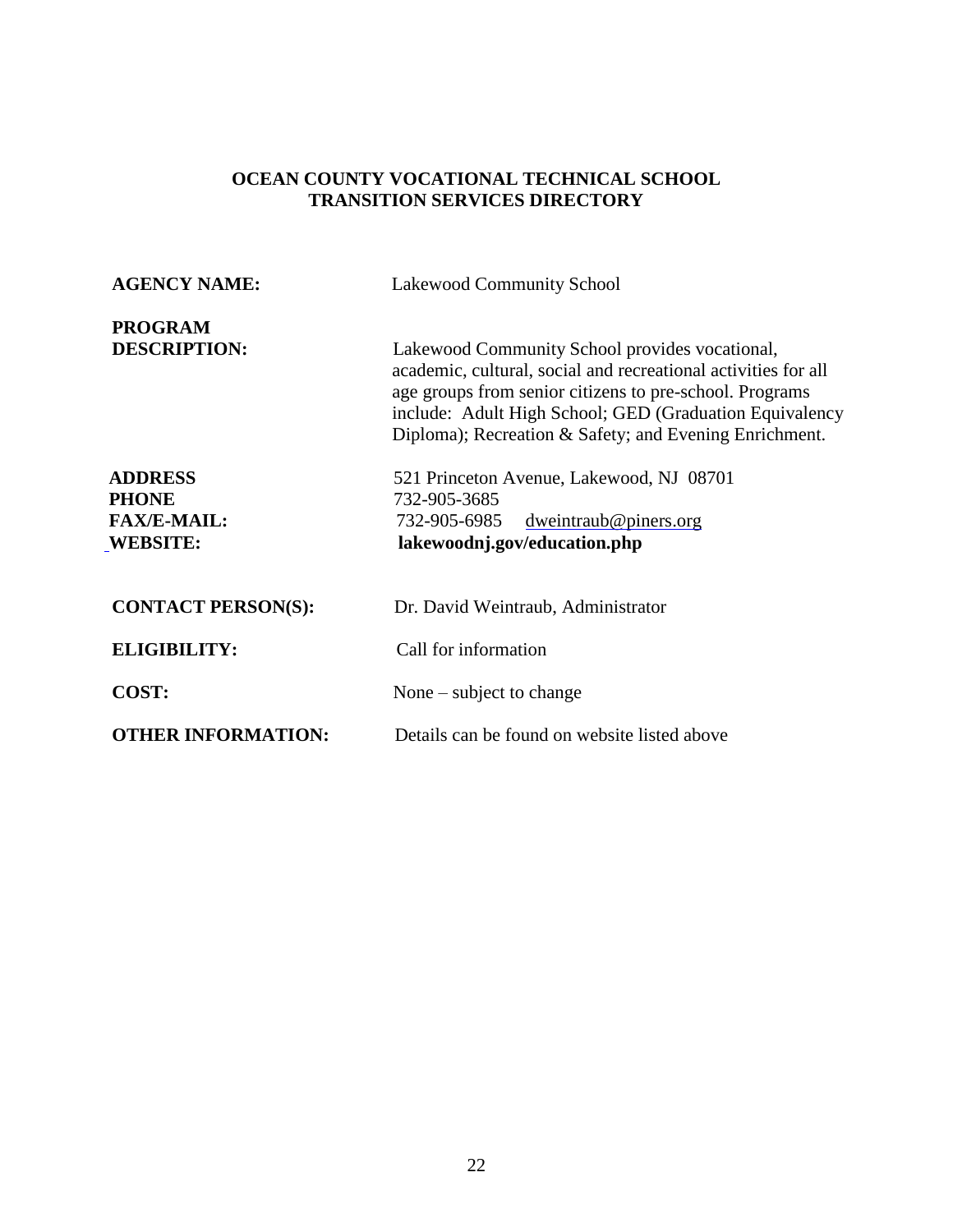| <b>AGENCY NAME:</b>                                                    | Laurita Equestrian Center                                                                                                                                                                                                                                                                                                                                                                                                                                        |
|------------------------------------------------------------------------|------------------------------------------------------------------------------------------------------------------------------------------------------------------------------------------------------------------------------------------------------------------------------------------------------------------------------------------------------------------------------------------------------------------------------------------------------------------|
| <b>PROGRAM</b><br><b>DESCRIPTION:</b>                                  | Laurita Equestrian Center is home of the Rein Dancer<br>Therapeutic Riding Program, a full service equestrian<br>program that provides clients with on-site lessons, training,<br>experienced-based learning, field trips, team building,<br>volunteer opportunities and more. Rein Dancer is dedicated<br>to the empowerment of individuals with a range of<br>emotional, physical, social, and special needs through the<br>use of equine assisted activities. |
| <b>ADDRESS</b><br><b>PHONE</b><br><b>FAX/E-MAIL</b><br><b>WEBSITE:</b> | 31 Archertown Road, New Egypt, NJ<br>08533<br>609-752-0900<br>Instagram@LauritaEquine<br>lauritaequestriancenter.com                                                                                                                                                                                                                                                                                                                                             |
| <b>CONTACT PERSON(S):</b>                                              | In addition to experienced equestrian staff, a licensed<br>psychologist, speech therapist, school counselor and<br>other support personnel are on staff at Laurita Equestrian.                                                                                                                                                                                                                                                                                   |
| <b>ELIGIBILITY:</b>                                                    | Anyone interested in horses                                                                                                                                                                                                                                                                                                                                                                                                                                      |
| COST:                                                                  | Group lessons \$40.00 per hour<br>Individual lessons \$65.00 per hour                                                                                                                                                                                                                                                                                                                                                                                            |
| <b>OTHER INFORMATION:</b>                                              | The latest news and information can be found on Facebook,<br>YouTube and Instagram@LauritaEquine                                                                                                                                                                                                                                                                                                                                                                 |
|                                                                        | Brochure, including current pricing available on website                                                                                                                                                                                                                                                                                                                                                                                                         |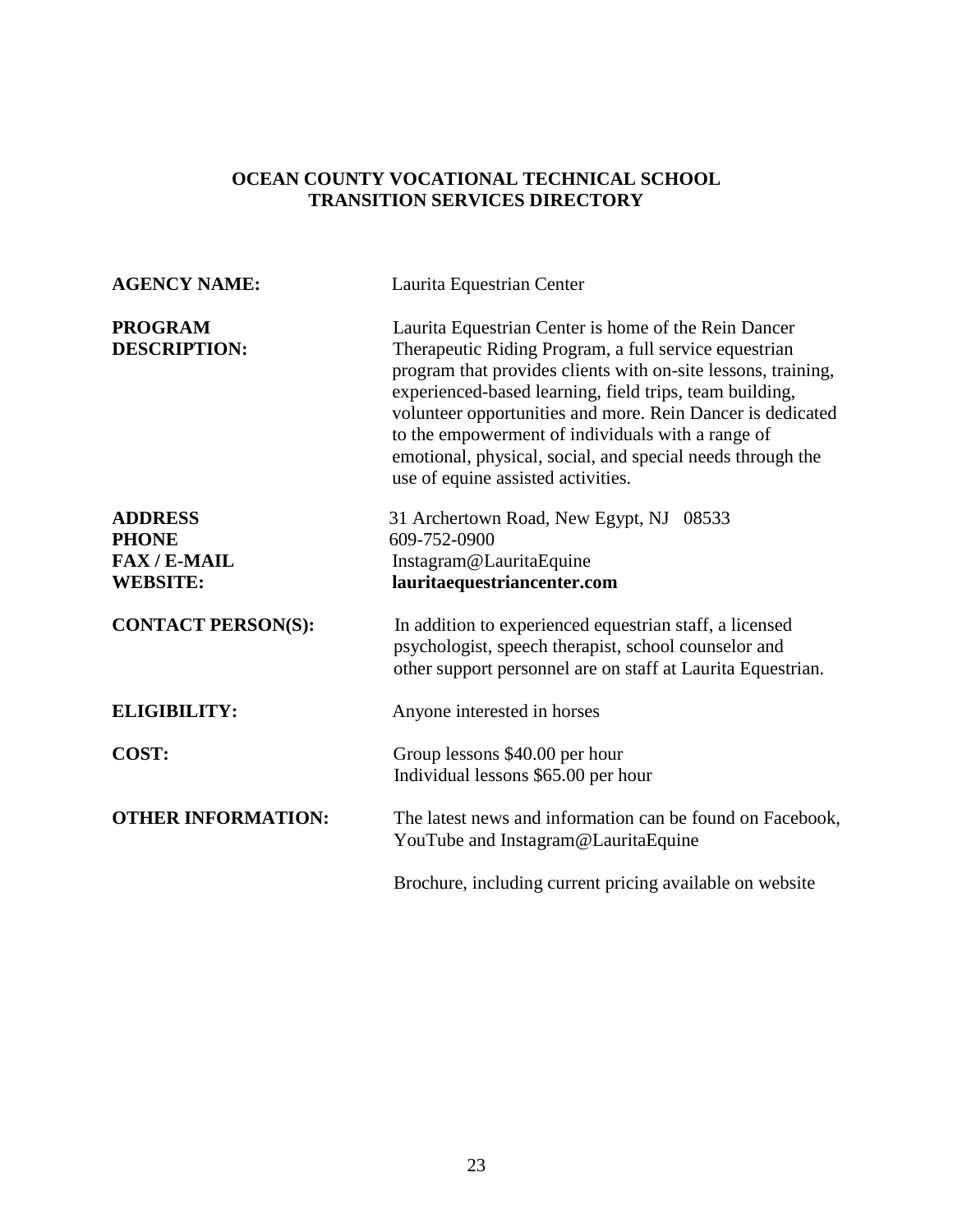| <b>AGENCY NAME:</b>                                                     | <b>MEDEX Health Center</b>                                                                                                                                                                                                                                                                                                                |
|-------------------------------------------------------------------------|-------------------------------------------------------------------------------------------------------------------------------------------------------------------------------------------------------------------------------------------------------------------------------------------------------------------------------------------|
| <b>PROGRAM</b><br><b>DESCRIPTION:</b>                                   | Accepts applications for employment from RNs, LPNs<br>and Certified Home Health Aides. Provides services in<br>these areas:<br>home health care<br>$\bullet$<br>physical therapy<br>$\bullet$<br>rental and purchase of durable medical<br>$\bullet$<br>equipment (DME) and other equipment<br>surgical and nursing supplies<br>$\bullet$ |
| <b>ADDRESS</b><br><b>PHONE</b><br><b>FAX/E-MAIL:</b><br><b>WEBSITE:</b> | 47 Route 37 East, Toms River, NJ 08753<br>732-349-0060 or 1-800-633-3940<br>Best to call during business hours<br>medexhomecare.com                                                                                                                                                                                                       |
| <b>CONTACT PERSON(S):</b>                                               | Rose Ann Huber – Nursing Information                                                                                                                                                                                                                                                                                                      |
| <b>ELIGIBILITY:</b>                                                     | Any individual needing services                                                                                                                                                                                                                                                                                                           |
| <b>COST:</b>                                                            | Varies depending on service/equipment needs                                                                                                                                                                                                                                                                                               |
| <b>OTHER INFORMATION:</b>                                               | Call for information Monday-Friday 8:30 to 5:00pm                                                                                                                                                                                                                                                                                         |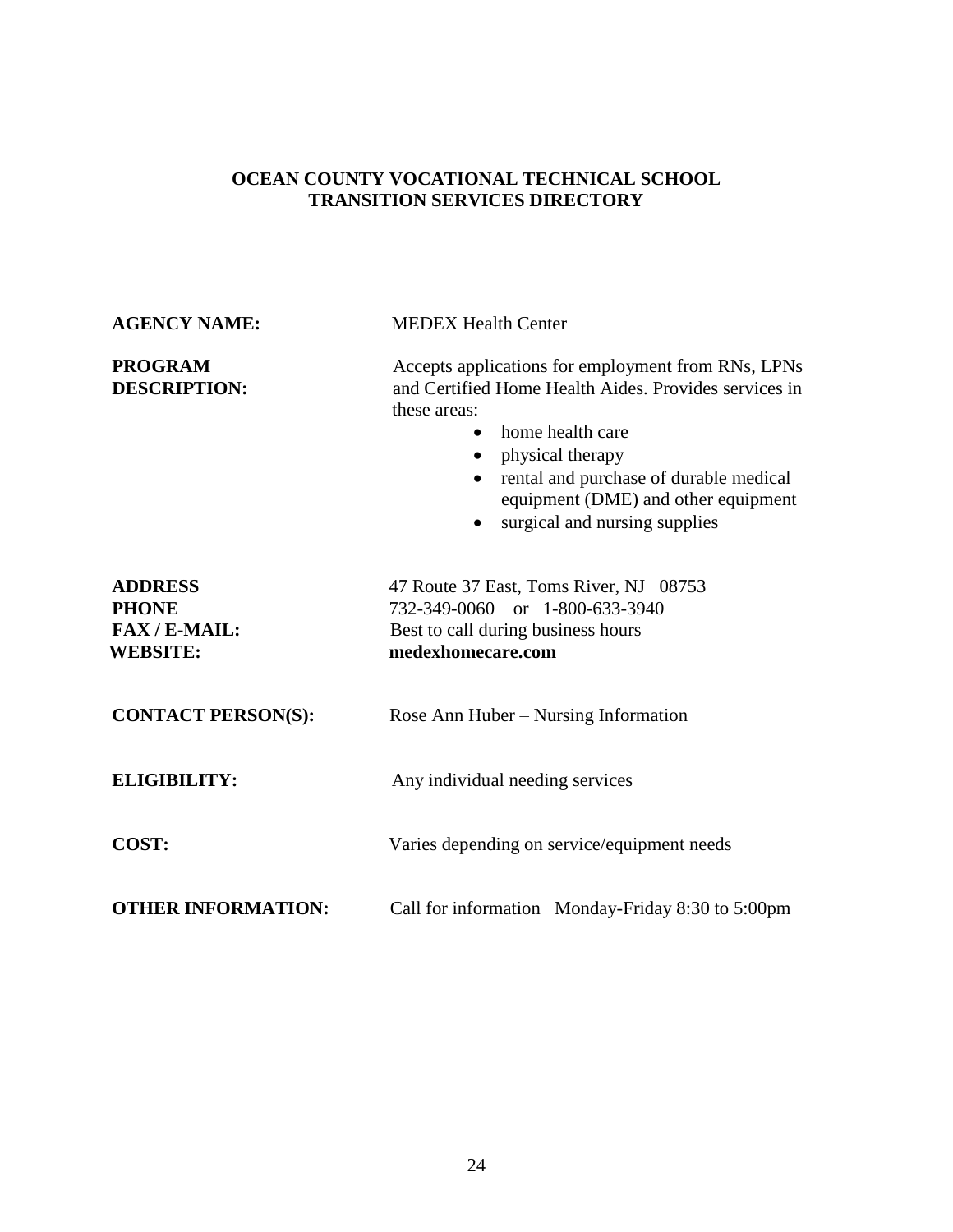| <b>AGENCY NAME:</b>                                                    | <b>MOCEANS</b> Center for Independent Living                                                                                                                                                                                                                                                                                                                                                                                                                                                                                                                                                                                             |
|------------------------------------------------------------------------|------------------------------------------------------------------------------------------------------------------------------------------------------------------------------------------------------------------------------------------------------------------------------------------------------------------------------------------------------------------------------------------------------------------------------------------------------------------------------------------------------------------------------------------------------------------------------------------------------------------------------------------|
| <b>PROGRAM</b><br><b>DESCRIPTION:</b>                                  | Monmouth Ocean Counties Center for Independent Living<br>is a community based, non-residential, consumer-controlled<br>agency established in 1996 which offers training, pre-<br>employment and transition services to high school students<br>in Ocean and Monmouth counties. MOCEANS provides<br>information, instruction and supportive services for people<br>living with a disability and offers 5 core services:<br>Independent Living Skills Instruction<br>Peer support<br>$\bullet$<br>Youth Transition - Pre-ETS<br>$\bullet$<br>Transition / Integrated Employment<br>$\bullet$<br><b>Nursing Home Diversion</b><br>$\bullet$ |
| <b>ADDRESS</b><br><b>PHONE</b><br><b>FAX/E-MAIL</b><br><b>WEBSITE:</b> | 1027 Hooper Ave, Bldg 6, 3 <sup>rd</sup> floor, Toms River, NJ 08753<br>732-571-6232<br>Help Desk: 1-833-MOCEANS (662-3267)<br>866-856-0290<br>info@moceanscil.org<br>moceanscil.org                                                                                                                                                                                                                                                                                                                                                                                                                                                     |
| <b>CONTACT PERSON(S):</b>                                              | Judyth Brown, Executive Director                                                                                                                                                                                                                                                                                                                                                                                                                                                                                                                                                                                                         |
| <b>ELIGIBILITY:</b>                                                    | Division of Vocational Rehabilitation referrals                                                                                                                                                                                                                                                                                                                                                                                                                                                                                                                                                                                          |
| COST:                                                                  | Assumed by DVRS                                                                                                                                                                                                                                                                                                                                                                                                                                                                                                                                                                                                                          |
| <b>OTHER NFORMATION:</b>                                               | Details on services available on website<br>Monmouth County Office located in Long Branch                                                                                                                                                                                                                                                                                                                                                                                                                                                                                                                                                |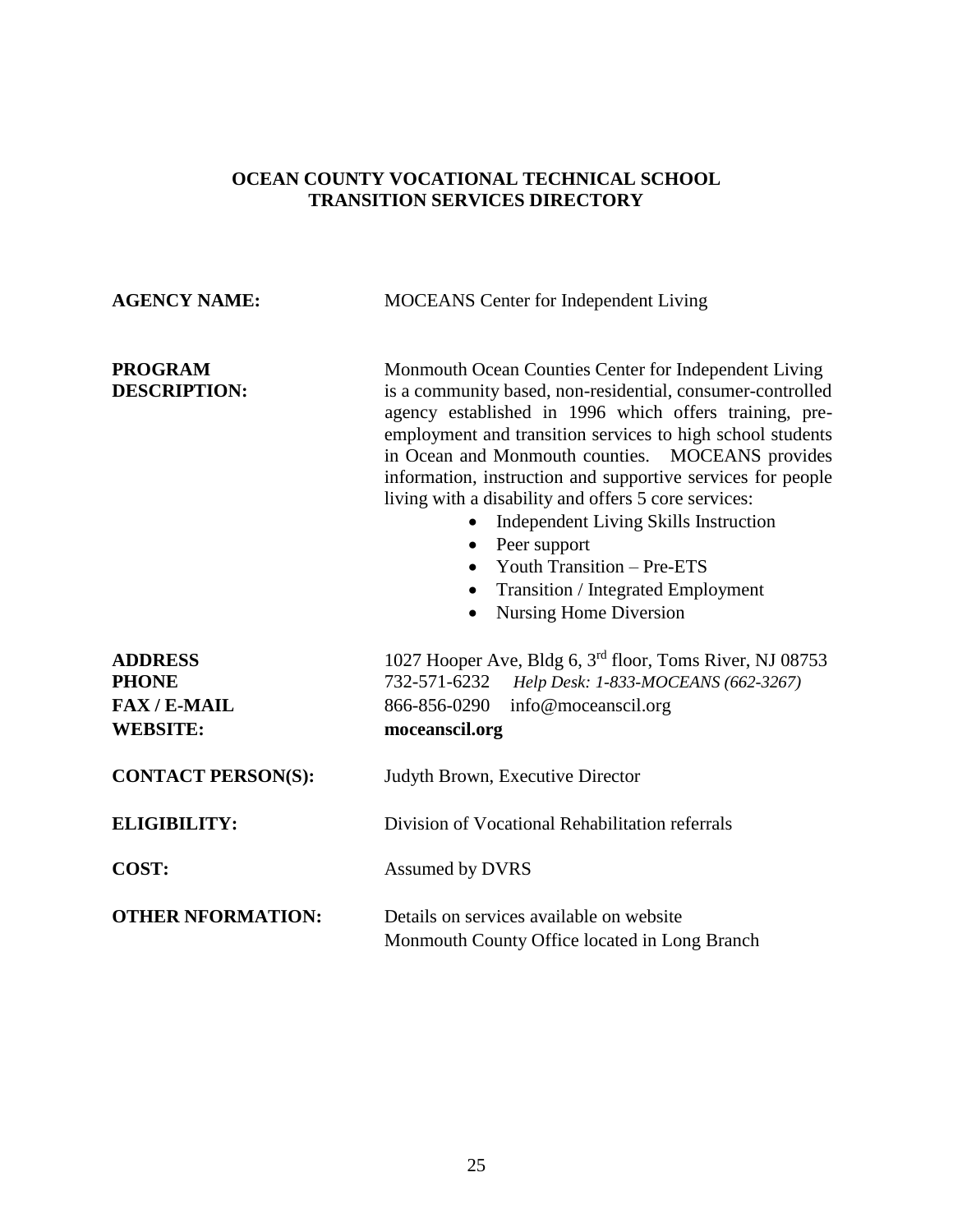| <b>AGENCY NAME:</b>                                                    | Monmouth County Vocational School District                                                                                                                                                                                                                                                                                                                                              |
|------------------------------------------------------------------------|-----------------------------------------------------------------------------------------------------------------------------------------------------------------------------------------------------------------------------------------------------------------------------------------------------------------------------------------------------------------------------------------|
| <b>PROGRAM</b><br><b>DESCRIPTION:</b>                                  | MCVSD offers programs in vocational technical education<br>which include a shared time Career Center for high school<br>students with IEPs and adult vocational education classes.<br>Adult education classes are open to all persons 16 years or<br>older who have graduated or left high school. Complete<br>details on programs and application process are available<br>on website. |
| <b>ADDRESS</b><br><b>PHONE</b><br><b>FAX/E-MAIL</b><br><b>WEBSITE:</b> | 4000 Kozloski Road PO Box 5033, Freehold, NJ 07728<br>732-431-7942 ext.1<br>732-409-6736<br>dschaed@ctemc.org<br>mcvsd.org                                                                                                                                                                                                                                                              |
| <b>CONTACT PERSON(S):</b>                                              | Dana Schaed, Principal/Director of Adult Education                                                                                                                                                                                                                                                                                                                                      |
| <b>ELIGIBILITY:</b>                                                    | Any resident of New Jersey – rates differ for residents of<br>Monmouth County, some offerings are free 18 years+                                                                                                                                                                                                                                                                        |
| <b>COST:</b>                                                           | Varies depending on course selection                                                                                                                                                                                                                                                                                                                                                    |
| <b>OTHER INFORMATION:</b>                                              | Call for details or to receive a brochure                                                                                                                                                                                                                                                                                                                                               |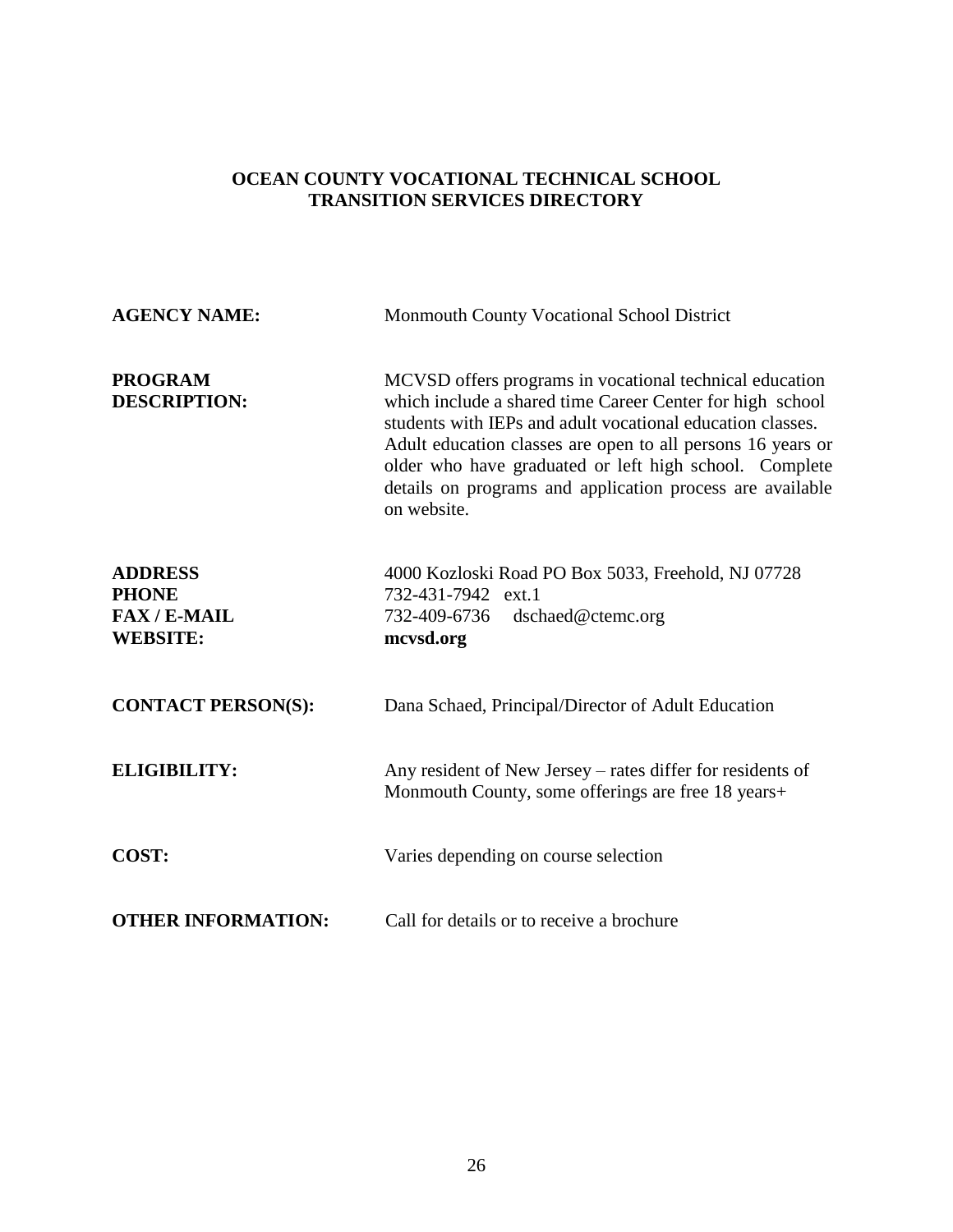| <b>AGENCY NAME:</b>                                                     | New Jersey Commission for Blind and Visually Impaired                                                                                                                                                                                                                                                                                                                                                                             |
|-------------------------------------------------------------------------|-----------------------------------------------------------------------------------------------------------------------------------------------------------------------------------------------------------------------------------------------------------------------------------------------------------------------------------------------------------------------------------------------------------------------------------|
| <b>PROGRAM</b><br><b>DESCRIPTION:</b>                                   | Preventive, adaptive, and vocational services provided<br>for individuals with vision deficits or blindness including:<br>educational services<br>$\bullet$<br>eye health services<br>$\bullet$<br>vocational rehabilitation services<br>independent living<br>$\bullet$<br>prevention<br>NJCBVI was established in 1920 and programs are designed<br>to enable consumers to achieve full inclusion through<br>services provided. |
| <b>ADDRESS/</b><br><b>PHONE</b><br><b>FAX/E-MAIL</b><br><b>WEBSITE:</b> | 1510 Hooper Avenue, Suite 240, Toms River, NJ 08753<br>732-255-0720<br>John.Reiff@dhs.nj.gov<br>state.nj.us//humanservices/cbvi/home                                                                                                                                                                                                                                                                                              |
| <b>CONTACT PERSON(S):</b>                                               | John Reiff, Manager Central Region<br>Catherine Eramo, Supervisor of Vocational Programs                                                                                                                                                                                                                                                                                                                                          |
| <b>ELIGIBILITY:</b>                                                     | Determined based upon visual acuity and presence of<br>related employment handicap.                                                                                                                                                                                                                                                                                                                                               |
| COST:                                                                   | Services are made available through state and federal<br>funding; most are provided at no cost to NJ residents.                                                                                                                                                                                                                                                                                                                   |
| <b>OTHER INFORMATION:</b>                                               | Visit website or call for details                                                                                                                                                                                                                                                                                                                                                                                                 |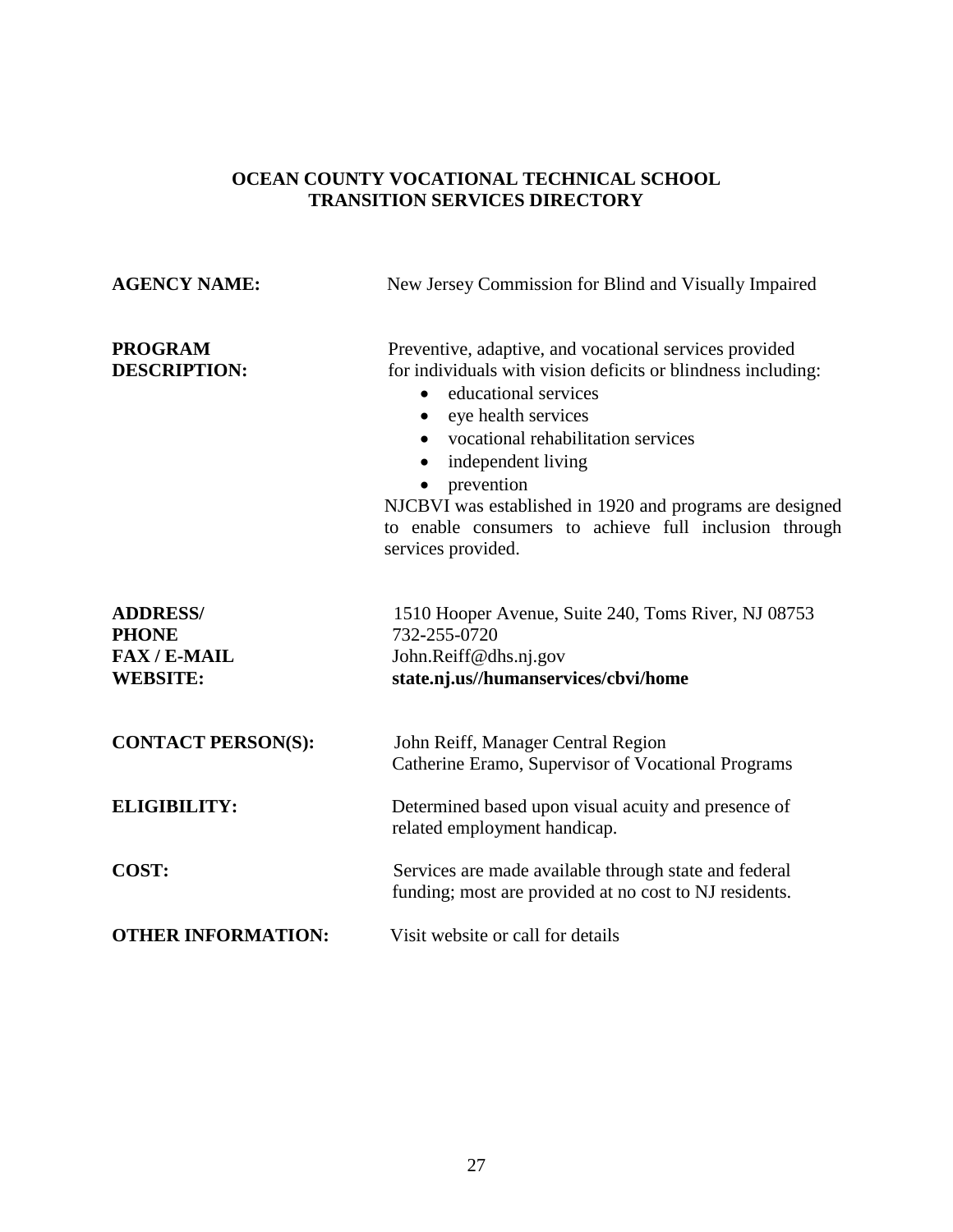| <b>AGENCY NAME:</b>                                                    | New Jersey Department of Labor & Workforce<br>Development – Toms River One Stop                                                                                                                                                                                                                                                                                                                                                                                                                                                                                                    |  |
|------------------------------------------------------------------------|------------------------------------------------------------------------------------------------------------------------------------------------------------------------------------------------------------------------------------------------------------------------------------------------------------------------------------------------------------------------------------------------------------------------------------------------------------------------------------------------------------------------------------------------------------------------------------|--|
| <b>PROGRAM</b><br><b>DESCRIPTION:</b>                                  | Employment services to all who are legally qualified<br>to work in the United States including specific assistance<br>for individual with disabilities, youth, ex-offenders,<br>veterans, displaced homemakers and mature workers (55+)<br>including:<br>Job training services<br>$\bullet$<br>• Career resource room<br>Internet access/fax/computers/phone<br>$\bullet$<br>English as a second Language (ESL) preparation<br>$\bullet$<br>High school equivalency (HSE) preparation<br>$\bullet$<br>Resume and interview assistance<br>$\bullet$<br>Tuition waivers<br>$\bullet$ |  |
| <b>ADDRESS</b><br><b>PHONE</b><br><b>FAX/E-MAIL</b><br><b>WEBSITE:</b> | 1027 Hooper Avenue, Bldg. 6, Toms River, NJ 08753<br>732-286-5616<br>732-341-4959<br>Monday-Friday 8:30am to 4:30pm<br>nj.gov/labor                                                                                                                                                                                                                                                                                                                                                                                                                                                |  |
|                                                                        | 1959 Rt. 9, Toms River, NJ 08753<br>732-240-5995<br>Monday-Friday 8:15am to 5:30pm                                                                                                                                                                                                                                                                                                                                                                                                                                                                                                 |  |
| <b>CONTACT PERSON(S):</b>                                              | Maria Gonzalez, Manager                                                                                                                                                                                                                                                                                                                                                                                                                                                                                                                                                            |  |
| <b>ELIGIBILITY:</b>                                                    | Any resident of New Jersey who is legally qualified to<br>work in United States. Special programs for veterans and<br>individuals with disabilities                                                                                                                                                                                                                                                                                                                                                                                                                                |  |
| COST:                                                                  | No fee                                                                                                                                                                                                                                                                                                                                                                                                                                                                                                                                                                             |  |
| <b>OTHER INFORMATION:</b>                                              | Center is open to the public<br>You must call to make an appointment and register.                                                                                                                                                                                                                                                                                                                                                                                                                                                                                                 |  |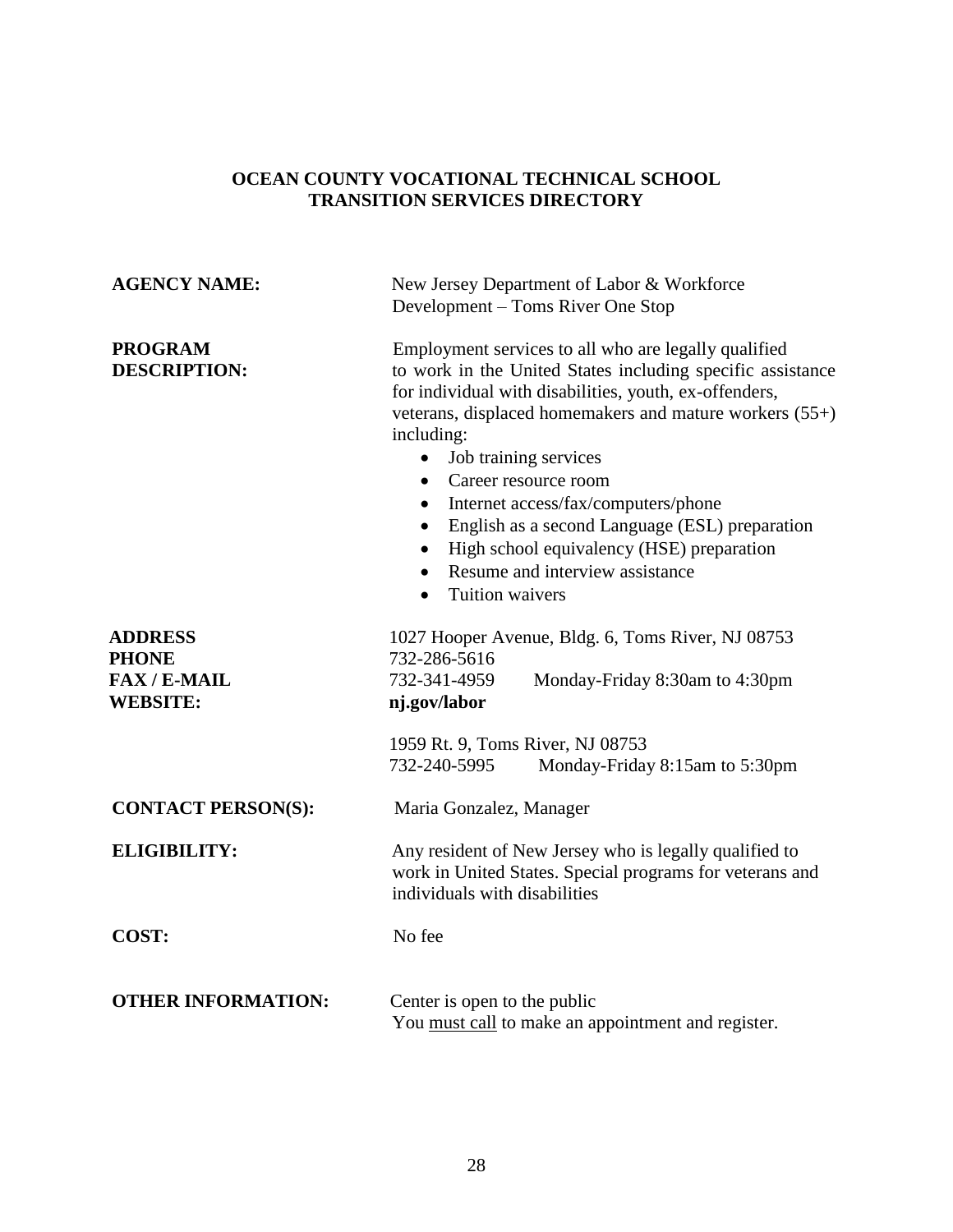| <b>AGENCY NAME:</b>                                                    | New Jersey Division of Deaf and Hard of Hearing                                                                                                                                                                                                                                                                                                         |  |
|------------------------------------------------------------------------|---------------------------------------------------------------------------------------------------------------------------------------------------------------------------------------------------------------------------------------------------------------------------------------------------------------------------------------------------------|--|
| <b>PROGRAM</b><br><b>DESCRIPTION:</b>                                  | NJDDHH is a state agency providing these services:<br><b>Equipment Distribution Program</b><br>American Sign Language interpreters<br><b>Assistive Technology Demonstration Center</b><br>$\overline{\phantom{a}}$<br>Hearing Aid project<br>Communication, Assisted Realtime,<br>Translation and C-Print (CART Services)<br>Leveling the Playing Field |  |
| <b>ADDRESS</b><br><b>PHONE</b><br><b>FAX/E-MAIL</b><br><b>WEBSITE:</b> | 222 South Warren Street, Trenton, NJ 08608<br>609-588-2648<br>609-558-2528 DDHHcommunications2@dhs.state.nj.us<br>nj.gov/humanservices/ddhh                                                                                                                                                                                                             |  |
| <b>CONTACT PERSON(S):</b>                                              | Elizabeth Hill, Executive Director                                                                                                                                                                                                                                                                                                                      |  |
| <b>ELIGIBILITY:</b>                                                    | NJ Resident with hearing impairment                                                                                                                                                                                                                                                                                                                     |  |
| COST:                                                                  | No cost for most services                                                                                                                                                                                                                                                                                                                               |  |
| <b>OTHER NFORMATION:</b>                                               | Website has detailed information<br>Email DDHHcommunications2@dhs.state.nj.us                                                                                                                                                                                                                                                                           |  |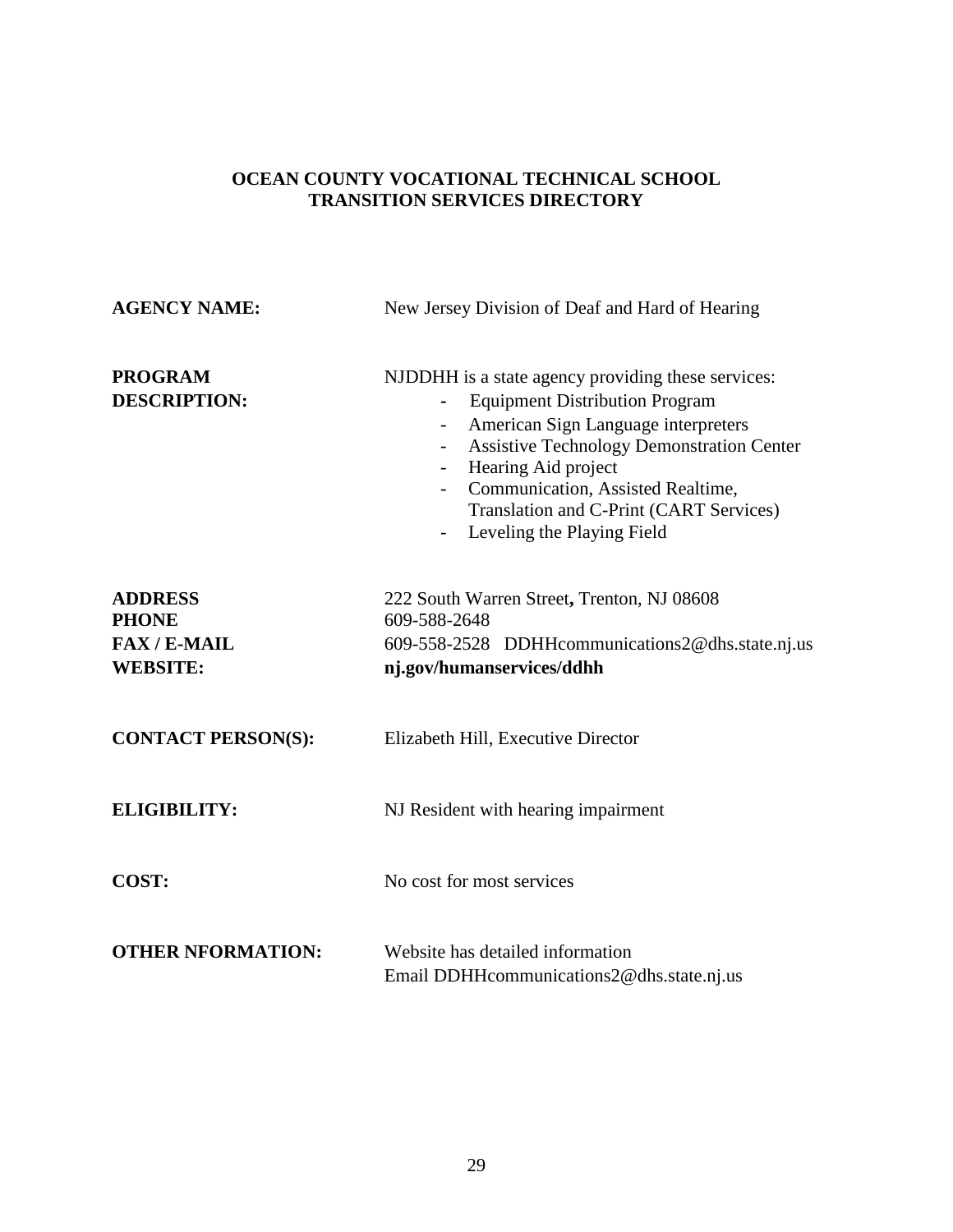| <b>AGENCY NAME:</b>                                                    | New Jersey Division of Developmental Disabilities<br>(DDD)                                                                                                                                                                                                                                                                                                                                                                                                                                                                                                 |
|------------------------------------------------------------------------|------------------------------------------------------------------------------------------------------------------------------------------------------------------------------------------------------------------------------------------------------------------------------------------------------------------------------------------------------------------------------------------------------------------------------------------------------------------------------------------------------------------------------------------------------------|
| <b>PROGRAM</b><br><b>DESCRIPTION:</b>                                  | DDD is part of New Jersey's Department of Human<br>Services and provides public funding for services that<br>assist NJ adults with intellectual and developmental<br>disabilities, ages 21 and older, to live as independently<br>as possible in the community and five state operated<br>developmental centers.<br>The Division of Developmental Disabilities is actively<br>committed to NJ's <i>Employment First</i> initiative and<br>Planning for Adult Life, which is dedicated to youth,<br>ages 16-21, to assist with the transition to adulthood. |
| <b>ADDRESS</b><br><b>PHONE</b><br><b>FAX/E-MAIL</b><br><b>WEBSITE:</b> | Juniper Plaza Suite 1-11, 3499 Rt.9N, Suite 1J, Freehold<br>732-863-4500<br>800-832-9173 Toll free 609-633-1482 (Trenton)<br>nj.gov/humanservices/ddd                                                                                                                                                                                                                                                                                                                                                                                                      |
| <b>CONTACT PERSON(S):</b>                                              | Jonathan Seifried, Assistant Commissioner, Trenton<br>Ask for intake worker at local office                                                                                                                                                                                                                                                                                                                                                                                                                                                                |
| <b>ELIGIBILITY:</b>                                                    | New Jersey residents with developmental disabilities.                                                                                                                                                                                                                                                                                                                                                                                                                                                                                                      |
| <b>OTHER INFORMATION:</b>                                              | Call for brochure and further information<br>Visit website for details of services and contacts                                                                                                                                                                                                                                                                                                                                                                                                                                                            |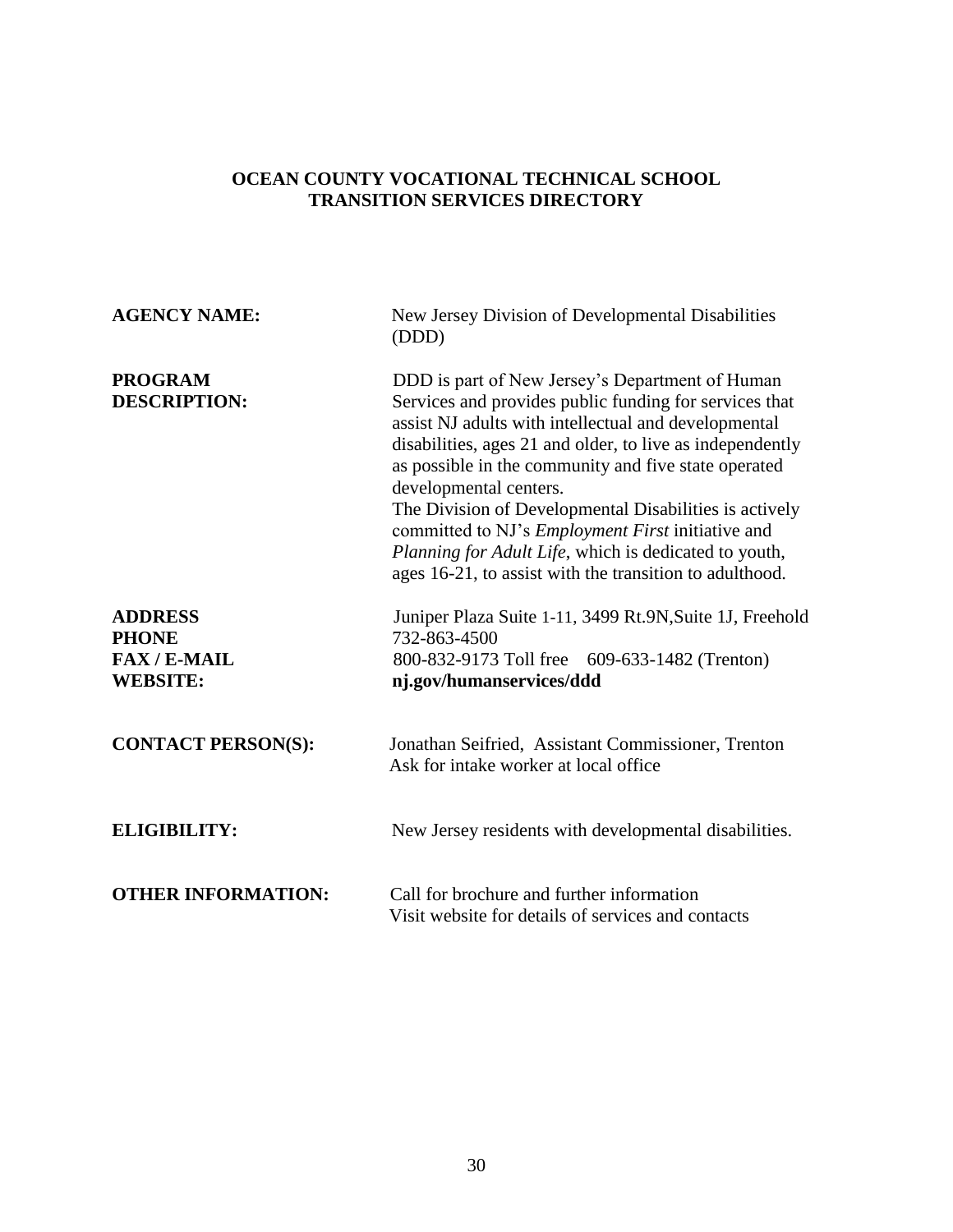# **AGENCY NAME:** New Jersey Division of Vocational Rehabilitation Services (DVRS) **PROGRAM DVRS** assists individuals with disabilities to overcome **DESCRIPTION:** vocational handicaps in order to obtain or retain employment in Ocean County. It provides information and referrals in these areas: • high school transitional services • supported employment • post-employment follow up • college counseling • deaf & blind Services • marketing home-crafted products • assistive technology ADDRESS 1027 Hooper Ave. Bldg. 6 3<sup>rd</sup> Floor Suite#1, Toms River **PHONE** 732-505-2310 732-606-4961 VP **FAX / E-MAIL** 732-505-2317DVR.Toms River@dol.nj.gov **WEBSITE:** nj.gov/careerconnections **CONTACT PERSON(S):** Cheryl Degraff-Shankle, Manager **ELIGIBILITY:** A disability which causes a substantial barrier to employment. **COST:** None **OTHER INFORMATION:** DVRS offers transition assistance to disabled students while still in high school as well as tutoring programs for high school dropouts. Brochures available on line or by calling office.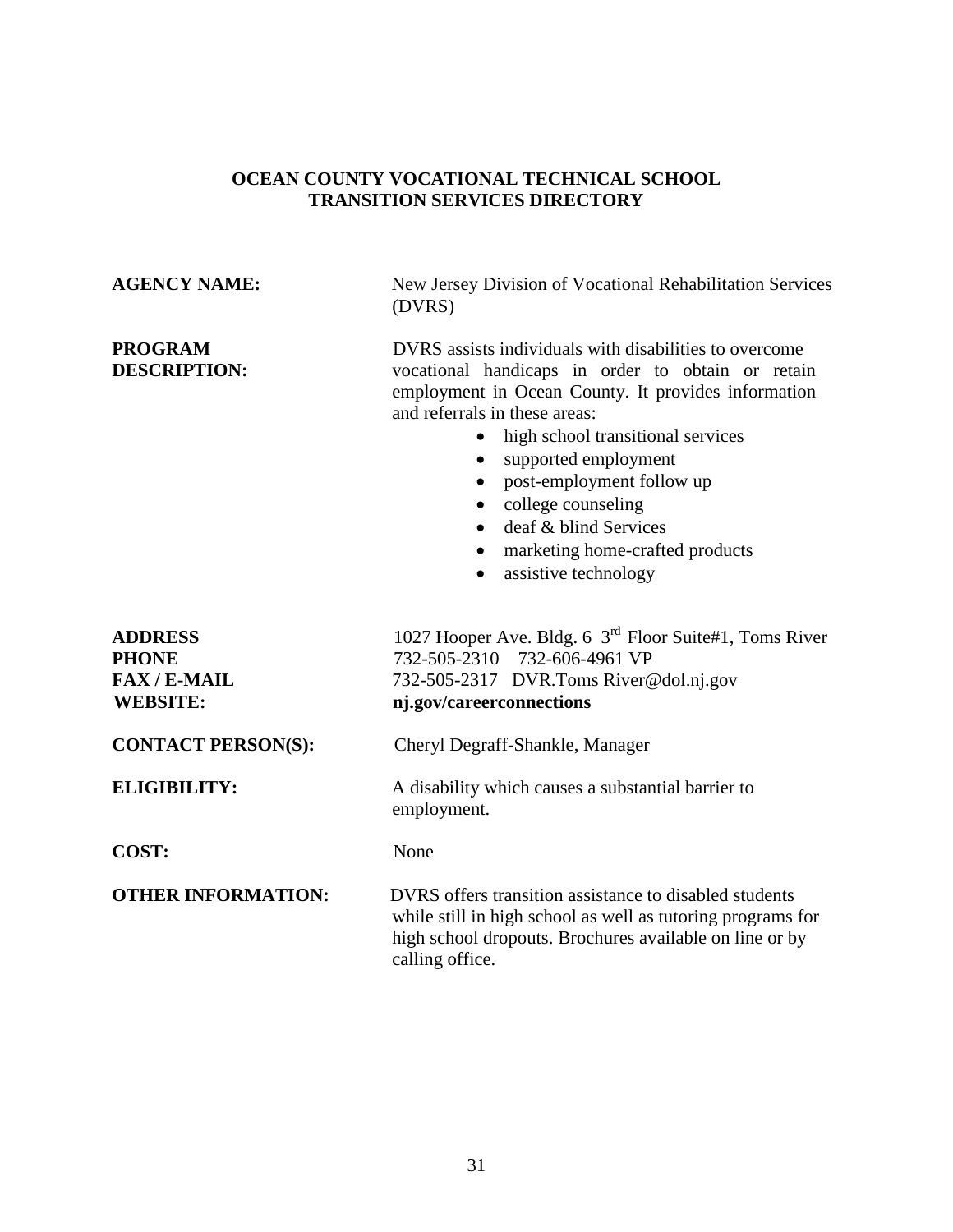| <b>AGENCY NAME:</b>                               | New Jersey Institute for Disabilities (NJID)                                                                                                                                                                                                                                                                                                                                                                                                                                                                                                                                                                                                                                                                                                                                                                                                                                                 |  |
|---------------------------------------------------|----------------------------------------------------------------------------------------------------------------------------------------------------------------------------------------------------------------------------------------------------------------------------------------------------------------------------------------------------------------------------------------------------------------------------------------------------------------------------------------------------------------------------------------------------------------------------------------------------------------------------------------------------------------------------------------------------------------------------------------------------------------------------------------------------------------------------------------------------------------------------------------------|--|
| <b>PROGRAM</b><br><b>DESCRIPTION:</b>             | New Jersey Institute for Disabilities has been serving the<br>needs of persons with developmental and related disabilities<br>and their families for almost 70 years. NJID was formerly<br>called United Cerebral Palsy, the official name change was<br>made in 2008. Programs are offered to individuals 21 years<br>of age and older in areas of vocational, community and<br>residential services, specifically:<br>Life skills development<br>$\bullet$<br>Social services<br>$\bullet$<br>Health & Wellness<br>$\bullet$<br><b>Employment services</b><br>$\bullet$<br><b>Vocational assessments</b><br>$\bullet$<br>Job training / Job coaching<br>$\bullet$<br>Social Group services<br>$\bullet$<br>Adult Day Programs - Toms River & Barnegat<br>$\bullet$<br>Group Homes and Supervised Apartments<br>$\bullet$<br>Tax deductions and credits available to employers<br>$\bullet$ |  |
| <b>ADDRESS</b><br><b>PHONE</b><br><b>WEBSITE:</b> | 951 Old Freehold Road, Toms River, NJ 08753<br>732-549-6187<br>njid.org                                                                                                                                                                                                                                                                                                                                                                                                                                                                                                                                                                                                                                                                                                                                                                                                                      |  |
| <b>CONTACT PERSON(S):</b>                         | Gary Kummer, Director of Adult Day Programs<br>Jagruti Patel, Director of Adult Community Supports                                                                                                                                                                                                                                                                                                                                                                                                                                                                                                                                                                                                                                                                                                                                                                                           |  |
| <b>ELIGIBILITY:</b>                               | Must be at least 21 years of age and referred by DDD                                                                                                                                                                                                                                                                                                                                                                                                                                                                                                                                                                                                                                                                                                                                                                                                                                         |  |
| COST:                                             | None, assumed by DDD                                                                                                                                                                                                                                                                                                                                                                                                                                                                                                                                                                                                                                                                                                                                                                                                                                                                         |  |
| <b>OTHER NFORMATION:</b>                          | Call main number for program area specifics                                                                                                                                                                                                                                                                                                                                                                                                                                                                                                                                                                                                                                                                                                                                                                                                                                                  |  |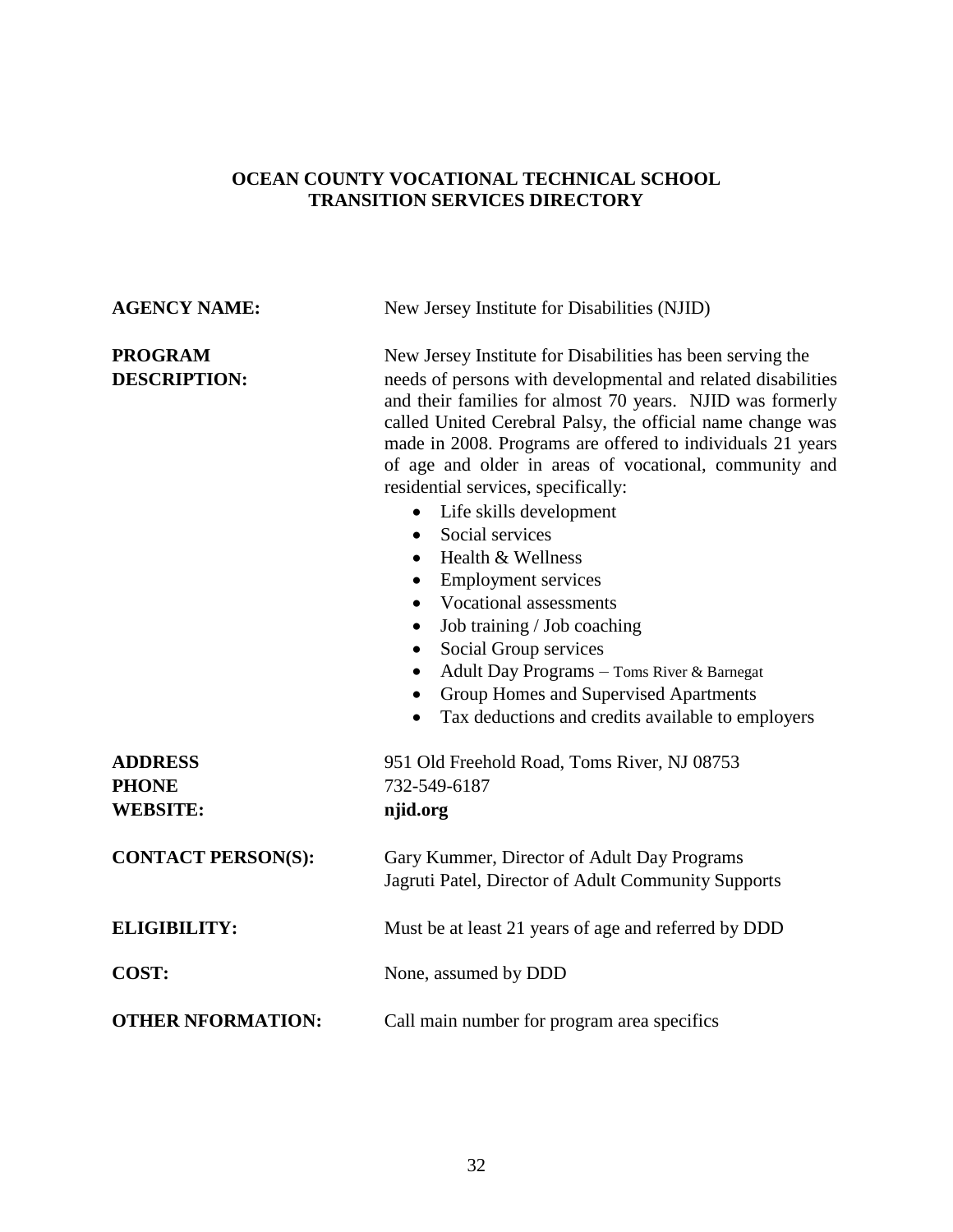| <b>AGENCY NAME:</b>                                                    | Ocean County Board of Social Services                                                                                                                                                                                                                                                                                                                                                                   |  |
|------------------------------------------------------------------------|---------------------------------------------------------------------------------------------------------------------------------------------------------------------------------------------------------------------------------------------------------------------------------------------------------------------------------------------------------------------------------------------------------|--|
| <b>PROGRAM</b><br><b>DESCRIPTION:</b>                                  | This program provides an individualized approach to the<br>service needs of residents of Ocean County. Case<br>management activities focus on maximizing the ability of<br>the individual to develop and/or maintain independence<br>by actively including their input and participation to<br>needed medical, social, financial, legal education, and/or<br>vocational services with over 50 programs. |  |
| <b>ADDRESS</b><br><b>PHONE</b><br><b>FAX/E-MAIL</b><br><b>WEBSITE:</b> | 1027 Hooper Avenue, Bldgs 3,4,5,7 Toms River, NJ 08753<br>732-349-1500<br>732-244-8075 ocbss@ocbss.ocean.nj.us<br>co.ocean/nj.us/oc/socialservices                                                                                                                                                                                                                                                      |  |
| <b>CONTACT PERSON(S):</b>                                              | Linda Murtagh, Director                                                                                                                                                                                                                                                                                                                                                                                 |  |
| <b>ELIGIBILITY:</b>                                                    | Adult with disability; Ocean County Resident                                                                                                                                                                                                                                                                                                                                                            |  |
| COST:                                                                  | None                                                                                                                                                                                                                                                                                                                                                                                                    |  |
| <b>OTHER INFORMATION:</b>                                              | Call for appointment                                                                                                                                                                                                                                                                                                                                                                                    |  |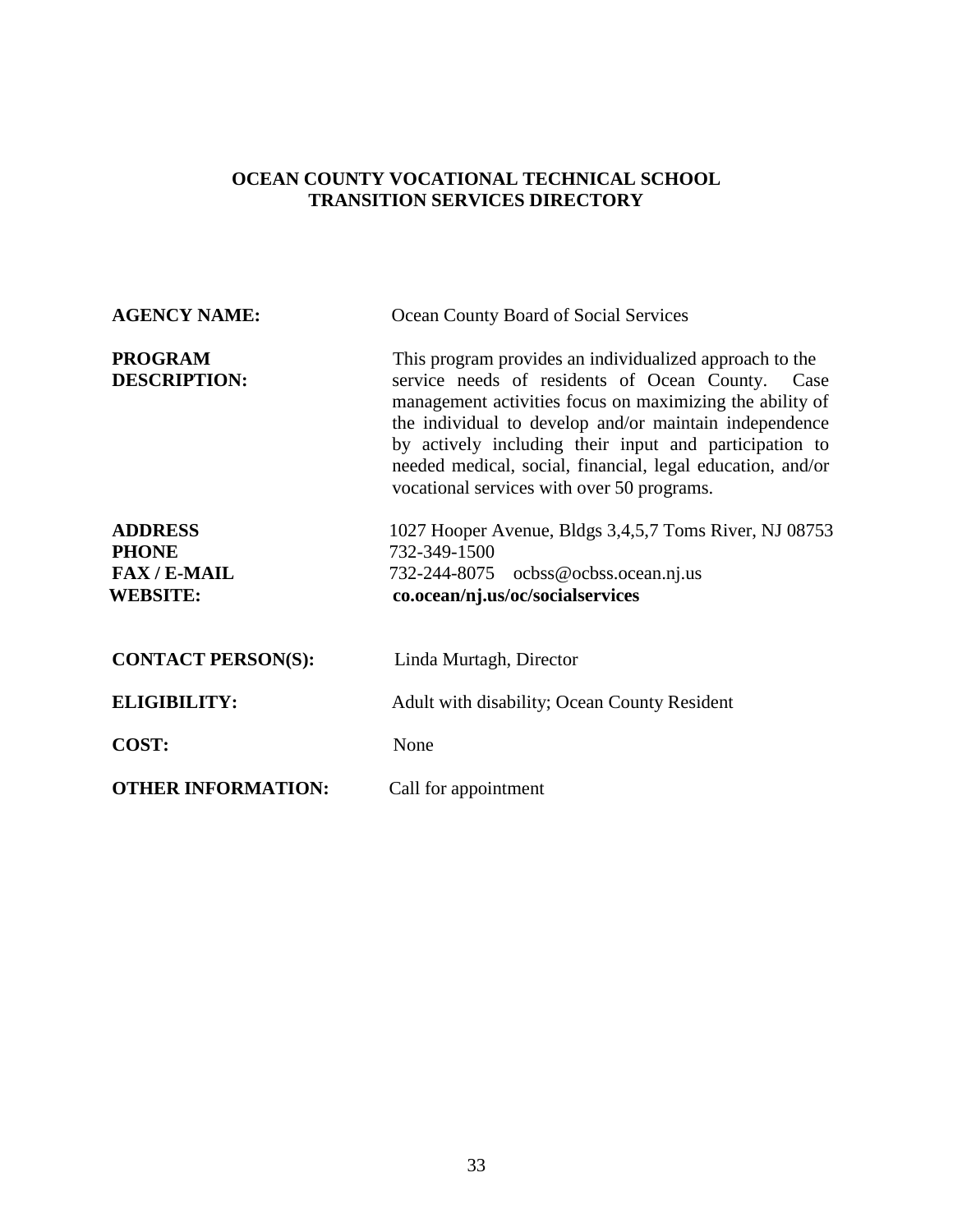**AGENCY NAME:** Ocean County College Center for Student Success

**PROGRAM** The Center for Student Success is a comprehensive support **DESCRIPTION:** program for college students with disabilities that focuses on practices to promote accepting challenges, taking personal responsibility and becoming active participants in the learning process. Program activities are designed to assist students whose disabilities may impact on their learning while at OCC. Students must self-identify and provide documentation to be eligible for the following services:

- College success seminar
- Academic advisement
- Adaptive equipment  $&$  assistive technology training
- Transition & career guidance; counseling
- Academic support classes
- Tutoring resources
- Peer mentoring and tutoring
- NJ Stars enrichment
- Disability services

| <b>ADDRESS</b><br><b>PHONE</b><br>$FAX/E-MAIL$<br><b>WEBSITE:</b> | OCC, College Drive, Library Building Rm 124, Toms River<br>732-255-0456 ext. 304<br>732-864-3860 732-255-0424 TTY<br>ocean.edu/student-services/disability-services-resources |
|-------------------------------------------------------------------|-------------------------------------------------------------------------------------------------------------------------------------------------------------------------------|
| <b>CONTACT PERSON(S):</b>                                         | Gina Zippo-Mazur, Director of Accessibility Services<br>Jamie Arasz-Prioli, Adaptive Services Specialist<br>Linda Verheyen, Admin. Assistant lverheyen@ocean.edu              |
| <b>ELIGIBILITY:</b>                                               | Application to and enrollment at OCC<br>Documentation of disability and intake interview                                                                                      |
| COST:                                                             | Included in tuition costs                                                                                                                                                     |
| <b>OTHER INFORMATION:</b>                                         | Brochures and catalog available on line<br>Website contains program details $\&$ staff directory w/emails                                                                     |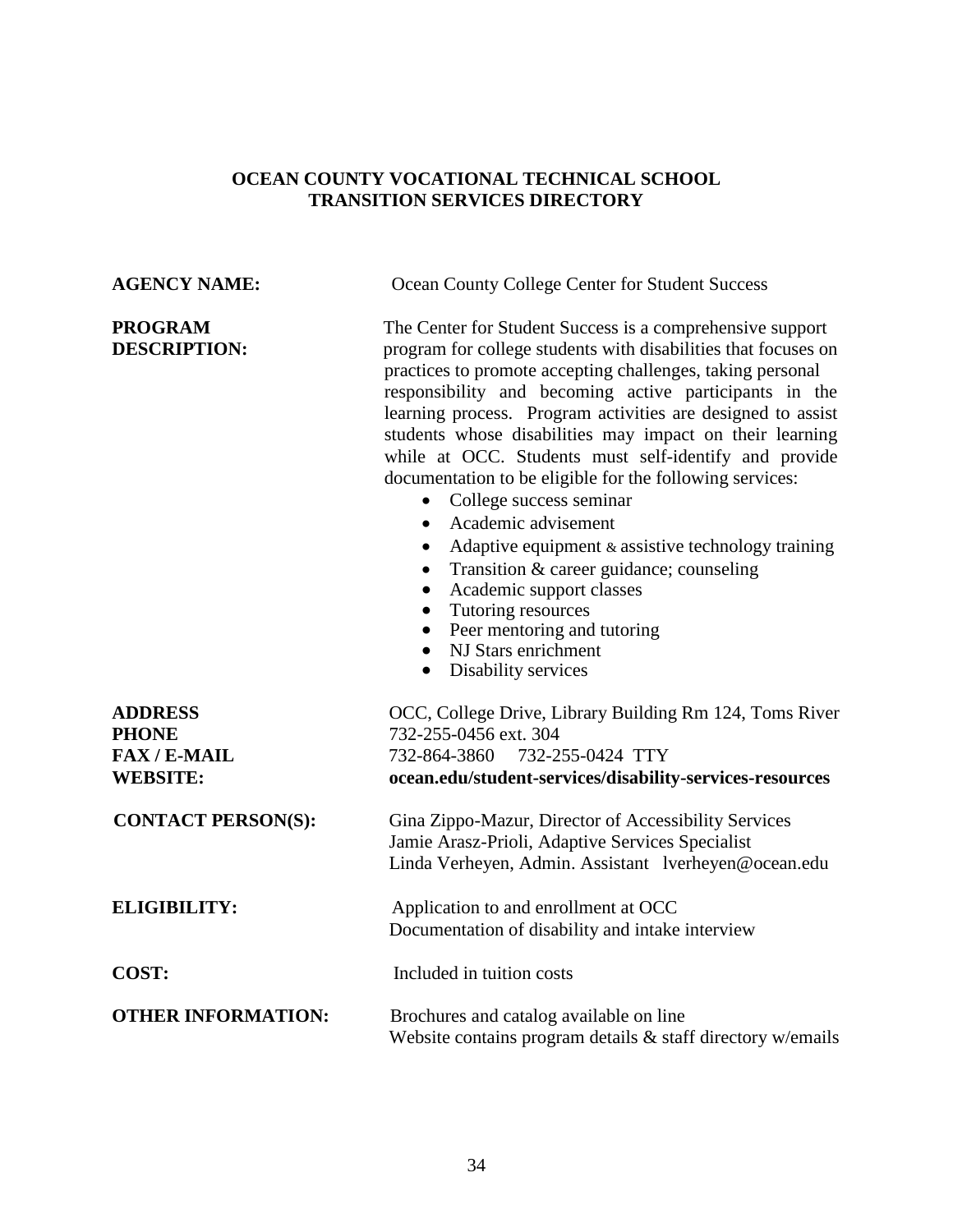| <b>AGENCY NAME:</b>                                                    | Ocean County Department of Transportation / Ocean Ride                                                                                                                                                                                                                                                                                                                                                                                                                                                                                                                                                                                                                                                                                                                                                                                                                                                                                                                                                                                                                                               |
|------------------------------------------------------------------------|------------------------------------------------------------------------------------------------------------------------------------------------------------------------------------------------------------------------------------------------------------------------------------------------------------------------------------------------------------------------------------------------------------------------------------------------------------------------------------------------------------------------------------------------------------------------------------------------------------------------------------------------------------------------------------------------------------------------------------------------------------------------------------------------------------------------------------------------------------------------------------------------------------------------------------------------------------------------------------------------------------------------------------------------------------------------------------------------------|
| <b>PROGRAM</b><br><b>DESCRIPTION:</b>                                  | <b>Ocean Ride:</b> 11 fixed routes throughout Ocean County in<br>Toms River, Whiting, Manchester, Brick, Lakewood, Little<br>Egg Harbor, Lacey, Long Beach Island North & LBI<br>South, Waretown/Barnegat and Barnegat. Ocean Ride<br>vehicles are lift equipped and can accommodate the needs<br>of persons using mobility devices such as motor scooters,<br>wheelchairs and walkers. Riders should contact Ocean<br>Ride day before for arrangements.<br>Reserve-a-Ride: transportation services to all medical<br>appointments, physical therapy, shopping and municipal<br>appointments. Call between $8:00am - 4:00pm$ to reserve<br>ride, trips are first come/first served and are accepted up to<br>4 weeks in advance.<br><b>Stand by Trip Programs:</b> stand by list if Reserve-a-Ride<br>is filled & opening becomes available due to cancellation<br><b>Where's My Bus?:</b> online bus tracker app<br>Veteran's Transportation: free to VA Medical Centers<br>Special Trips: use of van or bus for \$400.00-\$600.00<br><b>Shoppers Specials:</b> local bus loops to malls and stores |
| <b>ADDRESS</b><br><b>PHONE</b><br><b>FAX/E-MAIL</b><br><b>WEBSITE:</b> | 1959 Rt. 9 PO Box 2191, Toms River, NJ 08754<br>732-736-8989 #1 to speak to a Reservationist<br>Hearing impaired dial 711 for NJ Relay Service<br>co.ocean.nj.us/oc/transportation                                                                                                                                                                                                                                                                                                                                                                                                                                                                                                                                                                                                                                                                                                                                                                                                                                                                                                                   |
| <b>CONTACT PERSON(S):</b>                                              | Call 732-736-8989 #1 to reserve a trip, or with questions                                                                                                                                                                                                                                                                                                                                                                                                                                                                                                                                                                                                                                                                                                                                                                                                                                                                                                                                                                                                                                            |
| <b>ELIGIBILITY:</b>                                                    | <b>Residents of Ocean County</b>                                                                                                                                                                                                                                                                                                                                                                                                                                                                                                                                                                                                                                                                                                                                                                                                                                                                                                                                                                                                                                                                     |
| COST:                                                                  | Rates vary: Reserve-a-Ride (\$6.00) Ocean Ride (\$2.00)<br>Detailed pricing on website or call for rates                                                                                                                                                                                                                                                                                                                                                                                                                                                                                                                                                                                                                                                                                                                                                                                                                                                                                                                                                                                             |
| <b>OTHER INFORMATION:</b>                                              | Website contains bus schedules $&$ routes for all programs<br>Monday - Friday 8:00am to 4:30pm                                                                                                                                                                                                                                                                                                                                                                                                                                                                                                                                                                                                                                                                                                                                                                                                                                                                                                                                                                                                       |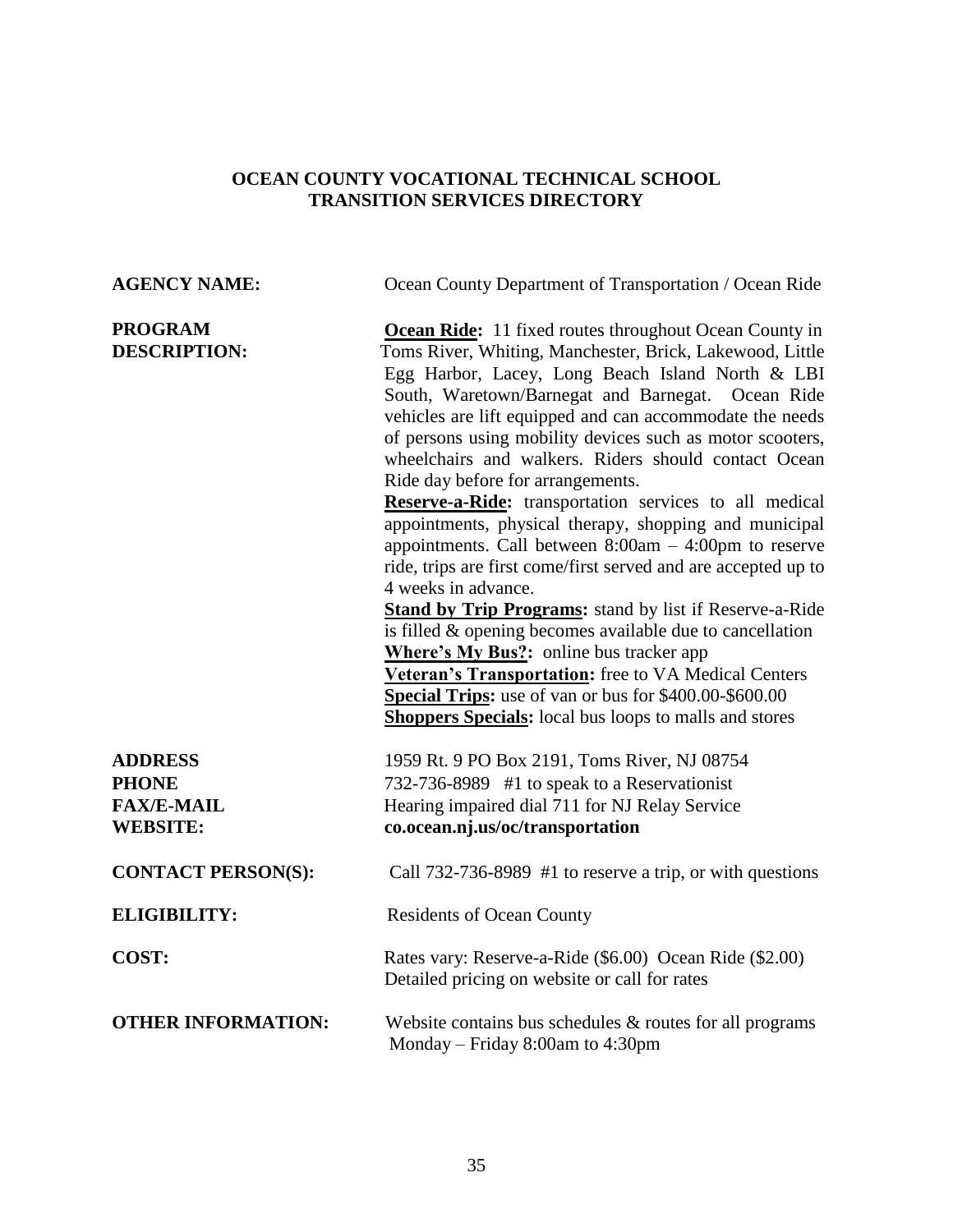| <b>AGENCY NAME:</b>                                                    | Ocean County Health Department                                                                                                                                                                                                                                                                                                                                                                                                                              |  |
|------------------------------------------------------------------------|-------------------------------------------------------------------------------------------------------------------------------------------------------------------------------------------------------------------------------------------------------------------------------------------------------------------------------------------------------------------------------------------------------------------------------------------------------------|--|
| <b>PROGRAM</b><br><b>DESCRIPTION:</b>                                  | The Ocean County Health Department offers services in<br>the following areas:<br>Clinic, home health, nursing<br>$\bullet$<br>Alcohol and drug services<br>$\bullet$<br>Chronic disease<br>$\bullet$<br>Health education & community assessment<br><b>Emergency preparedness</b><br>Infectious disease control<br>Maternal and child services<br><b>Environmental health Services</b><br>Mantoux testing at specified times<br>Animal shelter and adoptions |  |
| <b>ADDRESS</b><br><b>PHONE</b><br><b>FAX/E-MAIL</b><br><b>WEBSITE:</b> | 175 Sunset Avenue, PO Box 2191, Toms River, NJ 08754<br>732-341-9700 800-342-9738 Toll free<br>info @ochd.org<br>ochd.org                                                                                                                                                                                                                                                                                                                                   |  |
| <b>CONTACT PERSON(S):</b>                                              | Patricia High, Asst. Health Coordinator 732-341-9700x7501<br>Pamela Gerstl, RN Supervisor of Family Services<br>732-806-3931 pgerstl@ochd.org                                                                                                                                                                                                                                                                                                               |  |
| <b>ELIGIBILITY:</b>                                                    | <b>Residents of Ocean County</b>                                                                                                                                                                                                                                                                                                                                                                                                                            |  |
| <b>COST:</b>                                                           | Minimal cost – varies for services                                                                                                                                                                                                                                                                                                                                                                                                                          |  |
| <b>OTHER INFORMATION:</b>                                              | Check website or call for further information, specific costs<br>8:30 to 4:00 pm<br>$Monday-Fridays$<br>Other Ocean County Health Dept. Locations:<br>1771 Madison Avenue Lakewood, NJ 08701<br>333 Haywood Road, Manahawkin, NJ 08050                                                                                                                                                                                                                      |  |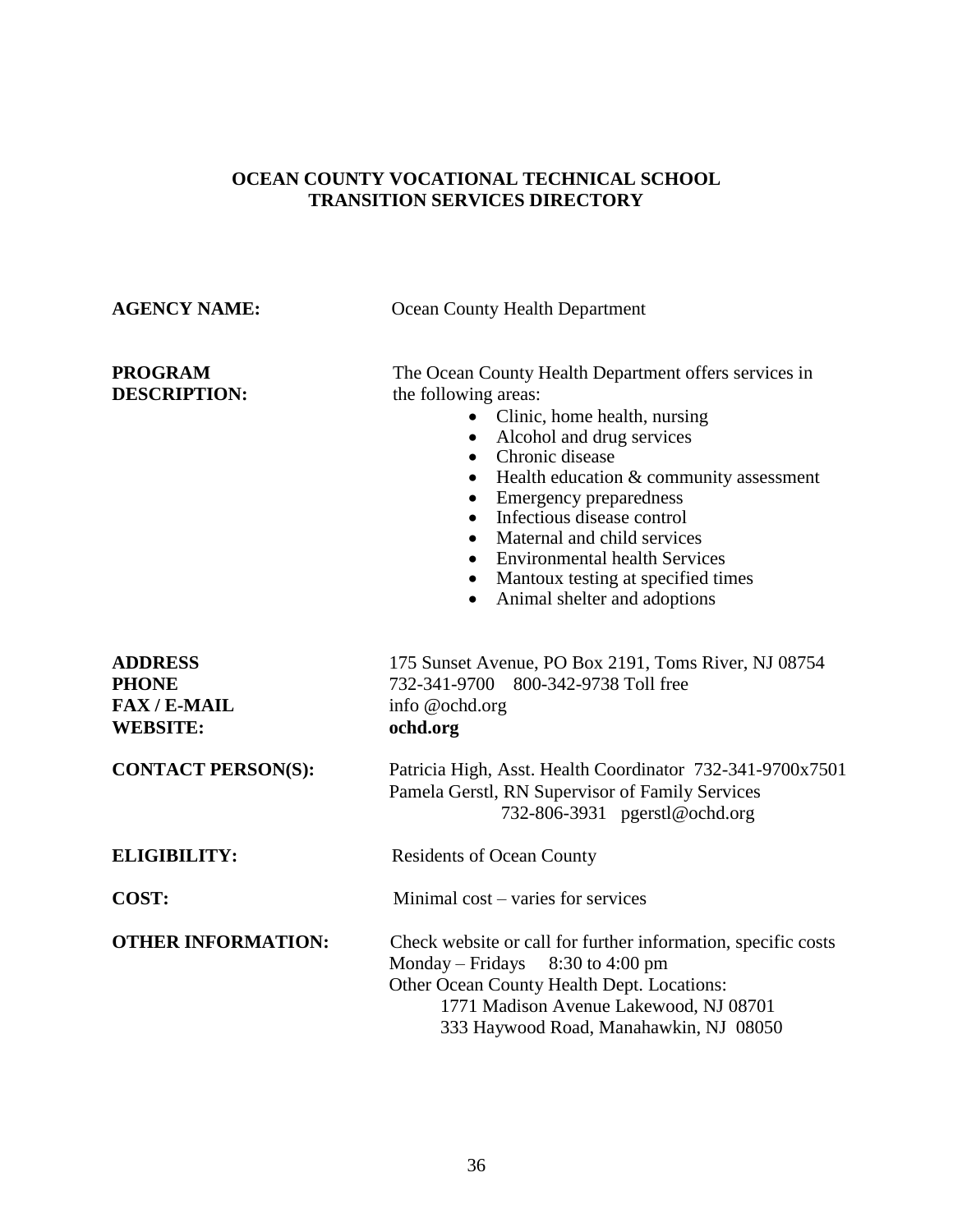**AGENCY NAME:** Ocean County Office for Individuals with Disabilities

**PROGRAM** Functions as a clearing house for information and provides **DESCRIPTION:** a coordinated and comprehensive referral service of the resources available to people with disabilities who reside in Ocean county and their families in these areas:

- Networking and data collection
- Employment
- Education and recreation
- Housing
- Counseling
- Advocacy
- Disability Awareness through Education (DATE)
- PAAD Pharmaceutical Assistance
- $\bullet$  Supplies & equipment
- Transportation  $\overline{\phantom{a}}$  Disability license plates

| <b>ADDRESS</b><br><b>PHONE</b><br><b>FAX/E-MAIL</b><br><b>WEBSITE:</b> | 1027 Hooper Avenue, Bldg. 2 Toms River, NJ 08754<br>732-506-5374<br>732-341-4539 fax 732-506-5062 TTY<br>oceandhs.org |  |
|------------------------------------------------------------------------|-----------------------------------------------------------------------------------------------------------------------|--|
| <b>CONTACT PERSON(S):</b>                                              | Michael Blatt<br>mblatt@co.ocean.nj.us                                                                                |  |
| <b>ELIGIBILITY:</b>                                                    | Resident of Ocean County who has any disability<br>regardless of age or income                                        |  |
| COST:                                                                  | All programs/services are free to Ocean County residents                                                              |  |
| <b>OTHER INFORMATION:</b>                                              | Call for brochure; check website for details                                                                          |  |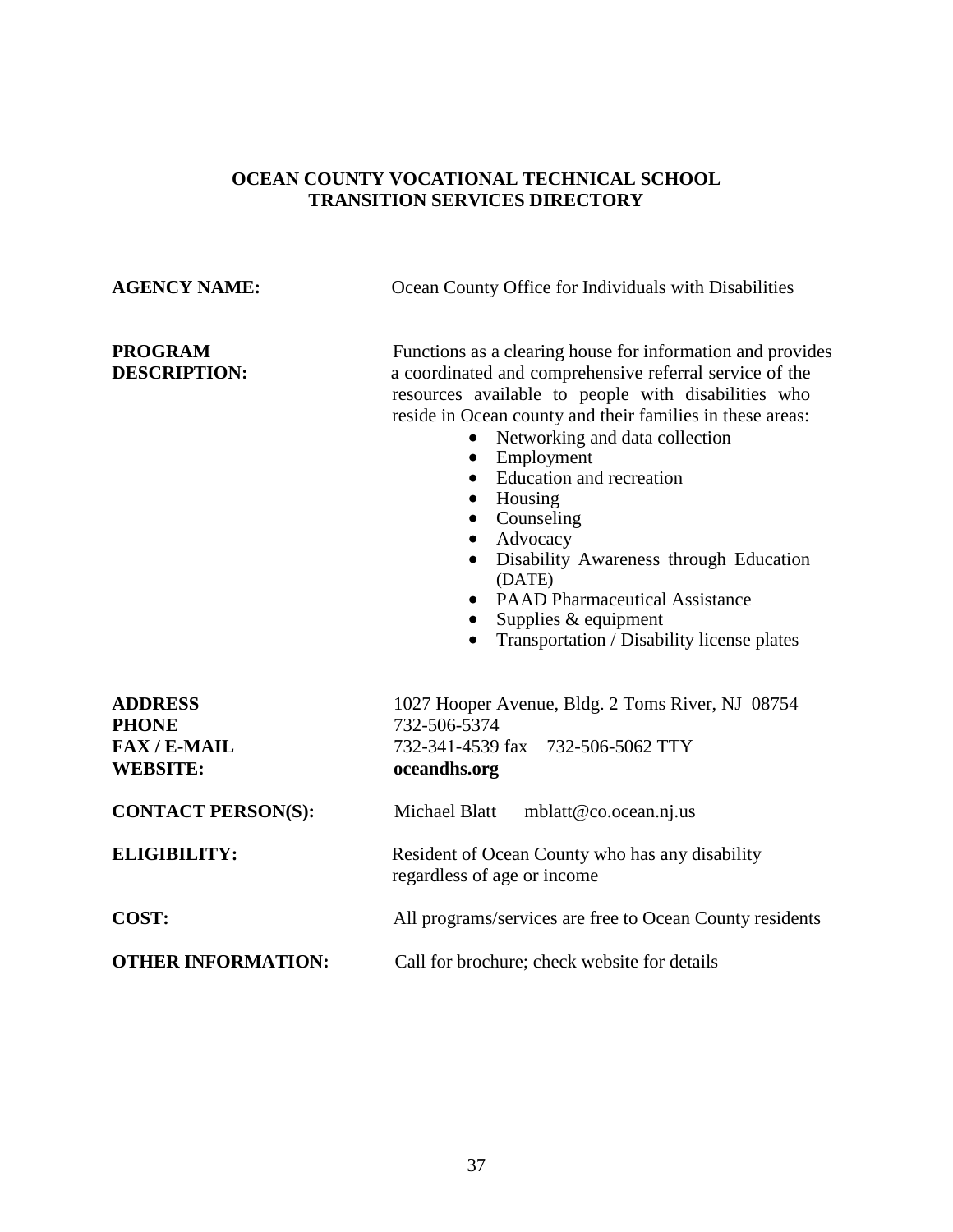| <b>AGENCY NAME:</b>                                      | Ocean County Vocational Technical School                                                                                                                                                                      |                                                                                                 |
|----------------------------------------------------------|---------------------------------------------------------------------------------------------------------------------------------------------------------------------------------------------------------------|-------------------------------------------------------------------------------------------------|
| <b>PROGRAM</b><br><b>DESCRIPTION:</b>                    | Adult Special Needs Program – offers assistance in job<br>placement for individuals with disabilities that have<br>graduated from Ocean County Vocational Technical<br>School.                                |                                                                                                 |
|                                                          | Adult Evening School – offers a variety of vocational<br>courses, which allows graduates to learn new job skills.<br>Please call (732) 473-3100 ex 1000 for details.<br>email: AdultEveningEdu@mail.ocvts.org |                                                                                                 |
| <b>ADDRESS/PHONE</b><br><b>E-MAIL</b><br><b>WEBSITE:</b> | <b>Toms River Center</b><br>1299 Old Freehold Road<br>Toms River, NJ 08753<br>732-473-3100<br>ocvts.org                                                                                                       | <b>Brick Center</b><br>350 Chambers Bridge Road<br>Brick, NJ 08723<br>732-286-5670<br>ocvts.org |
| <b>CONTACT PERSON(S):</b>                                | Kevin Dineen Special Services Supervisor 732-244-1122<br>Annie Sayers, Transition Specialist/Adult Special Needs<br>732-473-3100 ext.3326 asayers@mail.ocvts.org                                              |                                                                                                 |
| <b>ELIGIBILITY:</b>                                      | <b>Resident of Ocean County</b>                                                                                                                                                                               |                                                                                                 |
| <b>COST:</b>                                             | Varies depending on course selection; some services free                                                                                                                                                      |                                                                                                 |
| <b>OTHER INFORMATION:</b>                                | Website has extensive details on every program<br>or call for programs, course selections, cost, directions                                                                                                   |                                                                                                 |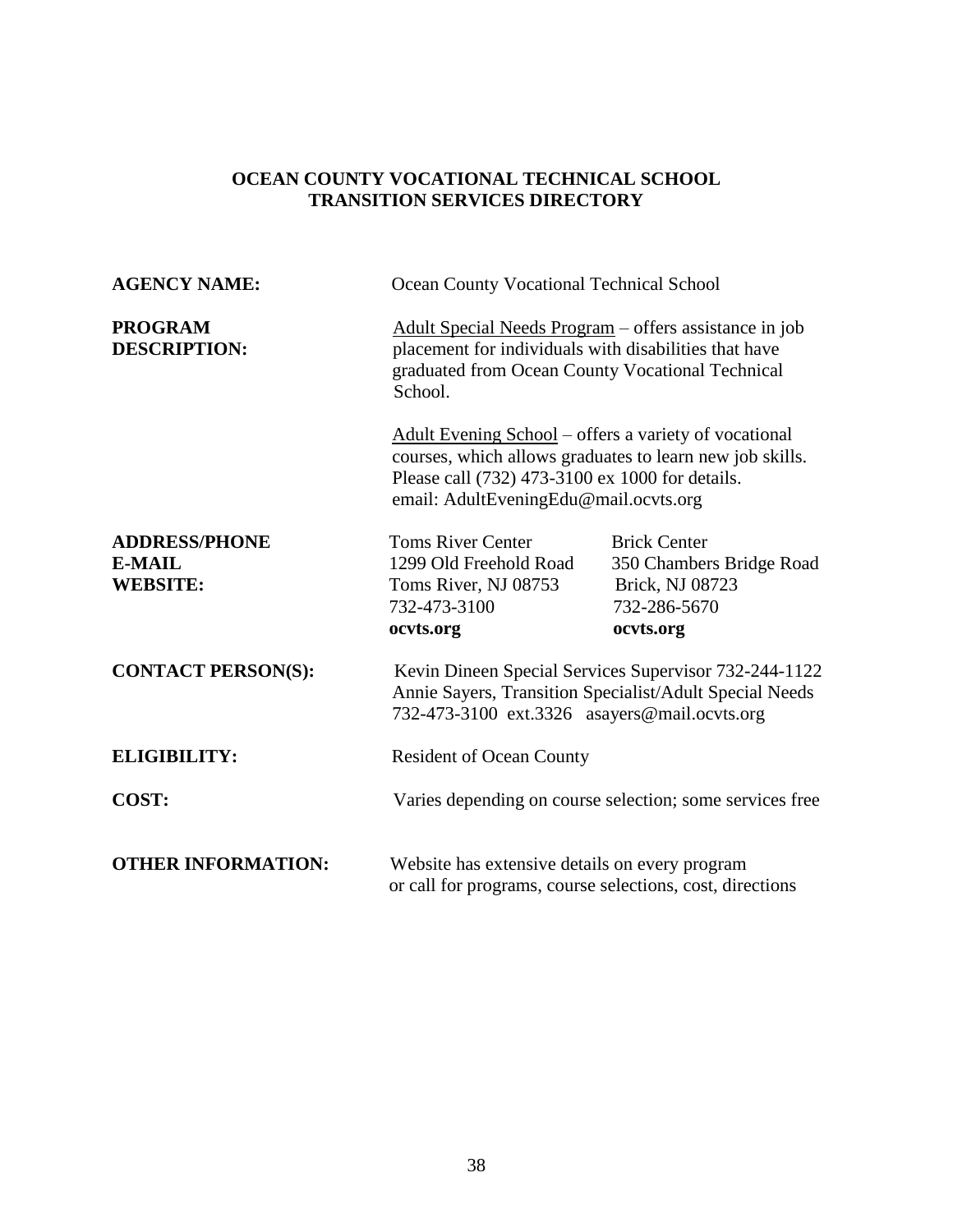| <b>AGENCY NAME:</b>                         | Ocean's Harbor House                                                                                                                                                                                                                                                                                                                                                                                                                                               |                                                                                             |
|---------------------------------------------|--------------------------------------------------------------------------------------------------------------------------------------------------------------------------------------------------------------------------------------------------------------------------------------------------------------------------------------------------------------------------------------------------------------------------------------------------------------------|---------------------------------------------------------------------------------------------|
| <b>PROGRAM</b><br><b>DESCRIPTION:</b>       | A voluntary program which provides short term shelter<br>and crisis intervention for males and females between the<br>ages of 10 and 17 years of age as well as a Supervised<br>Transitional Living Programs (STLP) for youth ages<br>16-21. Available 24 hours a day 732-929-0660<br>teen mediation<br>case management<br>$\bullet$<br>individual and family counseling<br>education<br>$\bullet$<br>recreation activities<br>$\bullet$<br>follow-up<br>$\bullet$ |                                                                                             |
| <b>ADDRESS/PHONE/</b><br><b>FAX/E-MAIL:</b> | 2445 Windsor Avenue<br>Toms River, NJ 08753<br>732-929-0660 Youth Shelter<br>732-929-4001 Outreach<br>OceansHarborHouse.org                                                                                                                                                                                                                                                                                                                                        | 808 Conifer Street<br>Toms River, NJ 08753<br>732-281-0822 (STLP)<br>732-929-0660 (24 hr #) |
| <b>CONTACT PERSON(S):</b>                   | Heidi Hartmann, Interim Executive Director Youth Serv.<br>Kelly Dickinson, Residential Supervisor STLP<br>Lisa Scala, Regional Supervisor Youth Services                                                                                                                                                                                                                                                                                                           |                                                                                             |
| <b>ELIGIBILITY:</b>                         | Any youth who is homeless, has run away, been thrown<br>out of their home, abused, or otherwise in need of care                                                                                                                                                                                                                                                                                                                                                    |                                                                                             |
| <b>COST:</b>                                | None $-$ a non-profit organization                                                                                                                                                                                                                                                                                                                                                                                                                                 |                                                                                             |
| <b>OTHER INFORMATION:</b>                   | Call for assistance 24 hours a day                                                                                                                                                                                                                                                                                                                                                                                                                                 |                                                                                             |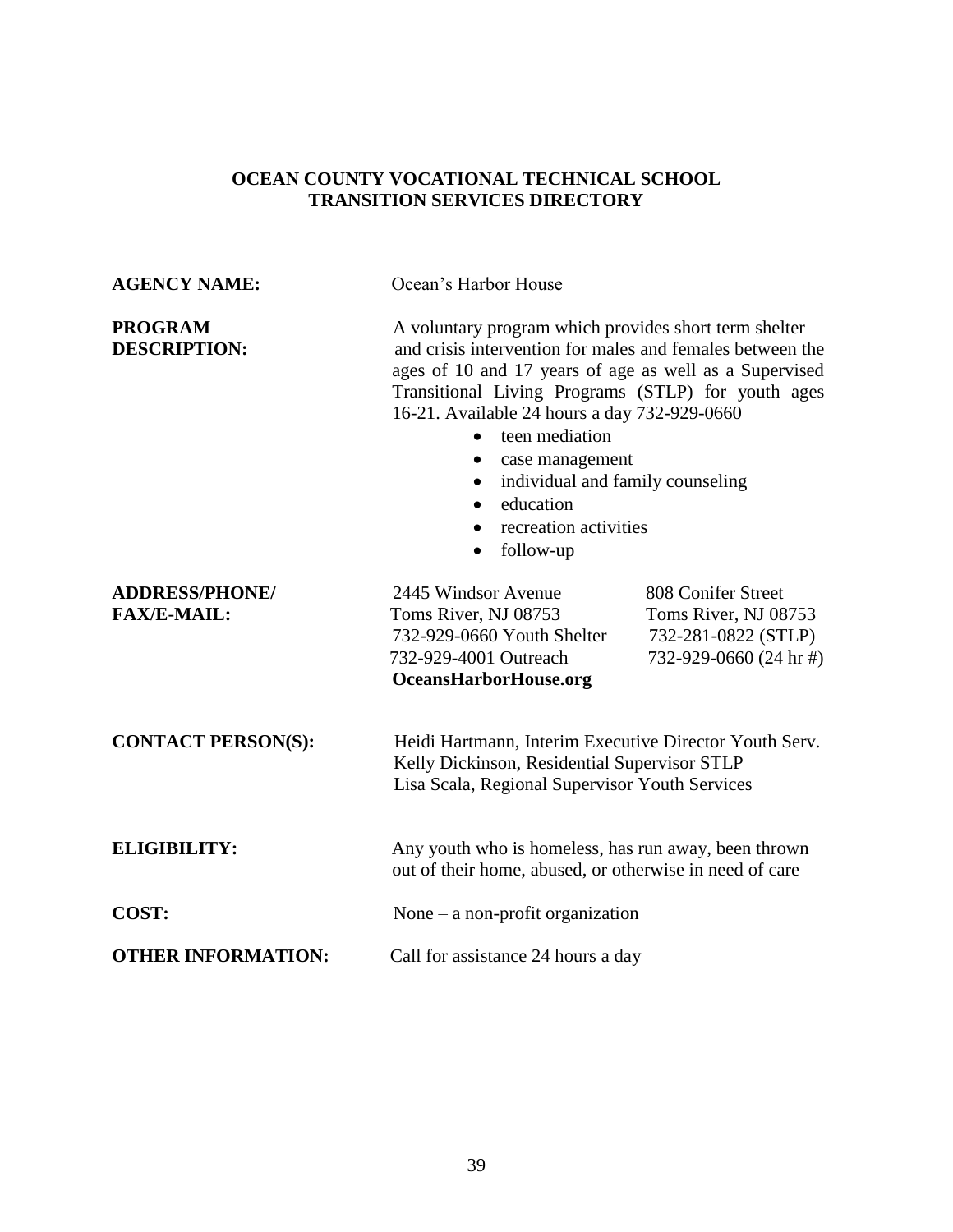| <b>AGENCY NAME:</b>                               | Ocean Mental Health Services, Inc.                                                                                                                                                                                                                                                                                                                                                                                                                                                                                                    |                                                                                       |
|---------------------------------------------------|---------------------------------------------------------------------------------------------------------------------------------------------------------------------------------------------------------------------------------------------------------------------------------------------------------------------------------------------------------------------------------------------------------------------------------------------------------------------------------------------------------------------------------------|---------------------------------------------------------------------------------------|
| <b>PROGRAM</b><br><b>DESCRIPTION:</b>             | Ocean Mental Health Services is a private, non-profit<br>agency which offers a comprehensive continuum of<br>behavioral health care to children, teens and adults in<br>Ocean County.<br>integrated health care services<br>$\bullet$<br>substance abuse<br>$\bullet$<br>outpatient and partial care<br>$\bullet$<br>residential programs<br>$\bullet$<br>adolescent day and treatment programs<br>$\bullet$<br>Ocean Academies (ages 9-21)<br>$\bullet$<br>crisis intervention<br>$\bullet$<br>supportive care services<br>$\bullet$ |                                                                                       |
| <b>ADDRESS</b><br><b>PHONE</b><br><b>WEBSITE:</b> | 160 Atlantic City Blvd.<br>Bayville, NJ 08721<br>732-349-5550<br>8:00am-9:00pm M-F<br>oceanmhs.org<br>119 Harbor<br>Bayville, NJ<br>$(732)$ 341-9153                                                                                                                                                                                                                                                                                                                                                                                  | 81 Nautilus Drive<br>Manahawkin, NJ 08050<br>732-597-5327<br>9:00am-5:00pm M-F Th 9pm |
| <b>CONTACT PERSON(S):</b>                         | Call 877-621-0445 for referrals<br>Call 732-575-1111 for appointments                                                                                                                                                                                                                                                                                                                                                                                                                                                                 |                                                                                       |
| <b>ELIGIBILITY:</b>                               | Services are available to all residents of Ocean County                                                                                                                                                                                                                                                                                                                                                                                                                                                                               |                                                                                       |
| COST:                                             | Sliding fee scale, Medicaid, Medicare, and other third-party<br>insurance accepted                                                                                                                                                                                                                                                                                                                                                                                                                                                    |                                                                                       |
| <b>OTHER INFORMATION:</b>                         | Call for brochure or specific program information<br>Website contains details on each service listed above                                                                                                                                                                                                                                                                                                                                                                                                                            |                                                                                       |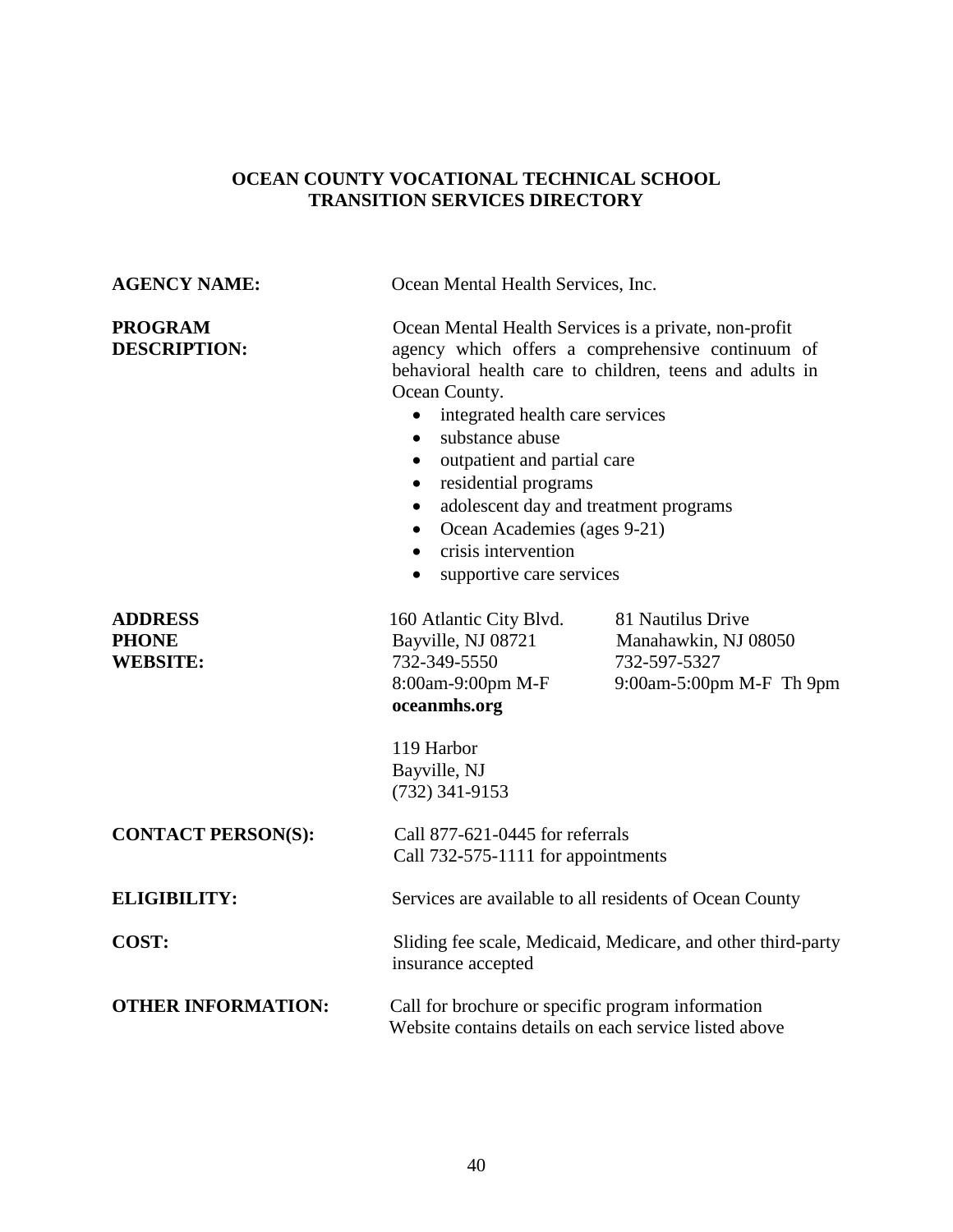# **AGENCY NAME:** Ocean Resource Net **PROGRAM** Ocean Resource Net is an online directory of Ocean **DESCRIPTION:** County's many valuable resources. A free, web-based tool used to locate programs and services that are community based and geared to youth and families. Ocean Resource Net is sponsored by Ocean Partnership. Service areas include: • Arts & Recreation • Basic needs / Assistance • Community Centers • Education • Employment / Training • Family & Support Services • Legal / Advocacy • Seasonal Programs • Spiritual / Cultural • Behavioral and Mental health • Crisis / Hot lines / Help lines **ADDRESS** 36 Washington St. Suite 1, Toms River, NJ 08753 **PHONE** 732-202-1585 **FAX / E-MAIL** 732-473-0828 info@oceanresourcenet.org **WEBSITE: oceanresourcenet.org** or **oceanpartnership.org CONTACT PERSON(S):** Kathryn Colhoun **ELIGIBILITY:** Ocean County residents **COST:** Free web based tool; programs listed may have fees **OTHER NFORMATION:** Website has extensive information on each service/program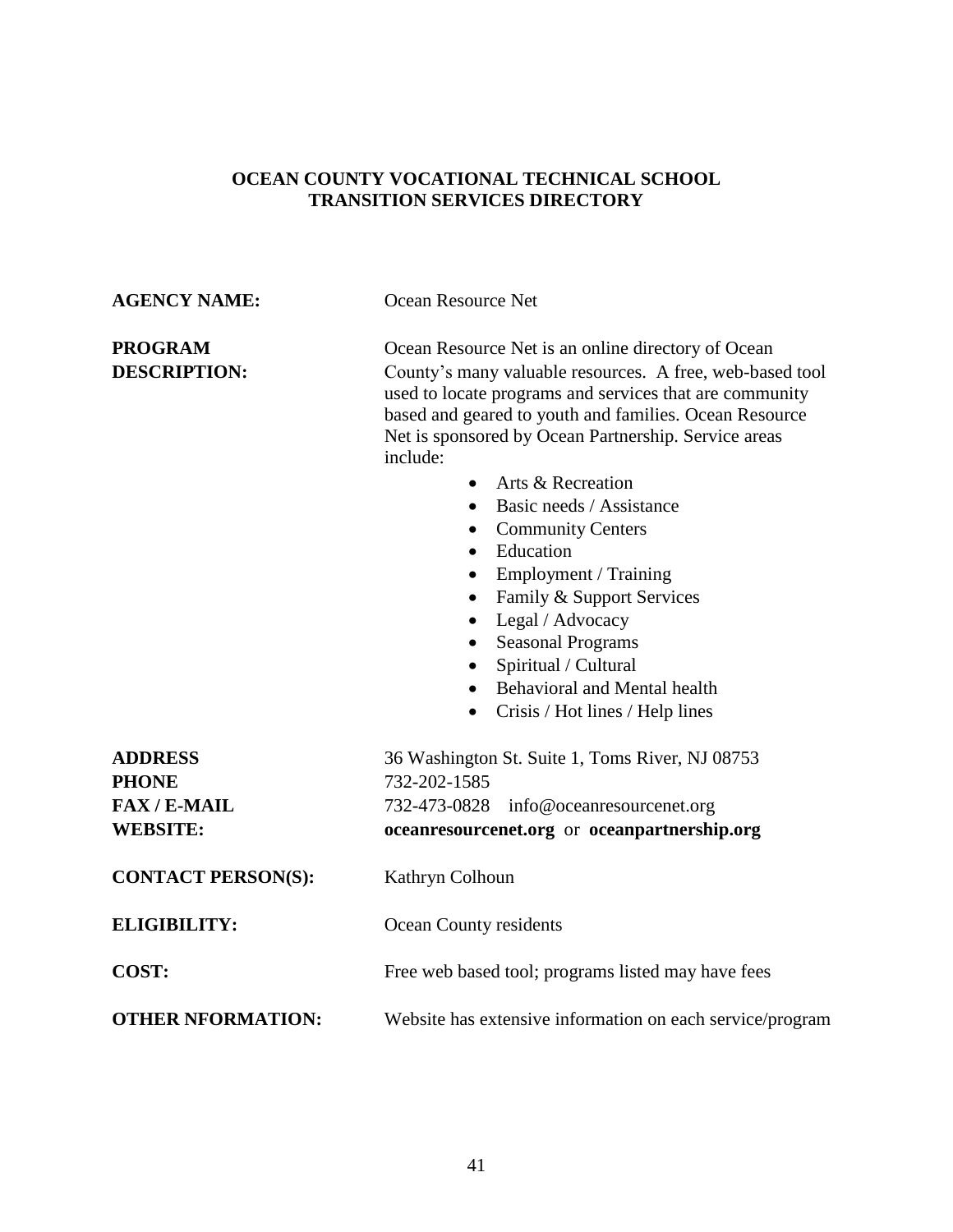| <b>AGENCY NAME:</b>                                                    | One Stop Career Center / NJ Career Connections                                                                                                                                                                                                                                                                                                                                                                                                           |
|------------------------------------------------------------------------|----------------------------------------------------------------------------------------------------------------------------------------------------------------------------------------------------------------------------------------------------------------------------------------------------------------------------------------------------------------------------------------------------------------------------------------------------------|
| <b>PROGRAM</b><br><b>DESCRIPTION:</b>                                  | Provide occupational training to economically<br>disadvantaged youth and adult residents of Ocean County<br>as well as training for dislocated workers of the state as a<br>result of closings or layoffs. Services include: Adult<br>Education and Literacy Training; Workforce Learning<br>Link (instruction in reading, writing, math, job $\&$ life<br>skills); NJ Youth Corp; Vocational Rehabilitation<br>Services; On-the-job training; and more. |
| <b>ADDRESS</b><br><b>PHONE</b><br><b>FAX/E-MAIL</b><br><b>WEBSITE:</b> | 1959 Route 9, Toms River, NJ 08755<br>732-240-5995<br>732-349-5627<br>careerconnections.nj.gov                                                                                                                                                                                                                                                                                                                                                           |
| <b>CONTACT PERSON(S):</b>                                              | Patricia Leahey, Manager                                                                                                                                                                                                                                                                                                                                                                                                                                 |
| <b>ELIGIBILITY:</b>                                                    | Based on family income for the past six months or if laid<br>off or dislocated from employment and eligible for<br>unemployment compensation                                                                                                                                                                                                                                                                                                             |
| <b>COST:</b>                                                           | None, however, must meet federal eligibility guidelines                                                                                                                                                                                                                                                                                                                                                                                                  |
| <b>OTHER INFORMATION:</b>                                              | Hours Monday through Friday $8:15$ am $-5:30$ pm<br>Website has details on services offered and guidelines                                                                                                                                                                                                                                                                                                                                               |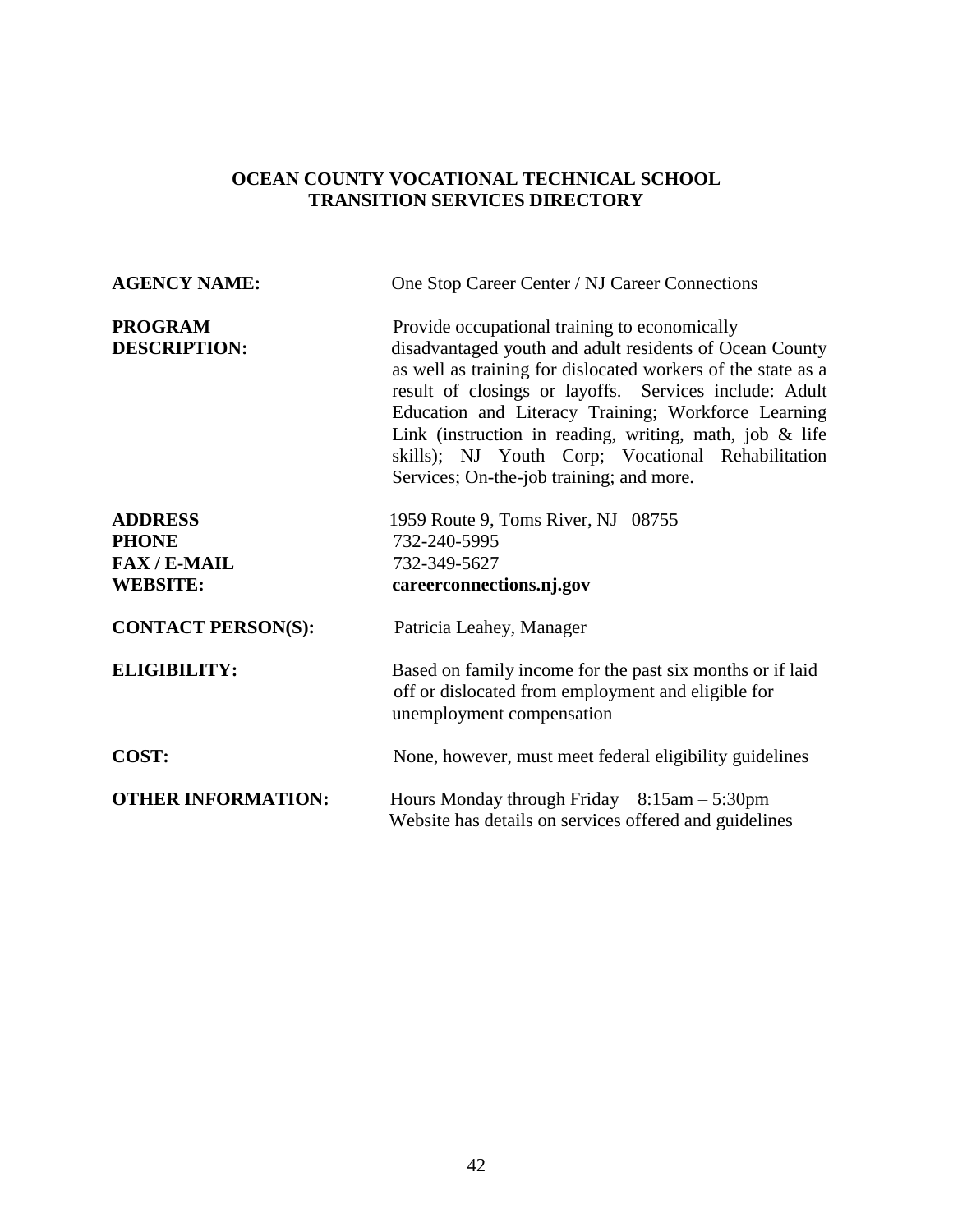| <b>AGENCY NAME:</b>                   | Preferred Behavioral Health Group<br>(An Oaks Integrated Care Affiliate)                                                                                                                                                                                                                                                                                         |                                                                                        |
|---------------------------------------|------------------------------------------------------------------------------------------------------------------------------------------------------------------------------------------------------------------------------------------------------------------------------------------------------------------------------------------------------------------|----------------------------------------------------------------------------------------|
| <b>PROGRAM</b><br><b>DESCRIPTION:</b> | The supported employment program assists clients<br>in pre-placement preparation, job development and<br>placement; can provide coaching as well as offsite<br>vocational counseling support. PBHG offers<br>children's, teens, adult, community, family and<br>senior services through counseling, therapy and a<br>wide range of behavioral training programs. |                                                                                        |
| <b>ADDRESS</b>                        | <b>Preferred Behavioral Health</b><br><b>Group Training Center</b><br>725 Airport Road<br>Lakewood, NJ 08701                                                                                                                                                                                                                                                     | Preferred Center for<br>Children & Families<br><b>1500 Route 88</b><br>Brick, NJ 08724 |
| <b>PHONE</b><br><b>WEBSITE:</b>       | 732-367-4700<br>preferredbehavioral.org                                                                                                                                                                                                                                                                                                                          | 732-785-1900                                                                           |
| <b>CONTACT PERSON(S):</b>             | Client must call to set up an appointment to meet with<br>counselor.                                                                                                                                                                                                                                                                                             |                                                                                        |
| <b>ELIGIBILITY:</b>                   | Person must be registered with the Division of Vocational<br>Rehabilitation Services or Division of Dev. Disabilities                                                                                                                                                                                                                                            |                                                                                        |
| COST:                                 | Determined by client insurance carrier or referring agency                                                                                                                                                                                                                                                                                                       |                                                                                        |
| <b>OTHER INFORMATION:</b>             | Call for additional information<br>Website has specific details on eligibility and programs<br>Emergency # for Ocean County 866-904-4474                                                                                                                                                                                                                         |                                                                                        |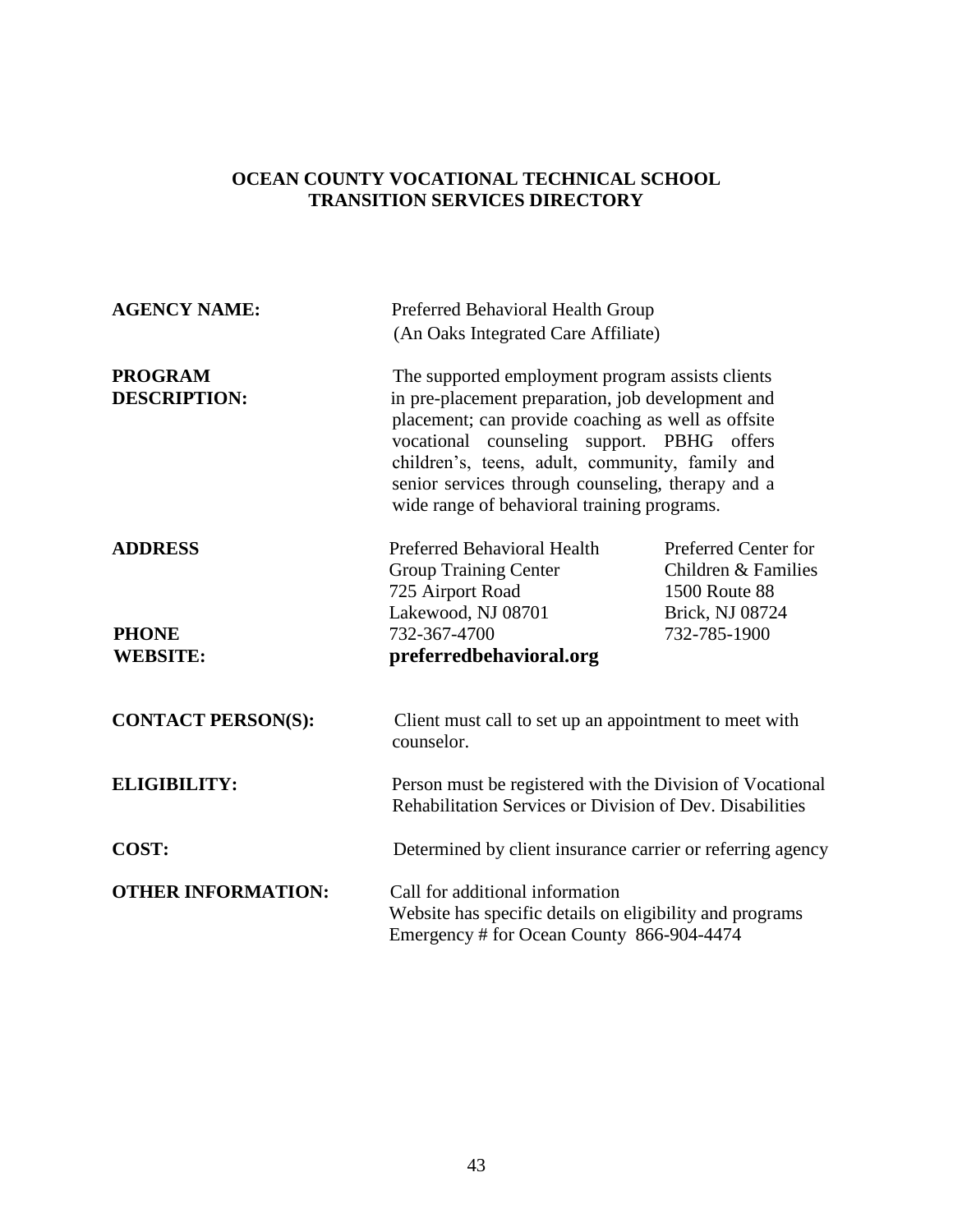#### **AGENCY NAME:** Prime Time Center

**PROGRAM** Prime Time Center is a day habilitation program that strives **DESCRIPTION:** to guide, support and nurture participants, 21 years of age and older to realize their potential in work, social skills and life. Established in 2017 and sponsored by DDD (Division of Developmental Disabilities) and Medicaid, there are 3 locations in NJ: Brick-Ocean County: Eatontown-Monmouth County; and Carteret-Middlesex County.

Prime Time Centers enable adults with learning disabilities and developmental disabilities to live independently in the community, cultivate new hobbies, volunteer at various locations, develop new interests, skills and hobbies while incorporating service into their lives and community. Specific activities include: physical fitness, self-advocacy training, functional language arts, math instruction, community based learning, social skill training and vocational training. Details and photos on PTC website.

| <b>ADDRESS</b><br><b>PHONE</b><br><b>FAX/E-MAIL</b><br><b>WEBSITE:</b> | 485 Brick Blvd, Brick, NJ 08723<br>848-241-5700<br>office@primetimecenter.org<br>primetimecenter.org                                 |
|------------------------------------------------------------------------|--------------------------------------------------------------------------------------------------------------------------------------|
| <b>CONTACT PERSON(S):</b>                                              | David Mock, Director-Prime Time Centers of NJ                                                                                        |
| <b>ELIGIBILITY:</b>                                                    | Individuals with a disability residing in Ocean County                                                                               |
| COST:                                                                  | Paid by referring agency: DDD / Medicaid                                                                                             |
| <b>OTHER NFORMATION:</b>                                               | Transportation is provided, curb to curb within a 5 mile<br>area. Access Link assists with transportation over the 5<br>mile radius. |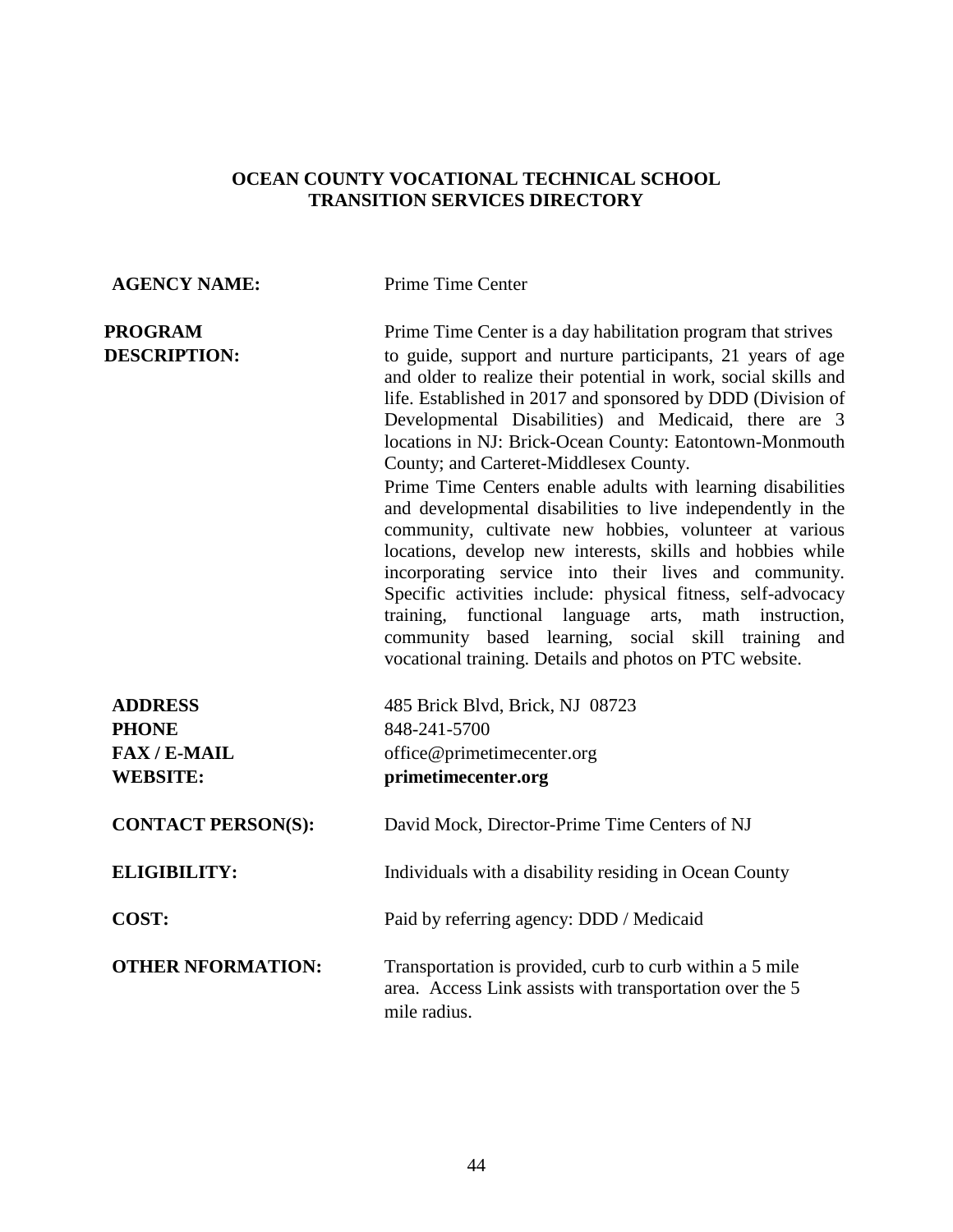| <b>AGENCY NAME:</b>                                                   | Social Security Administration                                                                                                                                                                                                                                                                                          |
|-----------------------------------------------------------------------|-------------------------------------------------------------------------------------------------------------------------------------------------------------------------------------------------------------------------------------------------------------------------------------------------------------------------|
| <b>PROGRAM</b><br><b>DESCRIPTION:</b>                                 | Provides Retirement, Survivors, Disability, Medicare and<br>Supplemental Security Income benefits. Process initial<br>application and provides post-entitlement assistance.<br>Provides various work incentives to individuals receiving<br>Supplemental Security Income and/or Social Security<br>Disability benefits. |
| <b>ADDRESS</b><br><b>PHONE</b><br><b>FAX/EMAIL</b><br><b>WEBSITE:</b> | 190 St. Catherine Blvd.<br>2620 Yorktowne Blvd.<br>Brick, NJ 08723<br>Toms River, NJ 08755<br>877-255-1497TR office 800-772-1213Toll free 800-325-0078TTY<br>email through website MENU to CONTACTS<br>ssa.gov                                                                                                          |
| <b>CONTACT PERSON(S):</b>                                             | Call local office and speak to any SSA representative                                                                                                                                                                                                                                                                   |
| <b>ELIGIBILITY:</b>                                                   | Individuals eligible for Social Security benefits must be:<br>Age 62 or older (under 65 subject to earnings limitations),<br>or a dependent of a worker who has paid a required amount<br>of Social Security                                                                                                            |
| COST:                                                                 | None                                                                                                                                                                                                                                                                                                                    |
| <b>OTHER INFORMATION:</b>                                             | Brochure available online or by calling toll free number<br>Extensive details and answers on website<br>Hours Monday - Friday 9:00am - 4:00pm                                                                                                                                                                           |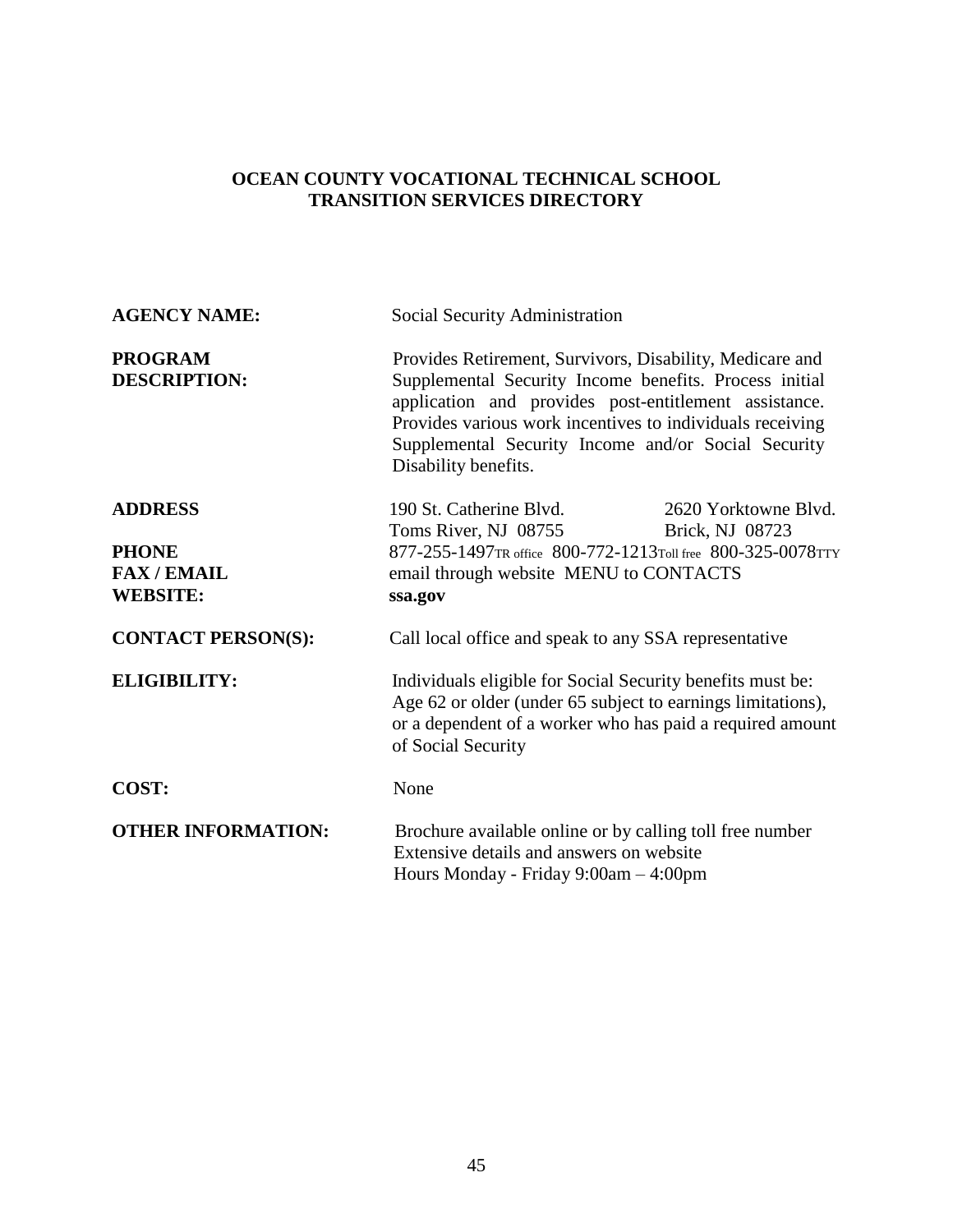| <b>AGENCY NAME:</b>                   | SPAN – Student Parent Advocacy Network, Inc.                                                                                                                                                                                                                                                                                                                                                                                                                                                                                                                                                                                                                                                                                                                                                                                                                                                                                                    |
|---------------------------------------|-------------------------------------------------------------------------------------------------------------------------------------------------------------------------------------------------------------------------------------------------------------------------------------------------------------------------------------------------------------------------------------------------------------------------------------------------------------------------------------------------------------------------------------------------------------------------------------------------------------------------------------------------------------------------------------------------------------------------------------------------------------------------------------------------------------------------------------------------------------------------------------------------------------------------------------------------|
| <b>PROGRAM</b><br><b>DESCRIPTION:</b> | SPAN's staff and resource parents assist over 15,000 families<br>and students each year in resolving education problems<br>free of charge. SPAN conducts workshops on educational<br>rights and advocacy for parents, educators, community<br>based organizations and other professionals. Materials are<br>published for parents, professionals and advocates.<br>SPAN's Transition from School to Adult Life project will<br>provide information, training and technical assistance for<br>youth with disabilities, families and professionals in an<br>effort to support transition to adult life. Other programs:<br>Parent Training & Information Center<br>$\bullet$<br>NJ Statewide Parent to Parent<br>$\bullet$<br><b>Transition Services</b><br>$\bullet$<br>Family to Family<br>$\bullet$<br><b>Federation of Families for Mental Health</b><br>$\bullet$<br><b>Military Family Support Center</b><br>$\bullet$<br>Youth in the Know |
| <b>ADDRESS</b><br><b>PHONE</b>        | SPAN Central Office, 35 Halsey St. Newark, NJ 07102<br>973-642-8100 or Toll free 800-654-7726                                                                                                                                                                                                                                                                                                                                                                                                                                                                                                                                                                                                                                                                                                                                                                                                                                                   |
| <b>FAX/EMAIL</b>                      | 856-767-7774 Southern Regional Office<br>973-642-8080 info@spanadvocacy.org                                                                                                                                                                                                                                                                                                                                                                                                                                                                                                                                                                                                                                                                                                                                                                                                                                                                     |
| <b>WEBSITE:</b>                       | spanadvocacy.org                                                                                                                                                                                                                                                                                                                                                                                                                                                                                                                                                                                                                                                                                                                                                                                                                                                                                                                                |
|                                       |                                                                                                                                                                                                                                                                                                                                                                                                                                                                                                                                                                                                                                                                                                                                                                                                                                                                                                                                                 |
| <b>ELIGIBILITY:</b>                   | Everyone is eligible and may sign up on line for SPAN                                                                                                                                                                                                                                                                                                                                                                                                                                                                                                                                                                                                                                                                                                                                                                                                                                                                                           |
| COST:                                 | No cost                                                                                                                                                                                                                                                                                                                                                                                                                                                                                                                                                                                                                                                                                                                                                                                                                                                                                                                                         |
| <b>OTHER INFORMATION:</b>             | Call Central Office for specific information and individual<br>services in our area                                                                                                                                                                                                                                                                                                                                                                                                                                                                                                                                                                                                                                                                                                                                                                                                                                                             |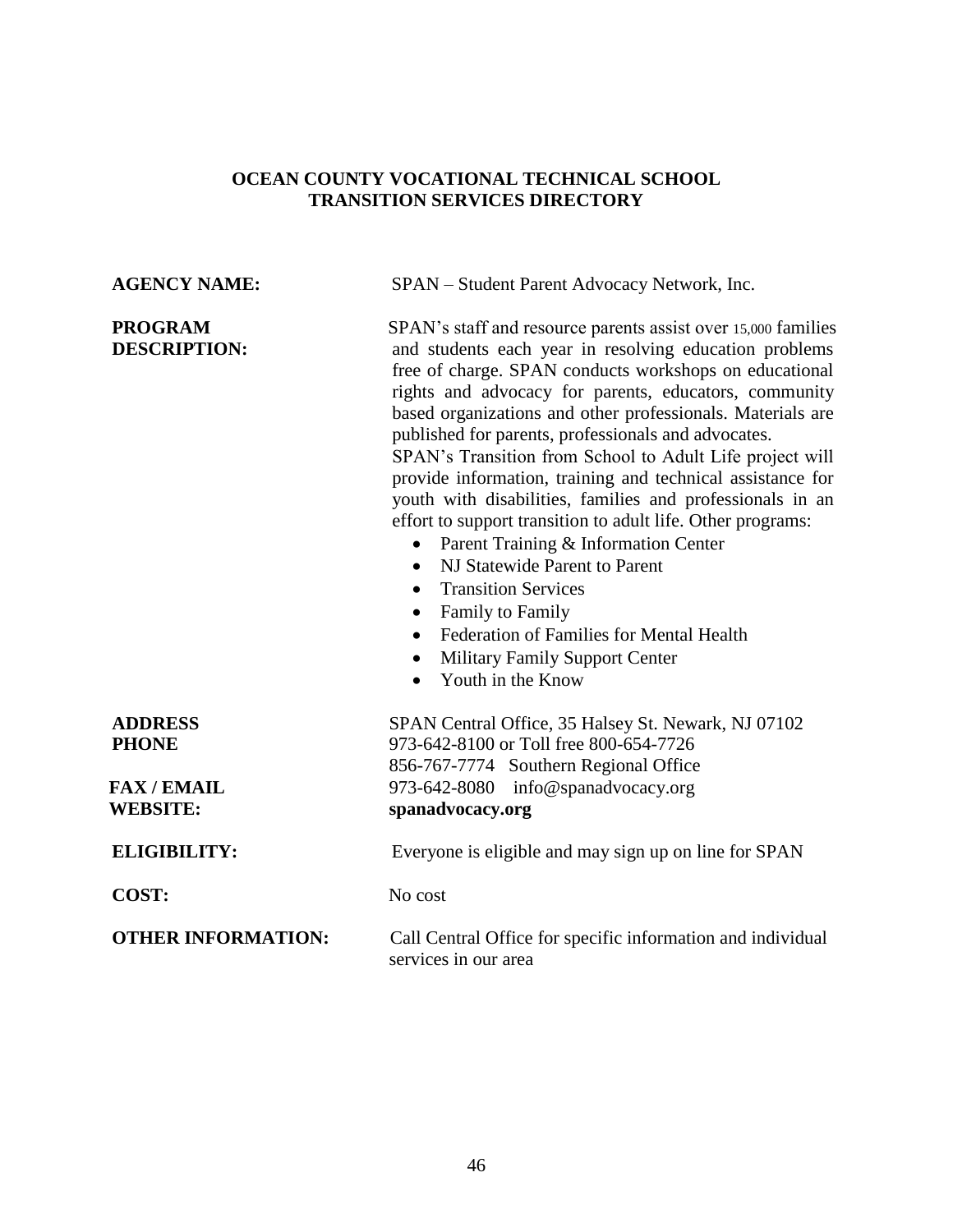# **PROGRAM**

**AGENCY NAME:** St. Francis Adult Literacy Program

**DESCRIPTION:** St. Francis Adult Literacy program provides education and career services to Work First New Jersey (WFNJ) participants who want to obtain their high school diploma (HSE/GED) and /or increase literacy skills. Program also services to the unemployed or underemployed with low literacy levels to bridge the gap in skills with goals to enter the workforce and/or training. The Adult Literacy Program is designed to provide Ocean County adults with the academic, workplace and life skills needed to become selfsufficient, knowledgeable parents and competent workers. Program goals are aligned with the purpose of Workforce Innovation and Opportunity Act for Adult Education and Literacy. Services include: Reading & Writing; High School Equivalency preparation; English language study; Math; Technology & Computer use.

| <b>ADDRESS</b>            | 1252 Route 166, Stella Towne Ctr., Toms River, NJ 08753  |
|---------------------------|----------------------------------------------------------|
| <b>PHONE</b>              | 732-551-2820 or 877-389-6874                             |
| $FAX/E-MAIL$              | lhambly@stfrancis.org                                    |
| <b>WEBSITE:</b>           | stfranciscenterlbi.org/educational-support               |
| <b>CONTACT PERSON(S):</b> | Karen Gesicki                                            |
| <b>ELIGIBILITY:</b>       | Participants must be deemed eligible by Ocean County PIC |
| COST:                     | Free                                                     |
| <b>OTHER NFORMATION:</b>  | Classes: Mon. & Wed. 6:00-9:00pm Toms River HS North     |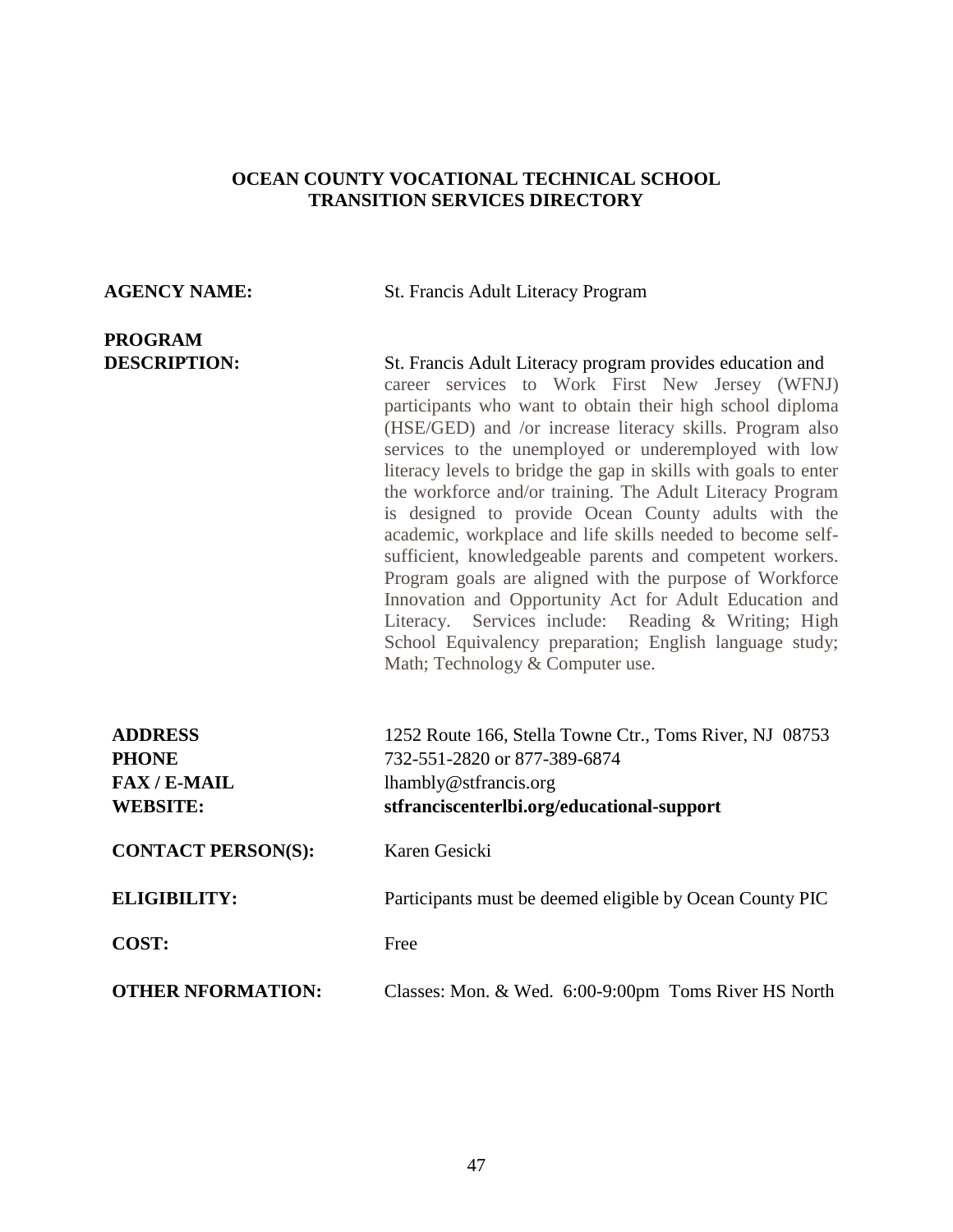**AGENCY NAME:** St. Francis Counseling Service

**PROGRAM Offers counseling services to all individuals in various DESCRIPTION:** areas including: family counseling, anger management, marital problems, sexual abuse and rape issues, alcohol and substance abuse issues. The Family Service Program provides education, job searches, training, parenting skills, and literacy to adults in the community and offers displaced homemakers the skills towards self-sufficiency which include resume building, job searches, and training.

Services include:

- Preschool
- Senior Center
- Youth Center
- Aquatic & Recreation Center
- Counseling Center
- Family Support
- Educational Support
- Volunteer Opportunities

| <b>ADDRESS</b><br><b>PHONE</b><br><b>WEBSITE:</b> | 4700 Long Beach Blvd. Long Beach Twnshp, NJ 08008<br>609-494-8861<br>stfranciscenterlbi.org               |
|---------------------------------------------------|-----------------------------------------------------------------------------------------------------------|
| <b>CONTACT PERSON(S):</b>                         | Wendy Saunders, Executive Director                                                                        |
| <b>ELIGIBILITY:</b>                               | Anyone in need of service                                                                                 |
| COST:                                             | Sliding scale: \$40.00 individual to \$110.00 family                                                      |
| <b>OTHER INFORMATION:</b>                         | Call for brochure or additional information<br>Website contains specific details on all services/programs |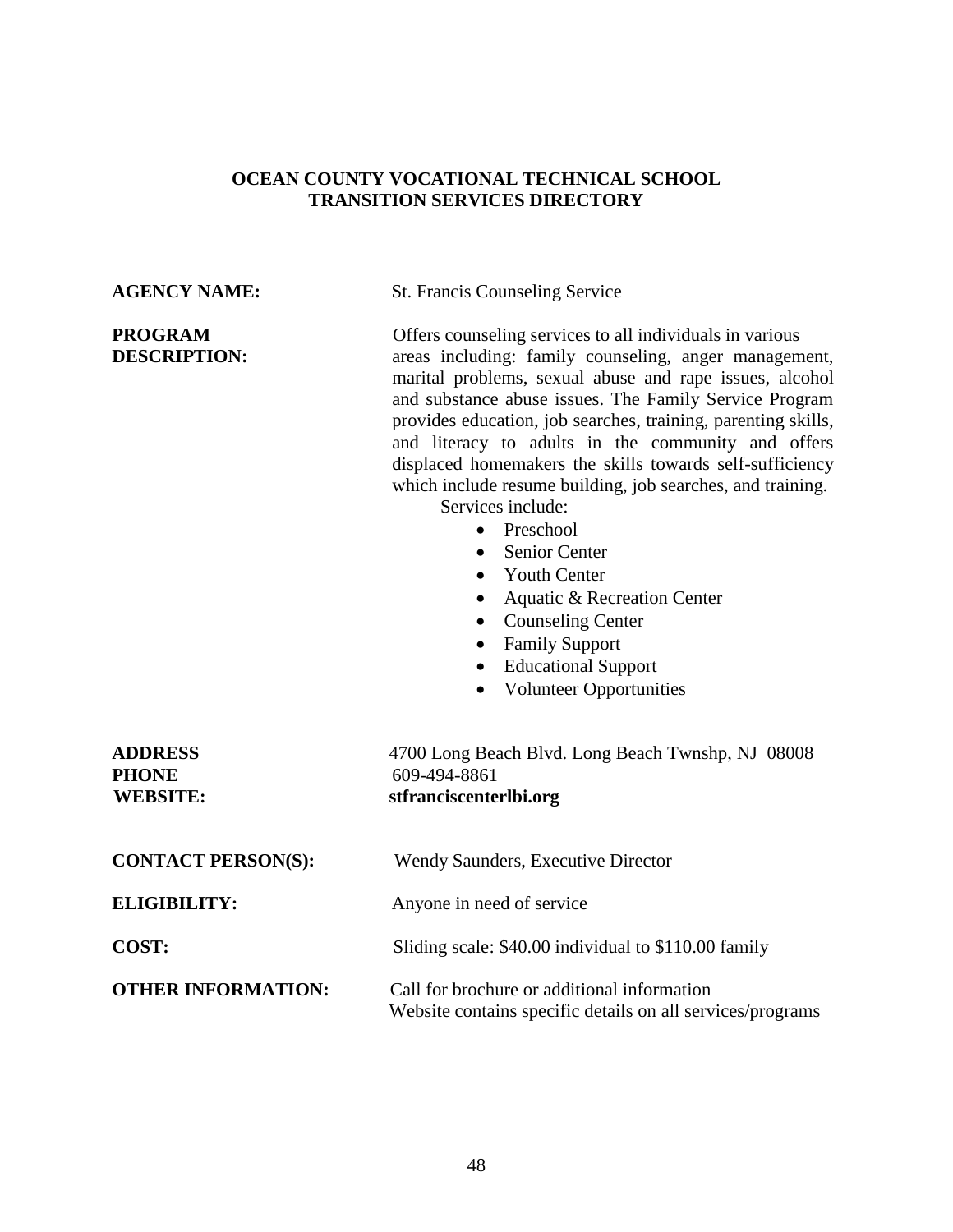| <b>AGENCY NAME:</b>                                                    | <b>Sunshine Sports Program</b>                                                                                                                                                                                                                                                                   |
|------------------------------------------------------------------------|--------------------------------------------------------------------------------------------------------------------------------------------------------------------------------------------------------------------------------------------------------------------------------------------------|
| <b>PROGRAM</b><br><b>DESCRIPTION:</b>                                  | A year round sports program, established in 2019, designed<br>for adults with special needs to participate in soccer, hockey,<br>football, volleyball and line dancing. Sports are played using<br>adaptive equipment for safety and fun and sports are rotated<br>every four weeks for variety. |
| <b>ADDRESS</b><br><b>PHONE</b><br><b>FAX/E-MAIL</b><br><b>WEBSITE:</b> | 489 Nautilus Drive, Manahawkin, NJ 08050<br>833-786-7778 Corporate Office<br>646-704-5962<br>keith@littlekickssoccer.net<br>Google: Sunshine Sports Program                                                                                                                                      |
| <b>CONTACT PERSON(S):</b>                                              | Keith and Marybeth Weidenhof                                                                                                                                                                                                                                                                     |
| <b>ELIGIBILITY:</b>                                                    | Individuals ages $21+$ with developmental disabilities, autism<br>or other special needs; all inclusive                                                                                                                                                                                          |
| <b>COST:</b>                                                           | Approved by DDD and can be paid for with Goods $\&$<br>Services budget.                                                                                                                                                                                                                          |
| <b>OTHER NFORMATION:</b>                                               | Call for information and to register<br>Website has additional information and details                                                                                                                                                                                                           |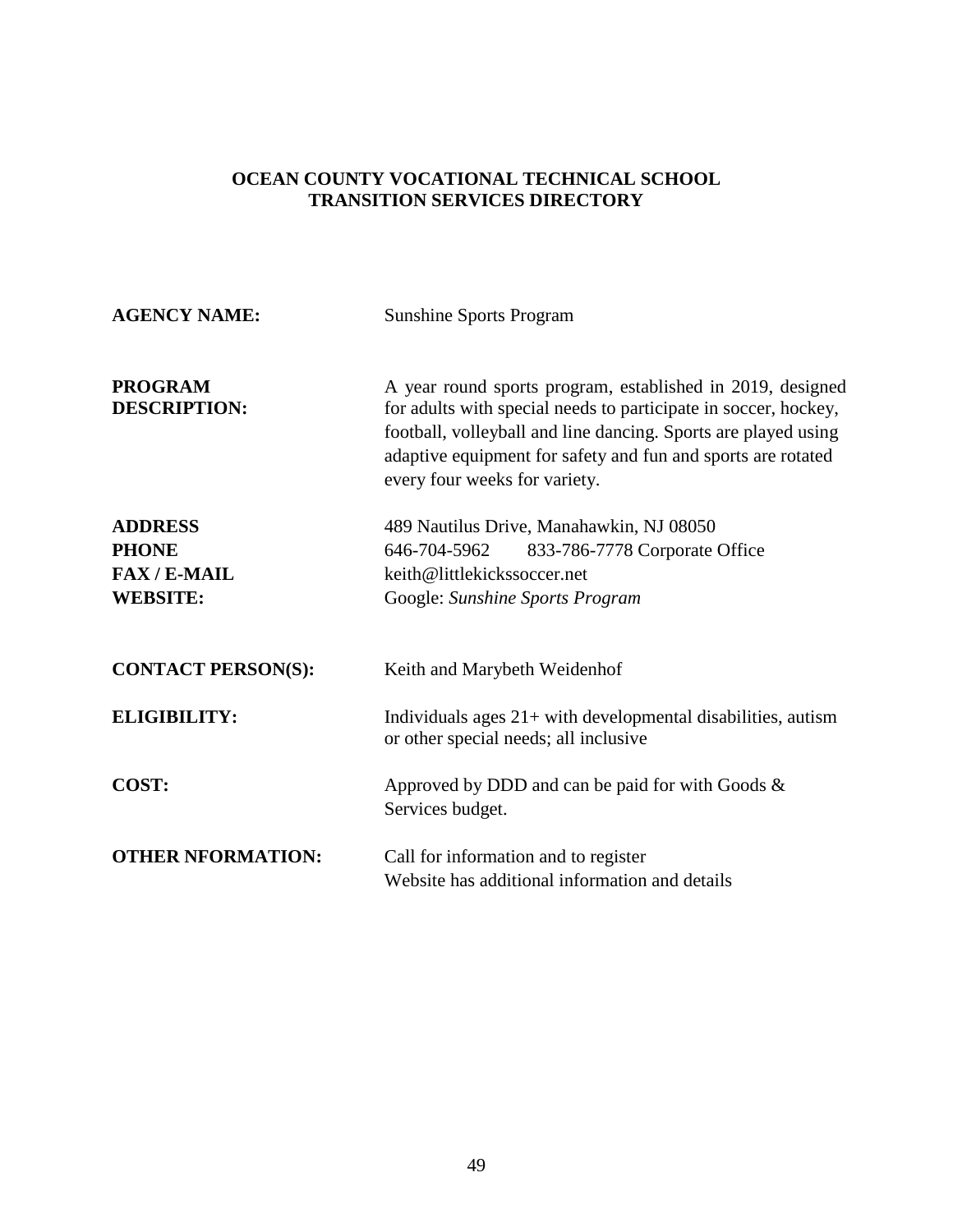| <b>AGENCY NAME:</b>                   | Twenty-One Plus                                                                                                                                                                                                                                                                                                                                                                                                                                                                                                                                                                                                                                                                                      |
|---------------------------------------|------------------------------------------------------------------------------------------------------------------------------------------------------------------------------------------------------------------------------------------------------------------------------------------------------------------------------------------------------------------------------------------------------------------------------------------------------------------------------------------------------------------------------------------------------------------------------------------------------------------------------------------------------------------------------------------------------|
| <b>PROGRAM</b><br><b>DESCRIPTION:</b> | A non-profit organization, founded in 1979 by a group of<br>parents, Twenty-One Plus provides opportunities for adults<br>with developmental disabilities, ages 21 and older, with the<br>academic, workplace and life skills necessary to become<br>self-sufficient.<br>Services and programs include the<br>following:<br>Supported employment programs<br>• Vocational programs<br>Residential services (11 group homes, 4 apartments)<br>$\bullet$<br>Family support services<br>$\bullet$<br>Instruction in communication, social skills, advocacy<br>$\bullet$<br><b>Adult Training Centers (ATCs)</b><br>$\bullet$<br>310 Main St. Toms River 732-341-0863<br>Route 70, Lakewood 732-364-0555 |
| <b>ADDRESS</b>                        | 1900 Rt. 70 Suite 12, Manchester, NJ 08759                                                                                                                                                                                                                                                                                                                                                                                                                                                                                                                                                                                                                                                           |
| <b>PHONE</b><br><b>FAX/EMAIL</b>      | 732-240-3118<br>info@21plus.org<br>732-240-3381                                                                                                                                                                                                                                                                                                                                                                                                                                                                                                                                                                                                                                                      |
| <b>WEBSITE:</b>                       | 21plus.org                                                                                                                                                                                                                                                                                                                                                                                                                                                                                                                                                                                                                                                                                           |
| <b>CONTACT PERSON(S):</b>             | Diane Hutton-Rose, Executive Director<br>Nicole Bauer, Residential Services Director                                                                                                                                                                                                                                                                                                                                                                                                                                                                                                                                                                                                                 |
| <b>ELIGIBILITY:</b>                   | Division of Developmental Disabilities must deem a person<br>Eligible for Twenty-One Plus                                                                                                                                                                                                                                                                                                                                                                                                                                                                                                                                                                                                            |
| <b>COST:</b>                          | All operating costs are paid through the Division of<br>Developmental Disabilities (DDD)                                                                                                                                                                                                                                                                                                                                                                                                                                                                                                                                                                                                             |
| <b>OTHER INFORMATION:</b>             | See website for program details; brochure available                                                                                                                                                                                                                                                                                                                                                                                                                                                                                                                                                                                                                                                  |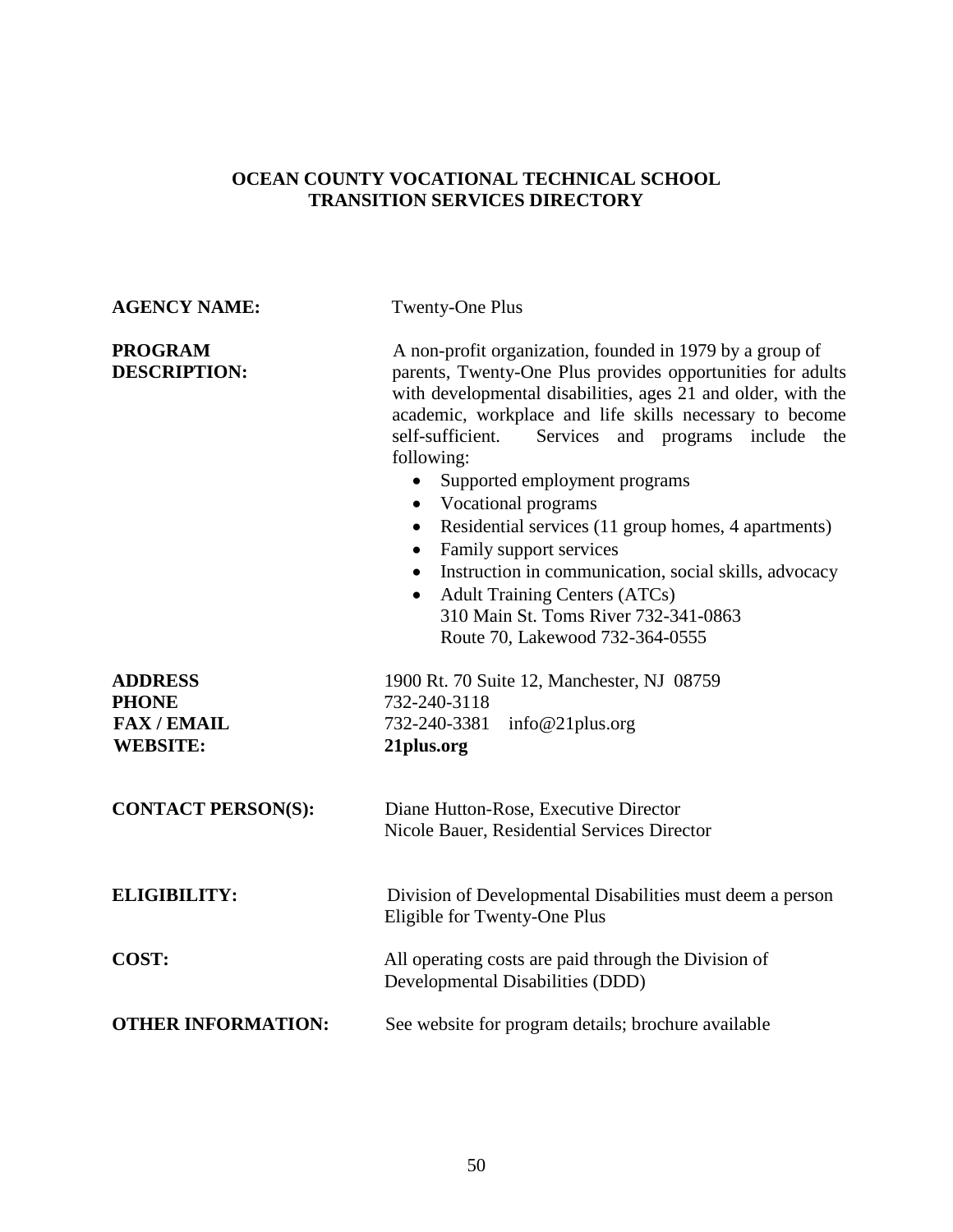## **AGENCY NAME:** Waters & Sims **PROGRAM** Established in 1996, Waters & Sims serves adults with **DESCRIPTION:** disabilities, transition students, participants of WorkForce NJ and at risk youth who are no longer enrolled in public school. Water & Sims specializes in developing jobs for people with little or no work history who need individual support to find, learn and keep their job. Services provided include: • Career goal and job development • Technical Assistance • Job coaching and Follow along services At Risk Youth Program – 13 weeks program for out of school youth ages 16-24; receive quality vocational training in Leisure, Hospitality and Retail (LHR) Careers and an opportunity to obtain a professional certification through the American Hotel Institute. Also assistance with resume writing, job search, interview preparation and life skills. **ADDRESS** 1800 Rt. 9 - Unit 7, Toms River, NJ 08755 **PHONE** 848-480-2109 **FAX / E-MAIL** 732-608-0151 watersandsims@gmail.com **WEBSITE: watersandsims.com CONTACT PERSON(S):** Jessica Phillips, Program Coordinator **ELIGIBILITY:** Individuals referred by Division of Development Disabilities(DDD); Division of Vocational Rehabilitation Services (DVRS); Commission for the Blind and Visually Impaired (CBVI); Ocean County PIC or Commission for Accreditation of Rehabilitation Facilities (CARF) **COST:** None to participants, fees paid by referring agency **OTHER NFORMATION:** Website contains detailed information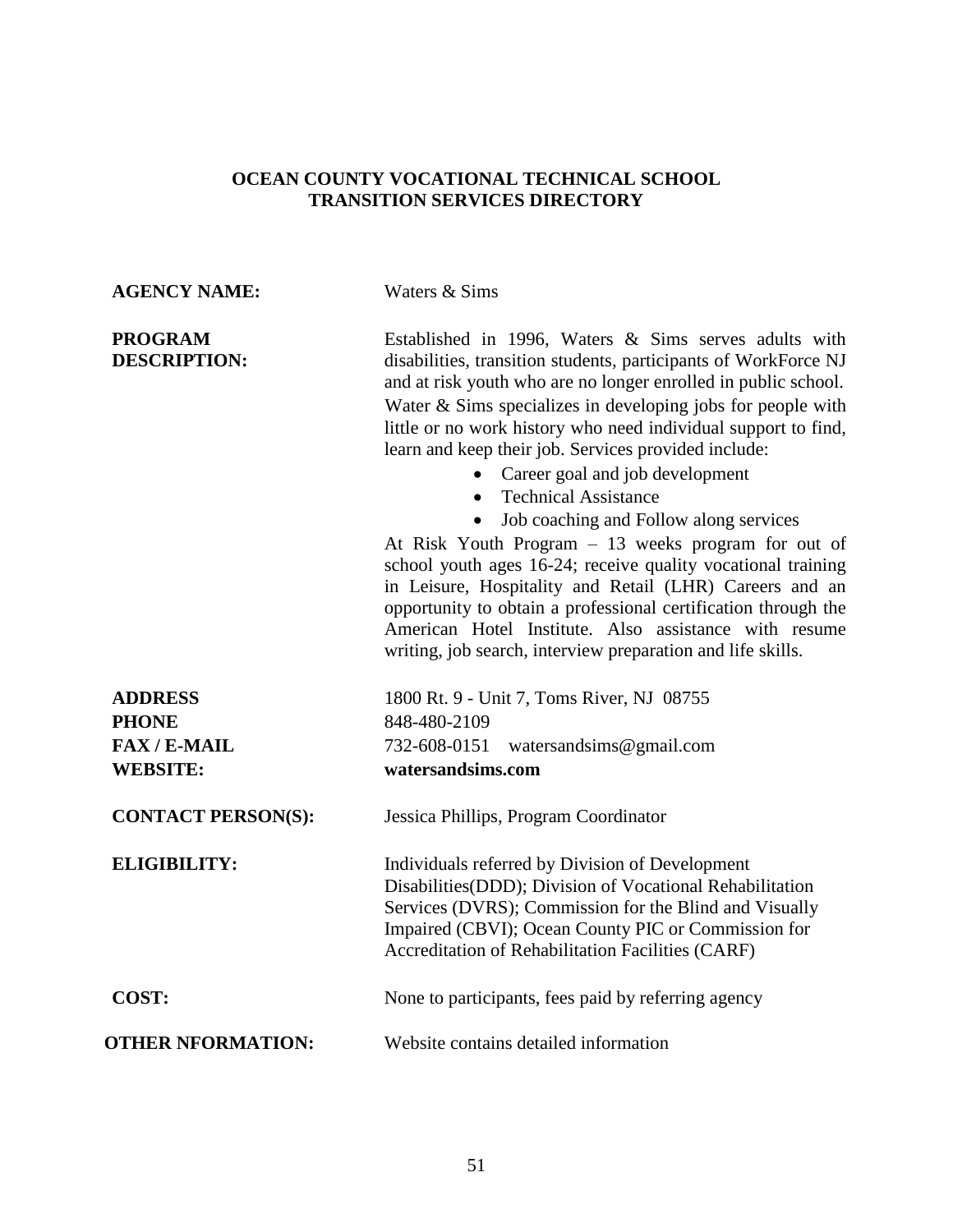| <b>AGENCY NAME:</b>                               | Youth Education & Transition Services (YETS)                                                                                                                                                                                                                                                                                                                                            |
|---------------------------------------------------|-----------------------------------------------------------------------------------------------------------------------------------------------------------------------------------------------------------------------------------------------------------------------------------------------------------------------------------------------------------------------------------------|
| <b>PROGRAM</b><br><b>DESCRIPTION:</b>             | YETS is a non-profit organization that provides behavioral<br>health services to youth and their families, specializing in<br>individual and group counseling and life skill training.<br>psychological evaluations, substance<br>Provides<br>abuse<br>evaluations, mentoring and anti-bullying supports to assist<br>participants in their social, emotional $\&$ psychological needs. |
| <b>ADDRESS</b><br><b>PHONE</b><br><b>WEBSITE:</b> | 322 East 5 <sup>th</sup> St. Lakewood, NJ 08701<br>609-577-4310<br>youthed.net                                                                                                                                                                                                                                                                                                          |
| <b>CONTACT PERSON(S):</b>                         | Jerome Robinson                                                                                                                                                                                                                                                                                                                                                                         |
| <b>ELIGIBILITY:</b>                               | Referrals are accepted through authorized system partners<br>and other funding resources                                                                                                                                                                                                                                                                                                |
| <b>COST:</b>                                      | Covered by referring agency                                                                                                                                                                                                                                                                                                                                                             |
| <b>OTHER NFORMATION:</b>                          | Monday through Friday $9:00am - 5:00pm$<br>Saturdays $9:00am - 2:00 pm$                                                                                                                                                                                                                                                                                                                 |